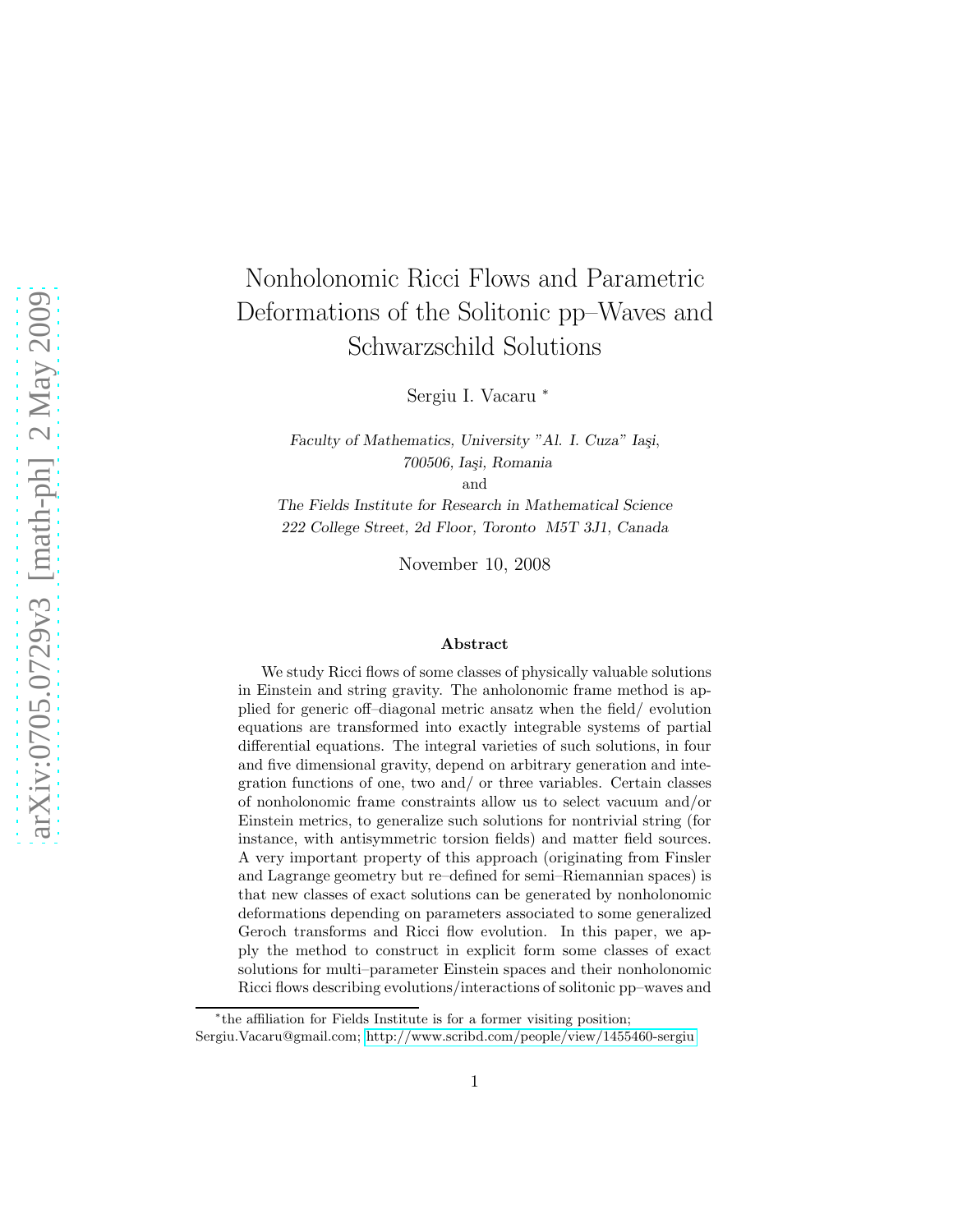deformations of the Schwarzschild metric. We explore possible physical consequences and speculate on their importance in modern gravity.

Keywords: Ricci flows, exact solutions, nonholonomic frames, gravitational solitons, pp–waves, methods of Finsler and Lagrange geometry, nonlinear connections

PACS Classification: 04.20.Jb, 04.30.Nk, 04.50.+h, 04.90.+e, 02.30.Jr, 02.40.-k 2000 AMS Subject Classification: 53A99, 53B40, 53C12, 53C44, 83C15, 83C20, 83C99, 83E99

## 1 Introduction

This is the fifths paper in a series of works on nonholonomic Ricci flows of metrics and geometric objects subjected to nonintegrable (nonholonomic) constraints [\[1,](#page-34-0) [2,](#page-34-1) [3,](#page-34-2) [4\]](#page-34-3). It is devoted to explicit applications of new geometric methods in constructing exact solutions in gravity and Ricci flow theory. Specifically, we shall consider a set of particular solutions with solitonic pp– waves and anholonomic deformations of the Schwarzschild metric, defined by generic off-diagonal metrics<sup>[1](#page-1-0)</sup>, describing nonlinear gravitational interactions and gravitational models with effective cosmological constants, for instance, induced by string corrections [\[5,](#page-34-4) [6\]](#page-34-5) or effective approximations for matter fields. We shall analyze how such gravitational configurations (some of them generated as exact solutions by geometric methods in Section 4 of Ref. [\[7\]](#page-34-6)) may evolve under Ricci flows; on previous results and the so– called anholonomic frame method of constructing exact solutions, see works [\[8,](#page-34-7) [9,](#page-35-0) [10,](#page-35-1) [11,](#page-35-2) [12,](#page-35-3) [13\]](#page-35-4) and references therein.

Some of the most interesting directions in modern mathematics are related to the Ricci flow theory [\[14,](#page-35-5) [15\]](#page-35-6), see reviews [\[16,](#page-35-7) [17,](#page-35-8) [18\]](#page-35-9). There were elaborated a set of applications with such geometric flows, following low dimensional or approximative methods to construct solutions of evolution equations, in modern gravity and mathematical physics, for instance, for low dimensional systems and gravity [\[19,](#page-35-10) [20,](#page-35-11) [21,](#page-35-12) [22\]](#page-36-0) and black holes and cosmology [\[23,](#page-36-1) [24\]](#page-36-2). One of the most important tasks in such directions is to formulate certain general methods of constructing exact solutions for gravitational systems under Ricci flow evolution of fundamental geometric objects.

In Refs. [\[25,](#page-36-3) [26,](#page-36-4) [27\]](#page-36-5), considering the Ricci flow evolution parameter as a time like, or extra dimension, coordinate, we provided the first examples

<span id="page-1-0"></span> $1$ <sup>which</sup> can not diagonalized by coordinate transforms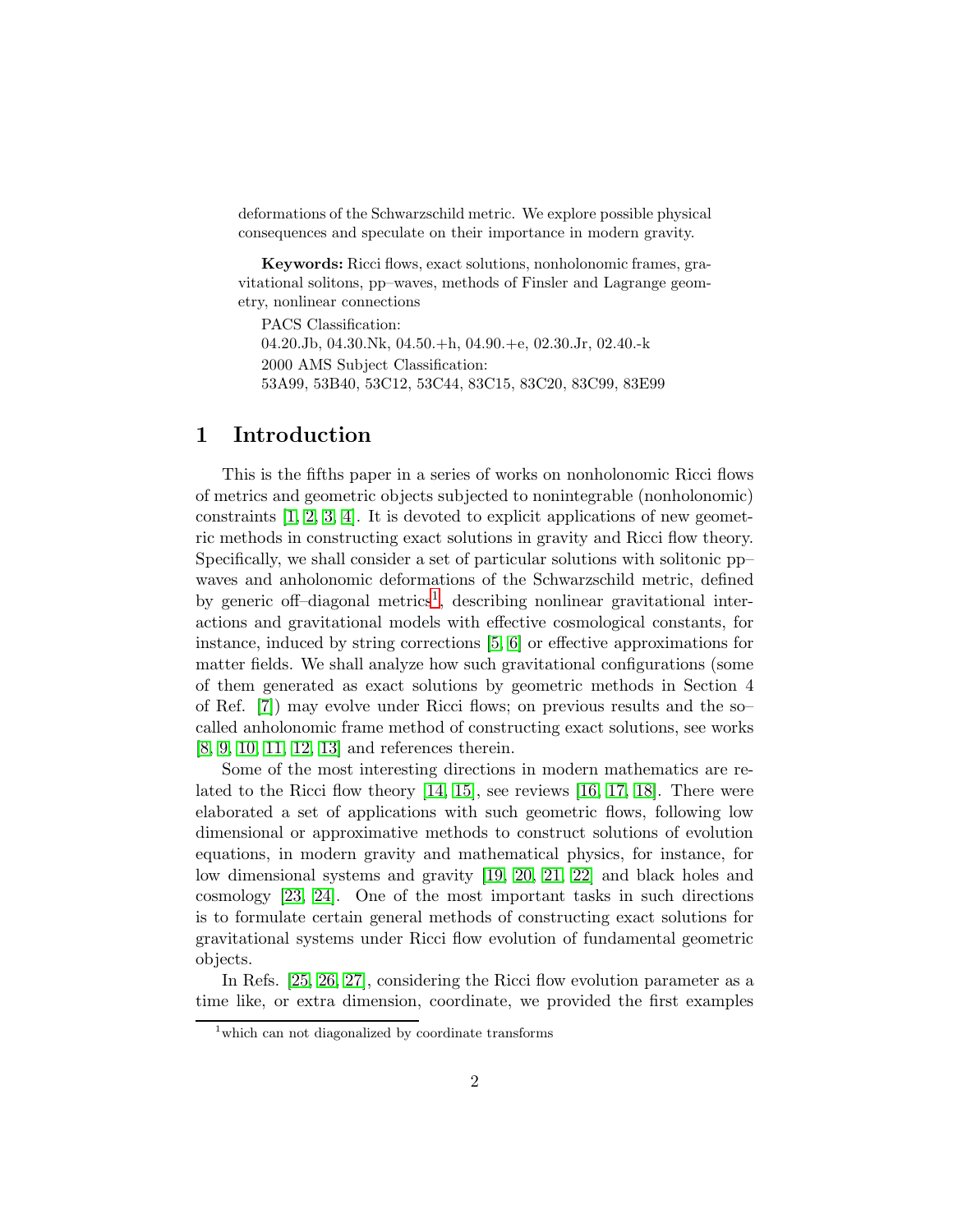when physically valuable Ricci flow solutions were constructed following the anholonomic frame method. A quite different scheme was considered in Ref. [\[3\]](#page-34-2) with detailed proofs that the information on general metrics and connection in Riemann–Cartan geometry, and various generalizations to nonholonomic Lagrange–Finsler spaces, can be encoded into bi–Hamilton structure and related solitonic hierarchies. There were formulated certain conditions when nonholonomic solitonic equations can be constrained to extract exact solutions for the Einstein equations and Ricci flow evolution equations.

The previous partner paper [\[4\]](#page-34-3) was devoted to the geometry of parametrized nonholonomic frame transforms as superpositions of the Geroch transforms (generating exact vacuum gravitational solutions with Killing symmetries, see Refs. [\[28,](#page-36-6) [29\]](#page-36-7)) and the anholonomic frame deformations and oriented to carry out a program of generating off–diagonal exact solutions in gravity [\[7\]](#page-34-6) and Ricci flow theories. The goal of this work is to show how such new classes of parametric nonholonomic solutions, formally constructed for the Einstein and string gravity [\[7\]](#page-34-6), can be generalized to satisfy certain geometric evolution equations and define Ricci flows of physically valuable metrics and connections.

The structure of the paper is the following: In section 2, we outline the necessary formulas for nonholonomic Einstein spaces and Ricci flows. There are introduced the general ansatz for generic off–diagonal metrics (for which, we shall construct evolution/ field exact solutions) and the primary metrics used for parametric nonholonomic deformations to new classes of solutions.

In section 3, we construct Ricci flow solutions of solitoninc pp–waves in vacuum Einstein and string gravity.

Section 4 is devoted to a study of parametric nonholonomic tranforms (defined as superpositions of the parametric transforms and nonholonomic frame deformations) in order to generate (multi-) parametric solitonic pp– waves for Ricci flows and in Einstein spaces.

Section 5 generalizes to Ricci flow configurations the exact solutions generated by parametric nonholonomic frame transforms of the Schwarzschild metric. There are analyzed deformations and flows of stationary backgrounds, considered anisotropic polarizations on extra dimension coordinate (possibly induced by Ricci flows and extra dimension interactions) and examined five dimensional solutions with running of parameters on nonholonomic time coordinate and flow parameter.

The paper concludes with a discussion of results in section 6.

The Appendix contains some necessary formulas on effective cosmological constants and nonholonomic configurations induced from string gravity.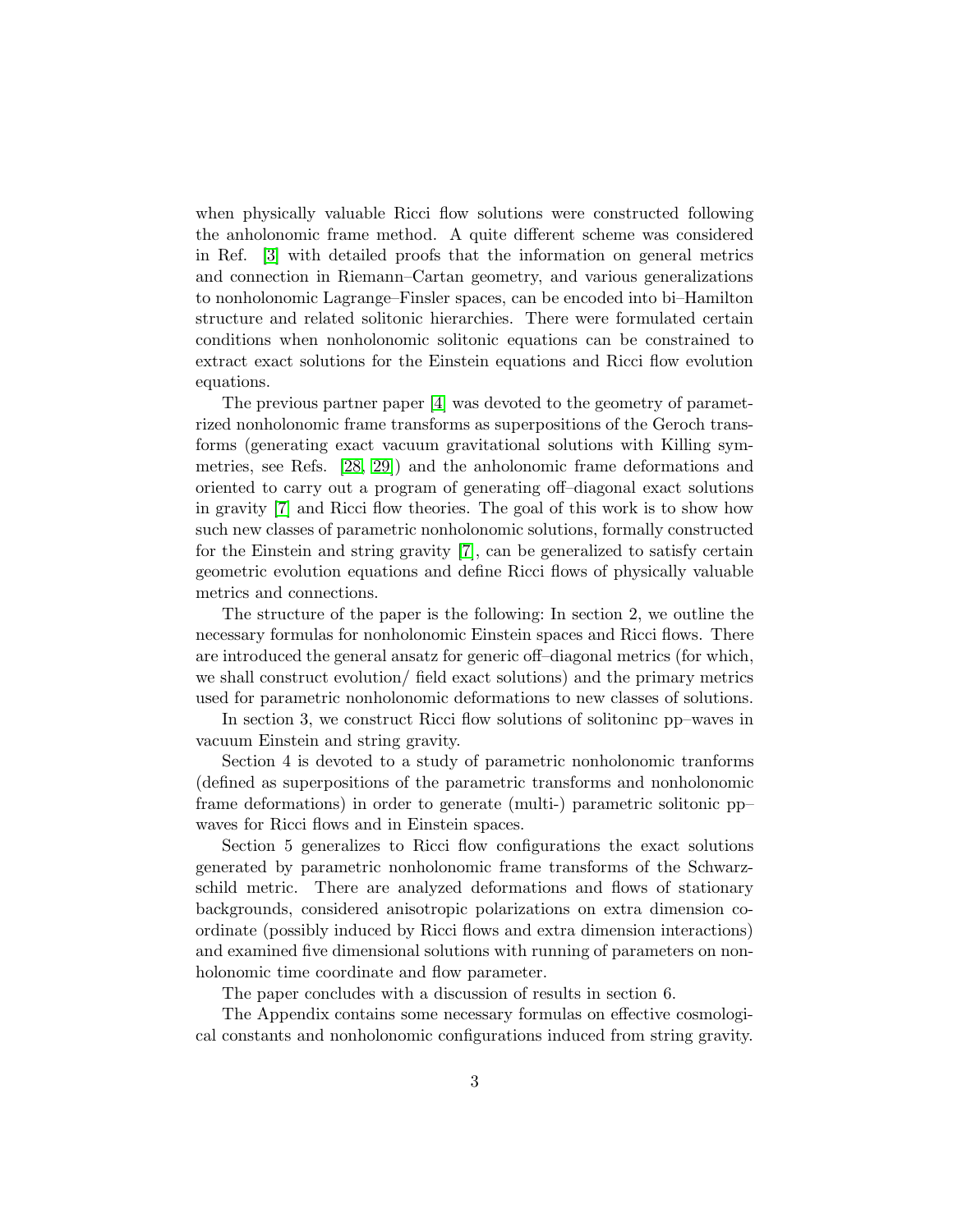## 2 Preliminaries

We work on five and/or four dimensional,  $(5D \text{ and}/ \text{ or } 4D)$ , nonholonomic Riemannian manifolds  $V$  of necessary smooth class and conventional splitting of dimensions dim  $V = n + m$  for  $n = 3$ , or  $n = 2$  and  $m = 2$ , defined by a nonlinear connection (N–connection) structure  $\mathbf{N} = \{N_i^a\}$ , such manifolds are also called N–anholonomic [\[8\]](#page-34-7). The local coordinates are labelled in the form  $u^{\alpha} = (x^{i}, y^{a}) = (x^{1}, x^{\overline{i}}, y^{4} = v, y^{5})$ , for  $i = 1, 2, 3$  and  $\hat{i} = 2, 3$  and  $a, b, ... = 4, 5$ . Any coordinates from a set  $u^{\alpha}$  can be for a three dimensional (3D) space, time, or extra dimension (5th coordinate). Ricci flows of geometric objects will be parametrized by a real  $\chi \in [0, \chi_0]$ . Four dimensional (4D) spaces, when the local coordinates are labelled in the form  $u^{\widehat{a}} = (x^{\widehat{i}}, y^a)$ , i. e. without coordinate  $x^1$ , are defined as a trivial embedding into 5D ones. In general, we shall follow the conventions and methods stated in Refs. [\[4,](#page-34-3) [7\]](#page-34-6) (the reader is recommended to consult those works on main definitions, denotations and geometric constructions).

#### 2.1 Ansatz for the Einstein and Ricci flow equations

A nonholonomic manifold V, provided with a N–connection (equivalently, with a locally fibred) structure and a related preferred system of reference, can be described in equivalent forms by two different linear connections, the Levi Civita  $\nabla$  and the canonical distinguished connection,  $d$ -connection  $D$ , both completely defined by the same metric structure

<span id="page-3-0"></span>
$$
\mathbf{g} = \mathbf{g}_{\alpha\beta}(u) \mathbf{e}^{\alpha} \otimes \mathbf{e}^{\beta} = g_{ij}(u) e^{i} \otimes e^{j} + h_{ab}(u) \mathbf{e}^{a} \otimes \mathbf{e}^{b},
$$
  
\n
$$
e^{i} = dx^{i}, \mathbf{e}^{a} = dy^{a} + N_{i}^{a}(u) dx^{i},
$$
\n(1)

in metric compatible forms,  $\nabla \mathbf{g} = 0$  and  $\widehat{\mathbf{D}}\mathbf{g} = 0$ . It should be noted that, in general,  $\widehat{\mathbf{D}}$  contains some nontrivial torsion coefficients induced by  $N_i^a$ , see details in Refs. [\[1,](#page-34-0) [2,](#page-34-1) [3,](#page-34-2) [4,](#page-34-3) [8,](#page-34-7) [9,](#page-35-0) [10,](#page-35-1) [11,](#page-35-2) [12,](#page-35-3) [13\]](#page-35-4). For simplicity, we shall omit "hats" and indices, or other labels, and write, for instance,  $u = (x, y)$ ,  $\partial_i = \partial/\partial x^i$  and  $\partial_a = \partial/\partial y^a, \dots$  if such simplifications will not result in ambiguities.

In order to consider Ricci flows of geometric objects, we shall work with families of ansatz  $\chi$ **g** = **g**( $\chi$ ), of type [\(1\)](#page-3-0), parametrized by  $\chi$ ,

<span id="page-3-1"></span>
$$
\begin{aligned}\n x_{\mathbf{g}} &= g_1 dx^1 \otimes dx^1 + g_2(x^2, x^3, \chi) dx^2 \otimes dx^2 + g_3(x^2, x^3, \chi) dx^3 \otimes dx^3 \\
 &\quad + h_4\left(x^k, v, \chi\right) \quad x \delta v \otimes x \delta v + h_5\left(x^k, v, \chi\right) \quad x \delta y \otimes x \delta y, \\
 x \delta v &= dv + w_i\left(x^k, v, \chi\right) dx^i, \quad x \delta y = dy + n_i\left(x^k, v, \chi\right) dx^i,\n\end{aligned}
$$
\n(2)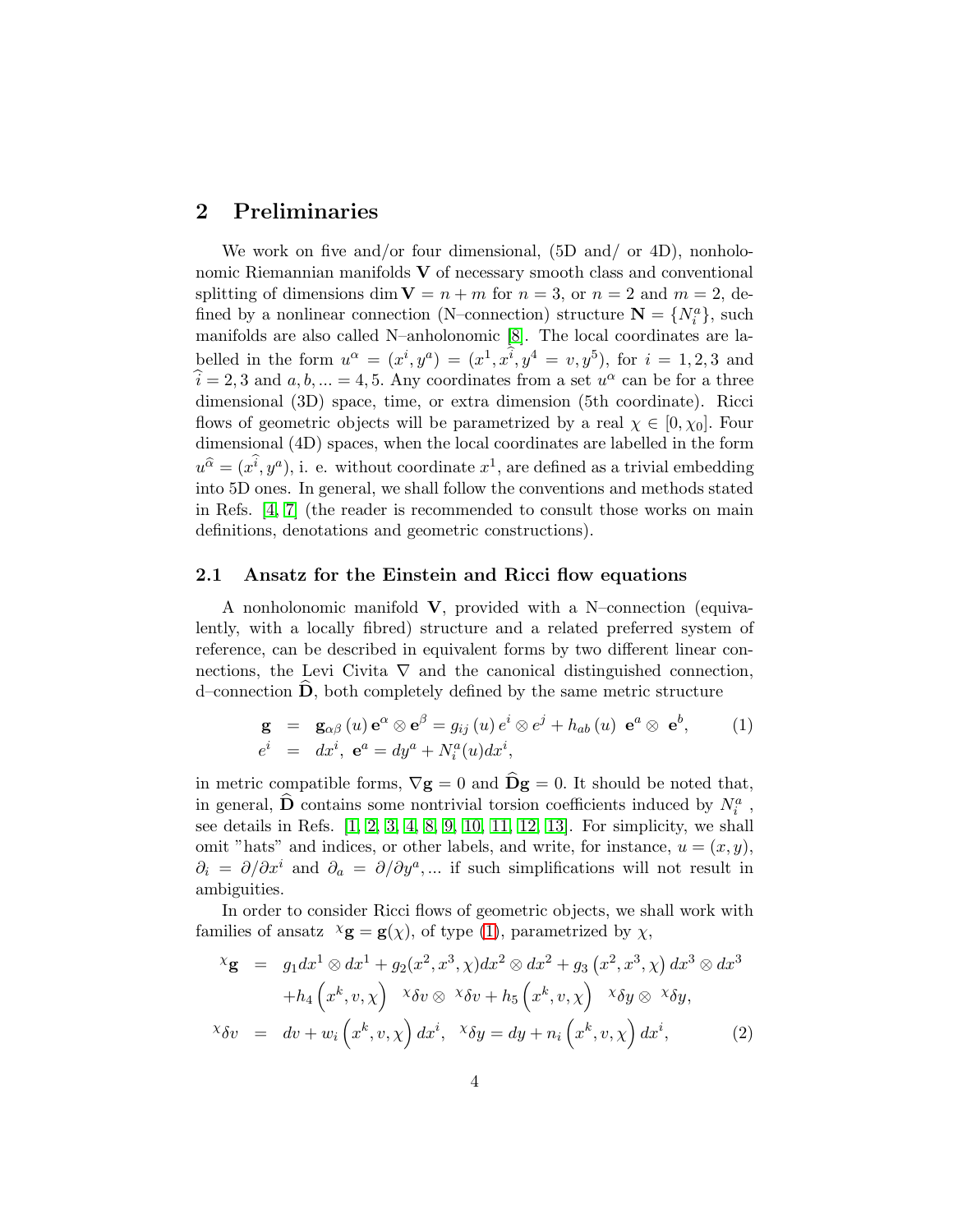for  $g_1 = \pm 1$ , with corresponding flows for N–adapted bases,

<span id="page-4-0"></span>
$$
\chi_{\mathbf{e}_{\alpha}} = \mathbf{e}_{\alpha}(\chi) = (\chi_{\mathbf{e}_i} = \mathbf{e}_i(\chi) = \partial_i - N_i^a(u, \chi)\partial_a, e_a), \tag{3}
$$

$$
{}^{\chi}\mathbf{e}^{\alpha} = \mathbf{e}^{\alpha}(\chi) = (e^i, {}^{\chi}\mathbf{e}^a = \mathbf{e}^a(\chi) = dy^a + N_i^a(u, \chi)dx^i)
$$
(4)

defined by  $N_i^4(u, \chi) = w_i(x^k, v, \chi)$  and  $N_i^5(u, \chi) = n_i(x^k, v, \chi)$ . For any fixed value of  $\chi$ , we may omit the Ricci flow parametric dependence.

The frames [\(4\)](#page-4-0) satisfy certain nonholonomy (equivalently, anholonomy) relations

$$
[\mathbf{e}_{\alpha}, \mathbf{e}_{\beta}] = \mathbf{e}_{\alpha} \mathbf{e}_{\beta} - \mathbf{e}_{\beta} \mathbf{e}_{\alpha} = W_{\alpha\beta}^{\gamma} \mathbf{e}_{\gamma},
$$
(5)

with anholonomy coefficients

$$
W_{ia}^b = \partial_a N_i^b \text{ and } W_{ji}^a = \Omega_{ij}^a = \mathbf{e}_j (N_i^a) - \mathbf{e}_j (N_i^a). \tag{6}
$$

A local basis is holonomic (for instance, the local coordinate basis) if  $W_{\alpha\beta}^{\gamma} =$ 0 and integrable, i.e. it defines a fibred structure, if the curvature of N– connection  $\Omega_{ij}^a = 0$ .

We can elaborate on a N–anholonomic manifold  $\bf{V}$  (i.e. on a manifold provided with N–connection structure) a N–adapted tensor and differential calculus if we decompose the geometric objects and basic equations with respect to N–adapted bases [\(4\)](#page-4-0) and [\(3\)](#page-4-0) and using the canonical d– connection  $\mathbf{D} = \nabla + \mathbf{Z}$ , see, for instance, the formulas (A.17) in Ref. [\[4\]](#page-34-3) for the components of distorsion tensor Z, which contains certain nontrivial torsion coefficients induced by "off-diagonal"  $N_i^a$ . Two different linear connections,  $\nabla$  and  $\hat{\mathbf{D}}$ , define respectively two different Ricci tensors,  $|R_{\alpha\beta}$  and  $\mathbf{R}_{\alpha\beta} = [R_{ij}, R_{ia}, R_{bj}, S_{ab}]$  (see (A.12) and related formulas in [\[1\]](#page-34-0)). Even, in general,  $\mathbf{D} \neq \nabla$ , for certain classes of ansatz and N–adapted frames, we can obtain, for some nontrivial coefficients, relations of type  $\mathbf{R}_{\alpha\beta} = R_{\alpha\beta}$ . This allows us to constrain some classes of solutions of the Einstein and/ or Ricci flow equations constructed for a more general linear connection  $\dot{\mathbf{D}}$  to define also solutions for the Levi Civita connection  $\nabla^2$  $\nabla^2$ .

For a 5D space initially provided with a diagonal ansatz [\(1\)](#page-3-0), when  $g_{ij} = diag[\pm 1, g_2, g_3]$  and  $g_{ab} = diag[g_4, g_5]$ , we considered [\[25,](#page-36-3) [4\]](#page-34-3) the non-

<span id="page-4-1"></span><sup>&</sup>lt;sup>2</sup> we note that such equalities are obtained by deformation of the nonholonomic structure on a manifold which change the transformation laws of tensors and different linear connections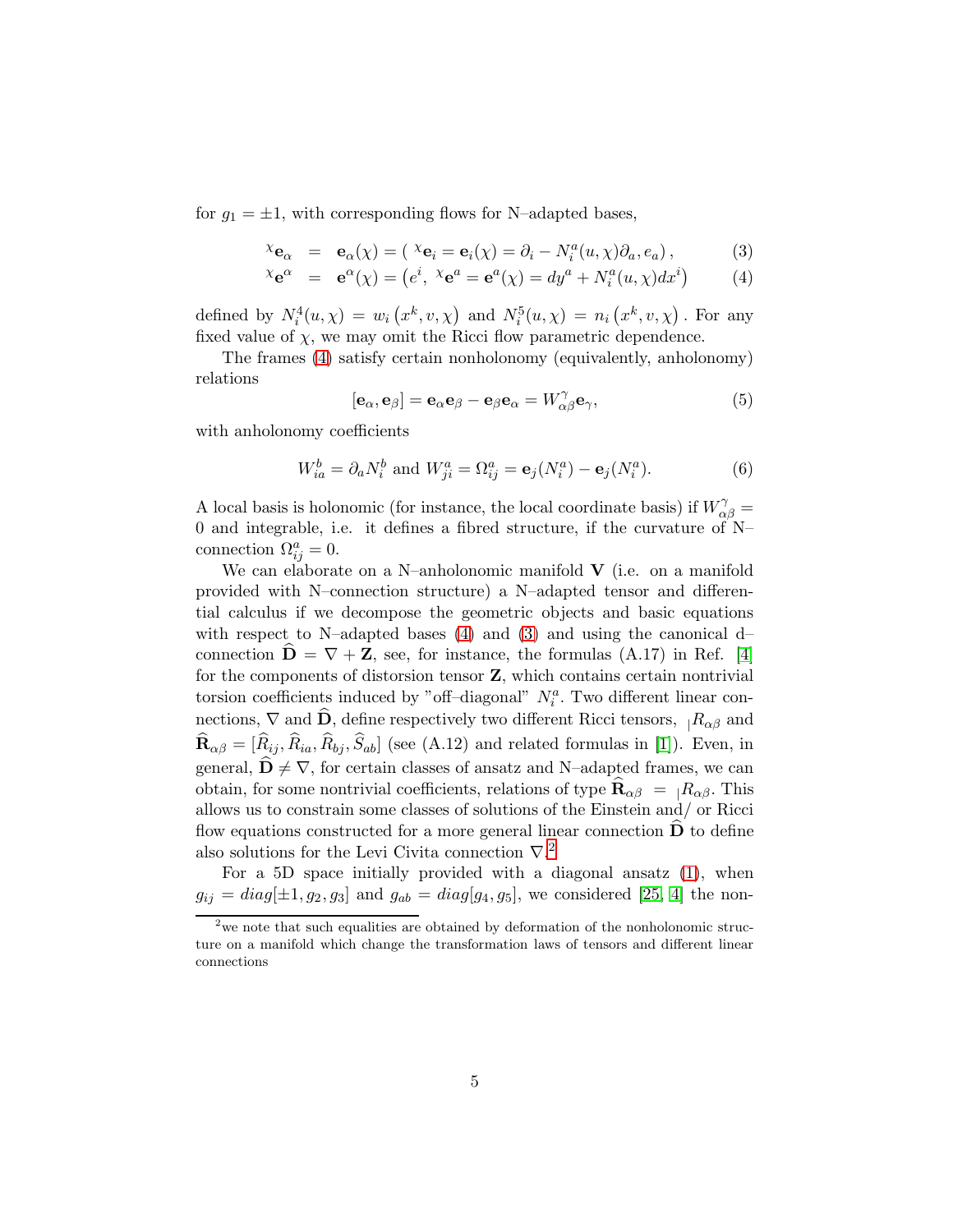holonomic (normalized) evolution equations (parametrized by an ansatz  $(2)$ )

<span id="page-5-1"></span>
$$
\frac{\partial}{\partial \chi} g_{ii} = -2 \left[ \widehat{R}_{ii} - \lambda g_{ii} \right] - h_{cc} \frac{\partial}{\partial \chi} (N_i^c)^2, \tag{7}
$$

$$
\frac{\partial}{\partial \chi} h_{aa} = -2 \left( \widehat{R}_{aa} - \lambda h_{aa} \right), \tag{8}
$$

$$
\widehat{R}_{\alpha\beta} = 0 \text{ for } \alpha \neq \beta,
$$
\n(9)

with the coefficients defined with respect to N–adapted frames  $(3)$  and  $(4)$ . This system of constrained (nonholonomic) evolution equations in a particular case is related to families of metrics  $\lambda$ **g** =  $\lambda$ **g**<sub> $\alpha$ β</sub> **e**<sup>α</sup>⊗**e**<sup>β</sup> for nonholonomic Einstein spaces, considered as solutions of

<span id="page-5-0"></span>
$$
\widehat{\mathbf{R}}_{\alpha\beta} = \lambda \mathbf{g}_{\alpha\beta},\tag{10}
$$

with effective cosmological constant  $\lambda$  (in more general cases, we can consider effective, locally anisotropically polarized cosmological constants with dependencies on coordinates and  $\chi$ : such solutions were constructed in Refs. [\[10,](#page-35-1) [8\]](#page-34-7)). For any solution of [\(10\)](#page-5-0) with nontrivial

$$
\mathbf{g}_{\alpha\beta} = [\pm 1, g_{2,3}(x^2, x^3), h_{4,5}(x^2, x^3, v)] \text{ and } w_{2,3}(x^2, x^3, v), n_{2,3}(x^2, x^3, v),
$$

we can consider nonholonomic Ricci flows of the horizontal metric components,  $g_{2,3}(x^2, x^3) \rightarrow g_{2,3}(x^2, x^3, \chi)$ , and of certain N-connection coefficients  $n_{2,3}(x^2, x^3, v) \rightarrow n_{2,3}(x^2, x^3, v, \chi)$ , constrained to satisfy the equation [\(7\)](#page-5-1), i.e.

<span id="page-5-3"></span>
$$
\frac{\partial}{\partial \chi} \left[ g_{2,3}(x^2, x^3, \chi) + h_5(x^2, x^3, v) \left( n_{2,3}(x^2, x^3, v, \chi) \right)^2 \right] = 0. \tag{11}
$$

Having constrained an integral variety of [\(10\)](#page-5-0) in order to have  $\mathbf{R}_{\alpha\beta} = |R_{\alpha\beta}|$ for certain subclasses of solutions  $3$ , the equations [\(11\)](#page-5-3) define evolutions of the geometric objects just for a family of Levi Civita connections  $^{\chi}\nabla$ .

Computing the components of the Ricci and Einstein tensors for the metric  $(2)$  (see details on tensors components' calculus in Refs. [\[10,](#page-35-1) [8\]](#page-34-7)), one proves that the equations [\(10\)](#page-5-0) transform into a parametric on  $\chi$  system of

<span id="page-5-2"></span><sup>&</sup>lt;sup>3</sup>this imposes certain additional restrictions on  $n_{2,3}$  and  $g_{2,3}$ , see discussions related to formulas  $(A.16)$ – $(A.20)$  and explicit examples for Ricci flows stated by constraints (49), or  $(74)$  in Ref. [\[4\]](#page-34-3)); in the next sections, we shall consider explicit examples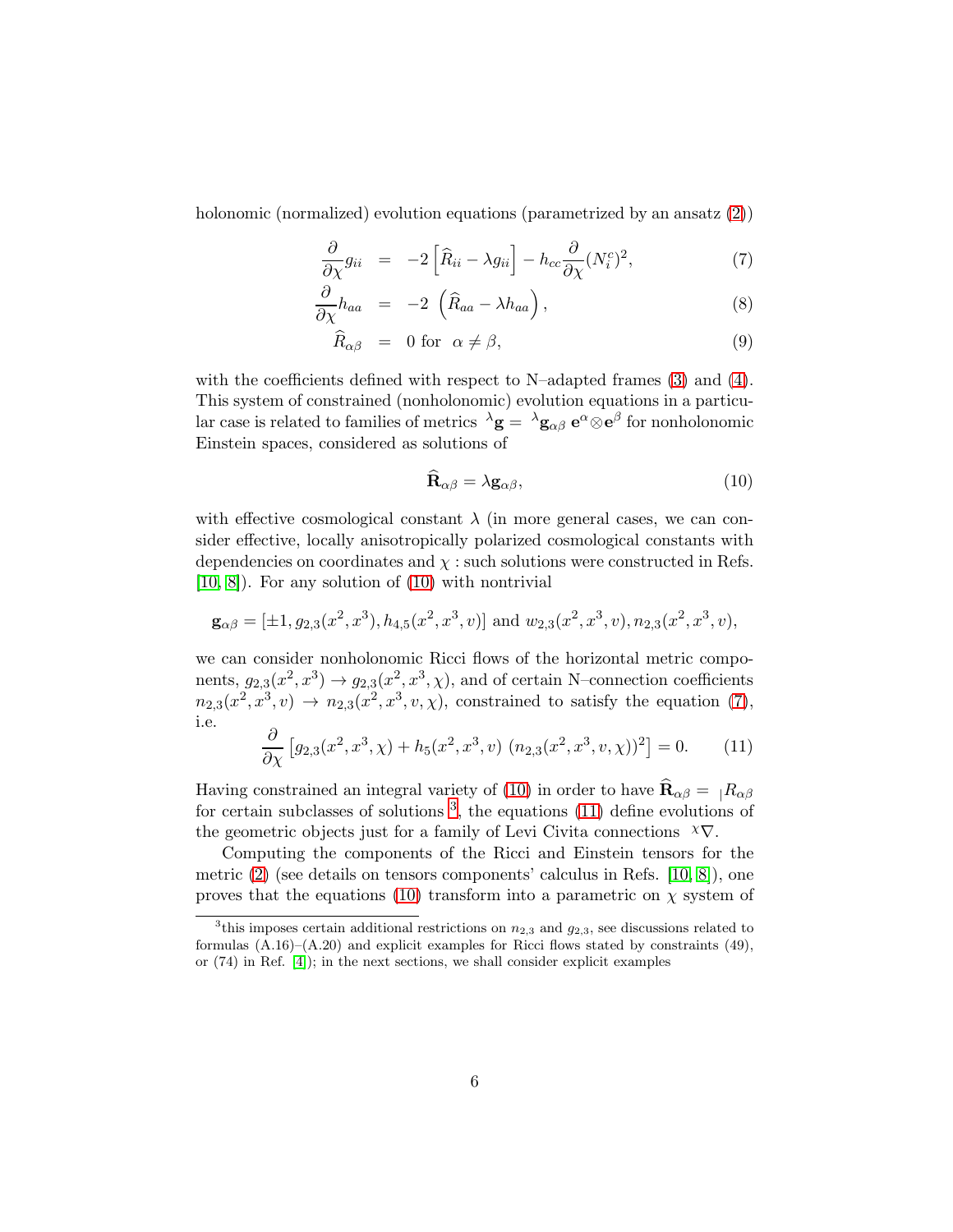partial differential equations:

<span id="page-6-0"></span>
$$
\widehat{R}_{2}^{2} = \widehat{R}_{3}^{3}(\chi) = \frac{1}{2g_{2}(\chi)g_{3}(\chi)} \left[ \frac{g_{2}^{\bullet}(\chi)g_{3}^{\bullet}(\chi)}{2g_{2}(\chi)} + \frac{(g_{3}^{\bullet}(\chi))^{2}}{2g_{3}(\chi)} - g_{3}^{\bullet \bullet}(\chi) + \frac{g_{2}^{'}(\chi)g_{3}^{'}(\chi)}{2g_{3}(\chi)} + \frac{(g_{2}^{'}(\chi))^{2}}{2g_{2}(\chi)} - g_{2}^{''}(\chi) \right] = -\lambda,
$$
\n(12)

$$
\widehat{S}_4^4 = \widehat{S}_5^5(\chi) = \frac{1}{2h_4(\chi)h_5(\chi)} \times \left[ h_5^*(\chi) \left( \ln \sqrt{|h_4(\chi)h_5(\chi)|} \right)^* - h_5^{**}(\chi) \right] = -\lambda,
$$
\n(13)

$$
\widehat{R}_{4i}(\chi) = -w_i(\chi)\frac{\beta(\chi)}{2h_5(\chi)} - \frac{\alpha_i(\chi)}{2h_5(\chi)} = 0,
$$
\n(14)

$$
\widehat{R}_{5i}(\chi) = -\frac{h_5(\chi)}{2h_4(\chi)} \left[ n_i^{**}(\chi) + \gamma(\chi)n_i^{*}(\chi) \right] = 0, \tag{15}
$$

where, for  $h_{4,5}^* \neq 0$ ,

<span id="page-6-1"></span>
$$
\alpha_i = h_5^* \partial_i \phi, \ \beta = h_5^* \ \phi^*, \tag{16}
$$

$$
\gamma = \frac{3h_5^*}{2h_5} - \frac{h_4^*}{h_4}, \ \phi = \ln|\frac{h_5^*}{\sqrt{|h_4h_5|}}|,\tag{17}
$$

when the necessary partial derivatives are written in the form  $a^{\bullet} = \partial a / \partial x^2$ ,  $a' = \partial a/\partial x^3$ ,  $a^* = \partial a/\partial v$ . In the vacuum case, we shall put  $\lambda = 0$ . Here we note that the dependence on  $\chi$  can be considered both for classes of functions and integrations constants and functions defining some exact solutions of the Einstein equations or even for any general metrics on a Rimann–Cartan manifold (provided with any compatible metric and linear connection structures).

For an ansatz [\(2\)](#page-3-1) with  $g_2(x^2, x^3, \chi) = \epsilon_2 e^{\psi(x^2, x^3, \chi)}$  and  $g_2(x^2, x^3, \chi) =$  $\epsilon_3 e^{\psi(x^2, x^3, \chi)}$ , we can restrict the solutions of the system  $(12)$ – $(15)$  to define Ricci flows solutions with the Levi Civita connection if the coefficients satisfy the conditions

<span id="page-6-3"></span>
$$
\epsilon_2 \psi^{\bullet \bullet}(\chi) + \epsilon_3 \psi''(\chi) = \lambda
$$
  
\n
$$
h_5^* \phi / h_4 h_5 = \lambda,
$$
  
\n
$$
w_2' - w_3^{\bullet} + w_3 w_2^{\ast} - w_2 w_3^{\ast} = 0,
$$
  
\n
$$
n_2'(\chi) - n_3^{\bullet}(\chi) = 0,
$$
  
\n(18)

for

<span id="page-6-2"></span>
$$
w_{\hat{i}} = \partial_{\hat{i}} \phi / \phi^*, \text{ where } \varphi = -\ln \left| \sqrt{|h_4 h_5|} / |h_5^*| \right|, \tag{19}
$$

for  $\hat{i} = 2, 3$ , see formulas (49) in Ref. [\[4\]](#page-34-3).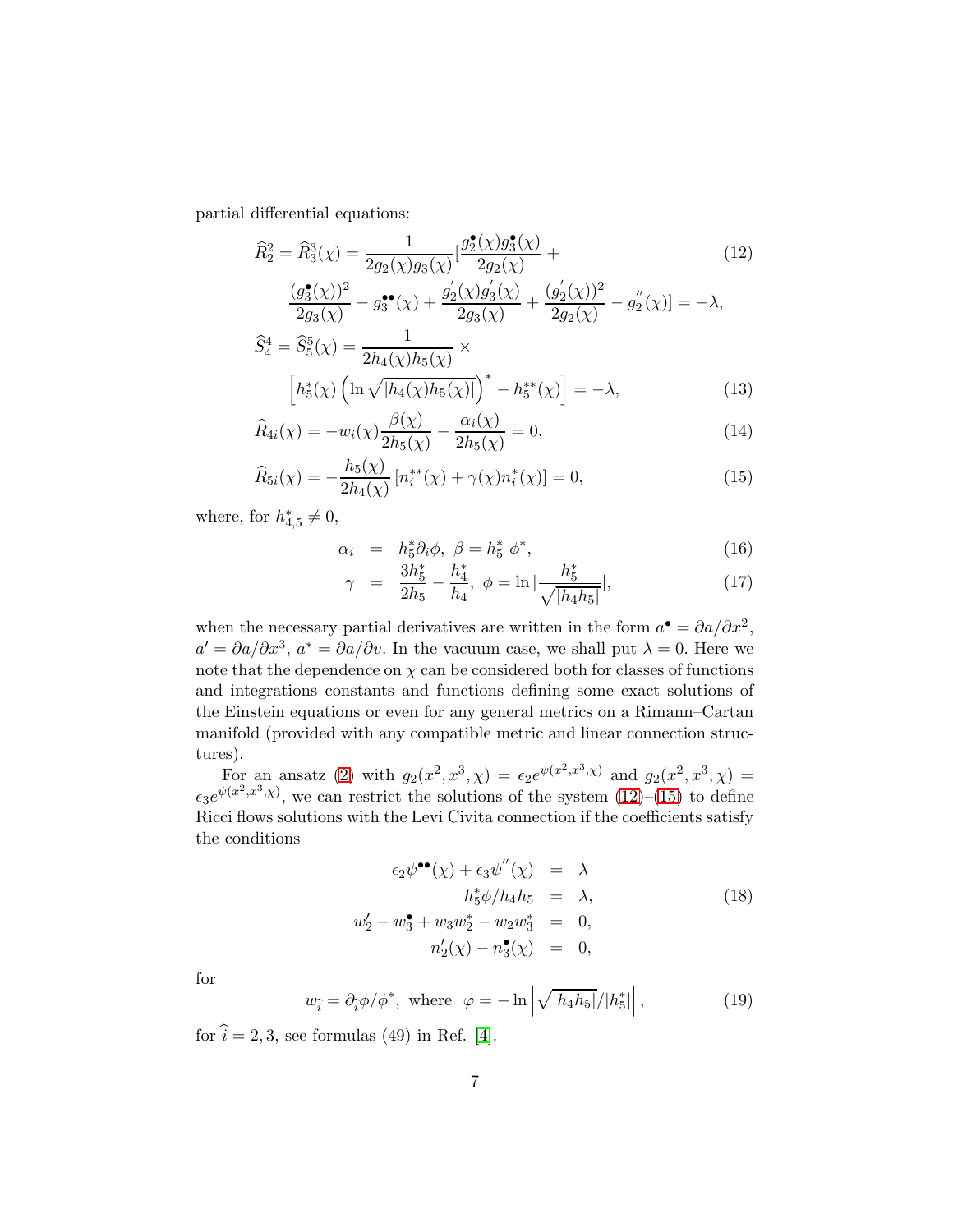#### 2.2 Five classes of primary metrics

We introduce a list of 5D quadratic elements, defined by certain primary metrics, which will be subjected to parametrized nonholonomic transforms in order to generate new classes of exact solutions of the Einstein and Ricci flow equations, i.e. of the system  $(12)$ – $(15)$  and  $(10)$  with possible additional constraints in order to get geometric evolutions in terms of the Levi Civita connection ∇.

The first type quadratic element is taken

<span id="page-7-0"></span>
$$
\delta s_{[1]}^2 = \epsilon_1 d\kappa^2 - d\xi^2 - r^2(\xi) d\vartheta^2 - r^2(\xi) \sin^2 \vartheta d\varphi^2 + \varpi^2(\xi) dt^2, \qquad (20)
$$

where the local coordinates and nontrivial metric coefficients are parametrized in the form

<span id="page-7-3"></span>
$$
x^{1} = \varkappa, x^{2} = \xi, x^{3} = \vartheta, y^{4} = \varphi, y^{5} = t,
$$
  
\n
$$
\check{g}_{1} = \epsilon_{1} = \pm 1, \ \check{g}_{2} = -1, \ \check{g}_{3} = -r^{2}(\xi), \ \check{h}_{4} = -r^{2}(\xi) \sin^{2} \vartheta, \ \check{h}_{5} = \varpi^{2}(\xi),
$$
\n(21)

for

$$
\xi = \int dr \left| 1 - \frac{2\mu}{r} + \frac{\varepsilon}{r^2} \right|^{1/2} \text{ and } \varpi^2(r) = 1 - \frac{2\mu}{r} + \frac{\varepsilon}{r^2}.
$$

For the constants  $\varepsilon \to 0$  and  $\mu$  being a point mass, the element [\(20\)](#page-7-0) defines just a trivial embedding into 5D (with extra dimension coordinate  $\mathcal{H}$ ) of the Schwarzschild solution written in spacetime spherical coordinates  $(r, \vartheta, \varphi, t).$ <sup>[4](#page-7-1)</sup>

The second quadratic element is

<span id="page-7-2"></span>
$$
\delta s_{[2]}^2 = -r_g^2 \ d\varphi^2 - r_g^2 \ d\check{\vartheta}^2 + \check{g}_3(\check{\vartheta}) \ d\check{\xi}^2 + \epsilon_1 \ d\chi^2 + \check{h}_5 \ (\xi, \check{\vartheta}) \ d\mathcal{t}^2,\tag{22}
$$

where the local coordinates are

$$
x^1=\varphi, x^2=\check{\vartheta}, x^3=\check{\xi}, y^4=\chi, y^5=t,
$$

for

$$
d\check{\theta} = d\theta / \sin \theta, \ d\check{\xi} = dr / r \sqrt{|1 - 2\mu / r + \varepsilon / r^2|},
$$

<span id="page-7-1"></span><sup>4</sup>For simplicity, we consider only the case of vacuum solutions, not analyzing a more general possibility when  $\varepsilon = e^2$  is related to the electric charge for the Reissner–Nordström metric (see, for example, [\[30\]](#page-36-8)). In our further considerations, we shall treat  $\varepsilon$  as a small parameter, for instance, defining a small deformation of a circle into an ellipse (eccentricity).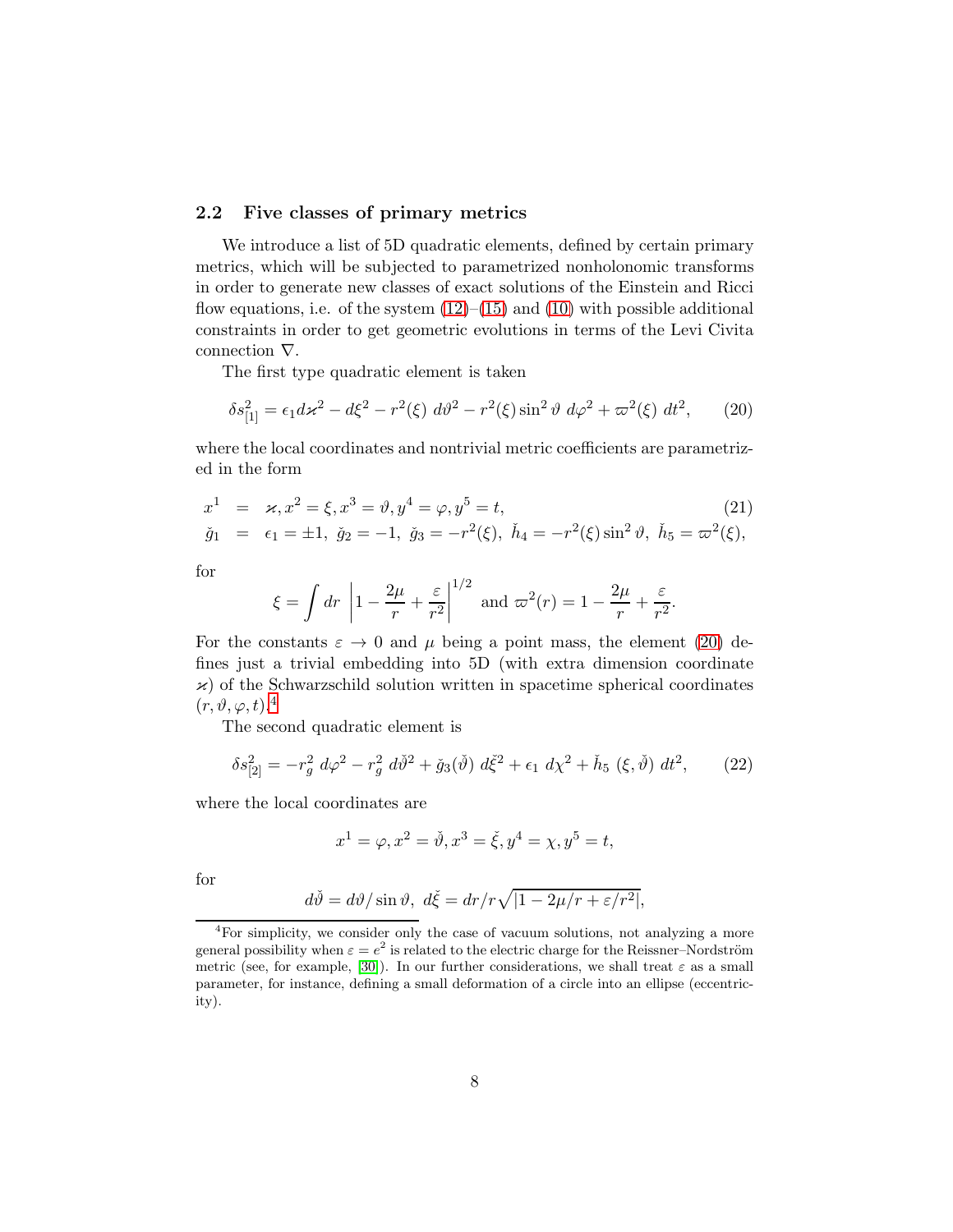and the Schwarzschild radius of a point mass  $\mu$  is defined  $r_g = 2G_{[4]}\mu/c^2$ , where  $G_{[4]}$  is the 4D Newton constant and c is the light velocity. The nontrivial metric coefficients in [\(22\)](#page-7-2) are parametrized

<span id="page-8-0"></span>
$$
\check{g}_1 = -r_g^2, \ \check{g}_2 = -r_g^2, \ \check{g}_3 = -1/\sin^2 \vartheta, \n\check{h}_4 = \epsilon_1, \ \check{h}_5 = \left[1 - 2\mu/r + \varepsilon/r^2\right]/r^2 \sin^2 \vartheta.
$$
\n(23)

The quadratic element defined by [\(22\)](#page-7-2) and [\(23\)](#page-8-0) is a trivial embedding into 5D of the Schwarzschild quadratic element multiplied to the conformal factor  $(r \sin \vartheta / r_g)^2$ . We emphasize that this metric is not a solution of the Einstein or Ricci flow equations but it will be used in order to construct parametrized nonholonomic deformations to such solutions.

We shall use a quadratic element when the time coordinate is considered to be "anisotropic",

<span id="page-8-1"></span>
$$
\delta s_{[3]}^2 = -r_g^2 \ d\varphi^2 - r_g^2 \ d\check{\vartheta}^2 + \check{g}_3(\check{\vartheta}) \ d\check{\xi}^2 + \check{h}_4 \ (\xi, \check{\vartheta}) \ d\mathcal{t}^2 + \epsilon_1 \ d\mathcal{z}^2 \tag{24}
$$

where the local coordinates are

$$
x^1 = \varphi
$$
,  $x^2 = \check{\vartheta}$ ,  $x^3 = \check{\xi}$ ,  $y^4 = t$ ,  $y^5 = \varkappa$ ,

and the nontrivial metric coefficients are parametrized

<span id="page-8-2"></span>
$$
\check{g}_1 = -r_g^2, \ \check{g}_2 = -r_g^2, \ \check{g}_3 = -1/\sin^2 \vartheta, \n\check{h}_4 = \left[1 - 2\mu/r + \varepsilon/r^2\right]/r^2 \sin^2 \vartheta, \ \check{h}_5 = \epsilon_1.
$$
\n(25)

The formulas [\(24\)](#page-8-1) and [\(25\)](#page-8-2) are respective reparametrizations of [\(22\)](#page-7-2) and [\(23\)](#page-8-0) when the 4th and 5th coordinates are inverted. Such metrics will be used for constructing new classes of exact solutions in 5D with explicit dependence on time like coordinate.

The forth quadratic element is introduced by inverting the 4th and 5th coordinates in [\(20\)](#page-7-0)

$$
\delta s_{[4]}^2 = \epsilon_1 d\varkappa^2 - d\xi^2 - r^2(\xi) d\vartheta^2 + \varpi^2(\xi) dt^2 - r^2(\xi) \sin^2 \vartheta d\varphi^2 \qquad (26)
$$

where the local coordinates and nontrivial metric coefficients are parametrized in the form

$$
x^{1} = \varkappa, x^{2} = \xi, x^{3} = \vartheta, y^{4} = t, y^{5} = \varphi,
$$
  
\n
$$
\check{g}_{1} = \epsilon_{1} = \pm 1, \ \check{g}_{2} = -1, \ \check{g}_{3} = -r^{2}(\xi), \ \check{h}_{4} = \varpi^{2}(\xi), \ \check{h}_{5} = -r^{2}(\xi) \sin^{2} \vartheta.
$$
\n(27)

Such metrics can be used for constructing exact solutions in 4D gravity and Ricci flows with anisotropic dependence on time coordinate.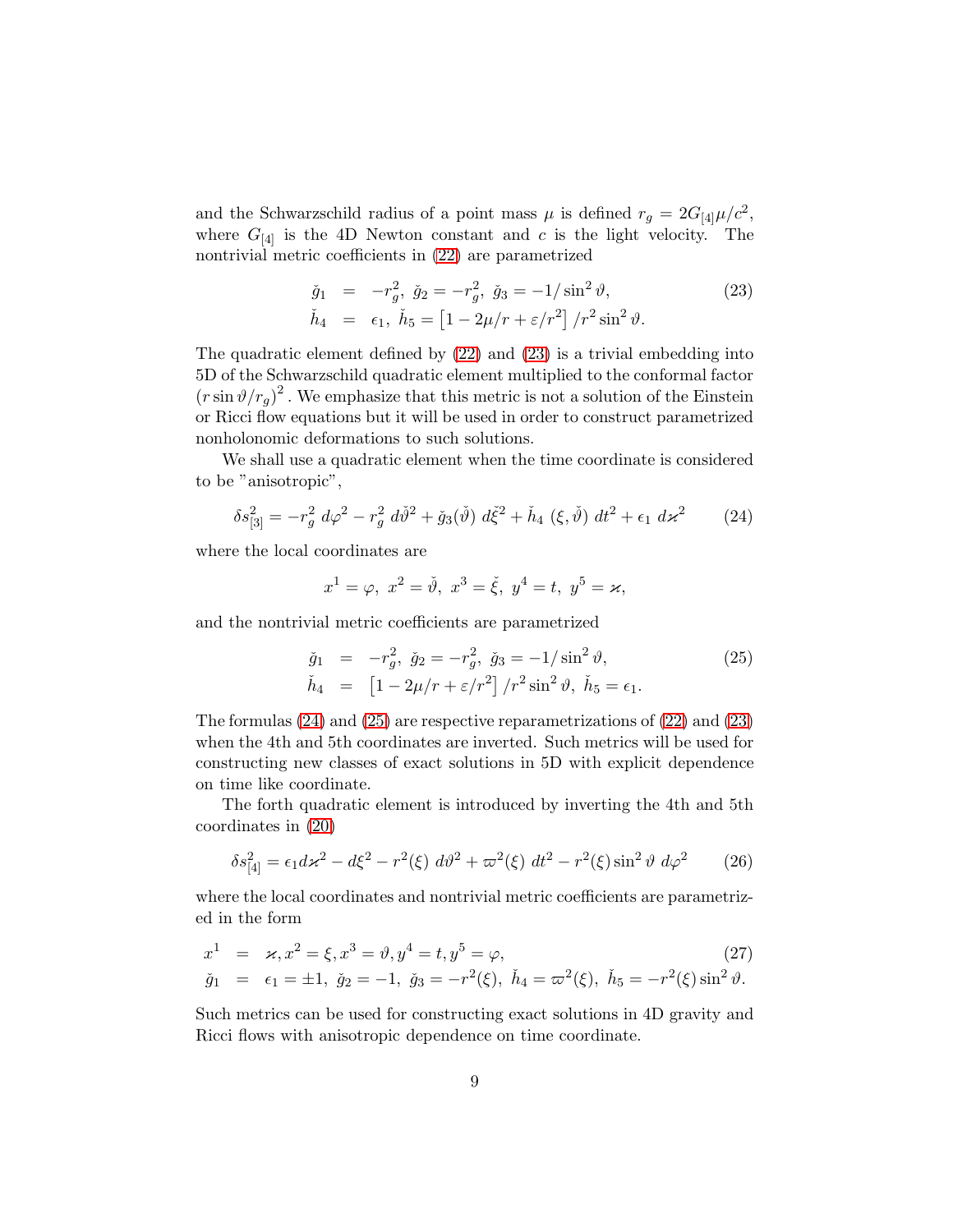Finally, we consider

<span id="page-9-0"></span>
$$
\delta s_{[5]}^2 = \epsilon_1 \, d\kappa^2 - dx^2 - dy^2 - 2\kappa(x, y, p) \, dp^2 + \, dv^2 / 8\kappa(x, y, p), \tag{28}
$$

where the local coordinates are

$$
x^1 = \varkappa, x^2 = x, x^3 = y, y^4 = p, y^5 = v,
$$

and the nontrivial metric coefficients are parametrized

$$
\check{g}_1 = \epsilon_1 = \pm 1, \ \check{g}_2 = -1, \ \check{g}_3 = -1,
$$
  
\n
$$
\check{h}_4 = -2\kappa(x, y, p), \ \check{h}_5 = 1/8 \ \kappa(x, y, p).
$$
\n(29)

The metric [\(28\)](#page-9-0) is a trivial embedding into 5D of the vacuum solution of the Einstein equation defining pp–waves [\[38\]](#page-37-0) for any  $\kappa(x, y, p)$  solving

$$
\kappa_{xx} + \kappa_{yy} = 0,
$$

with  $p = z + t$  and  $v = z - t$ , where  $(x, y, z)$  are usual Cartesian coordinates and  $t$  is the time like coordinates. The simplest explicit examples of such solutions are

$$
\kappa = (x^2 - y^2)\sin p,
$$

defining a plane monochromatic wave, or

$$
\kappa = \frac{xy}{(x^2 + y^2)^2 \exp [p_0^2 - p^2]}, \text{ for } |p| < p_0;
$$
  
= 0, for  $|p| \ge p_0$ ,

defining a wave packet travelling with unit velocity in the negative z direction.

## 3 Solitonic pp–Waves and String Torsion

Pp–wave solutions are intensively exploited for elaborating string models with nontrivial backgrounds [\[31,](#page-36-9) [32,](#page-36-10) [33\]](#page-36-11). A special interest for pp–waves in general relativity is related to the fact that any solution in this theory can be approximated by a pp–wave in vicinity of horizons. Such solutions can be generalized by introducing nonlinear interactions with solitonic waves [\[12,](#page-35-3) [34,](#page-36-12) [35,](#page-37-1) [36,](#page-37-2) [37\]](#page-37-3) and nonzero sources with nonhomogeneous cosmological constant induced by an ansatz for the antisymmetric tensor fields of third rank, see Appendix. A very important property of such nonlinear wave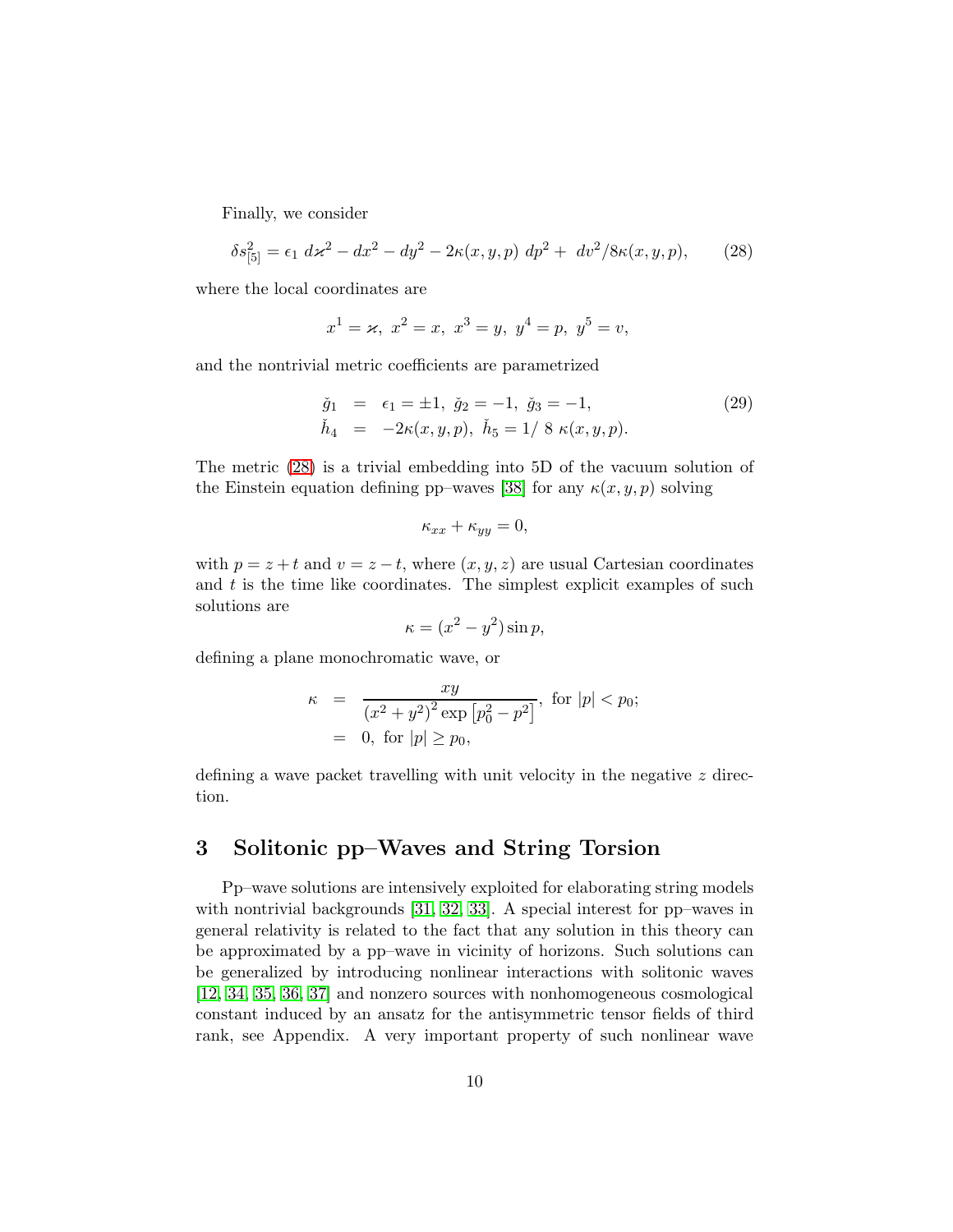solutions is that they possess nontrivial limits defining new classes of generic off–diagonal vacuum Einstein spacetimes and can be generalized for Ricci flows induced by evolutions of N–connections.

In this section, we use an ansatz of type [\(2\)](#page-3-1),

<span id="page-10-0"></span>
$$
\delta s_{[5]}^2 = \epsilon_1 \, d\varkappa^2 - e^{\psi(x,y,\chi)} \left( dx^2 + dy^2 \right) \tag{30}
$$
\n
$$
-2\kappa(x,y,p) \, \eta_4(x,y,p) \delta p^2 + \frac{\eta_5(x,y,p)}{8\kappa(x,y,p)} \delta v^2
$$
\n
$$
\delta p = dp + w_2(x,y,p) dx + w_3(x,y,p) dy, \quad \delta v = dv + n_2(x,y,p,\chi) dx + n_3(x,y,p,\chi) dy
$$

where the local coordinates are

$$
x^1 = x
$$
,  $x^2 = x$ ,  $x^3 = y$ ,  $y^4 = p$ ,  $y^5 = v$ ,

and the nontrivial metric coefficients and polarizations are parametrized

$$
\check{g}_1 = \epsilon_1 = \pm 1, \ \check{g}_2 = -1, \ \check{g}_3 = -1, \n\check{h}_4 = -2\kappa(x, y, p), \ \check{h}_5 = 1/8\kappa(x, y, p), \n\eta_1 = 1, g_\alpha = \eta_\alpha \check{g}_\alpha.
$$

For trivial polarizations  $\eta_{\alpha} = 1$  and  $w_{2,3} = 0$ ,  $n_{2,3} = 0$ , the metric [\(30\)](#page-10-0) is just the pp–wave solution [\(28\)](#page-9-0).

#### 3.1 Ricci flows of solitonic pp–wave solutions in string gravity

Our aim is to define such nontrivial values of polarization functions when  $\eta_5(x, y, p)$  is defined by a 3D soliton  $\eta(x, y, p)$ , for instance, as a solution of solitonic equation

<span id="page-10-3"></span>
$$
\eta^{\bullet \bullet} + \epsilon (\eta' + 6\eta \eta^* + \eta^{***})^* = 0, \ \epsilon = \pm 1,
$$
\n(31)

and  $\eta_2 = \eta_3 = e^{\psi(x,y,\chi)}$  is a family solutions of [\(12\)](#page-6-0) transformed into

<span id="page-10-2"></span>
$$
\psi^{\bullet \bullet}(\chi) + \psi''(\chi) = \frac{\lambda_H^2}{2}.\tag{32}
$$

The solitonic deformations of the pp–wave metric will define exact solutions in string gravity with  $H$ –fields, see in Appendix the equations  $(A.3)$  and [\(A.4\)](#page-33-1) for the string torsion ansatz [\(A.5\)](#page-33-2), when with  $\lambda = \lambda_H$ .<sup>[5](#page-10-1)</sup>

<span id="page-10-1"></span><sup>&</sup>lt;sup>5</sup> as a matter of principle we can consider that  $\phi$  is a solution of any 3D solitonic, or other, nonlinear wave equation.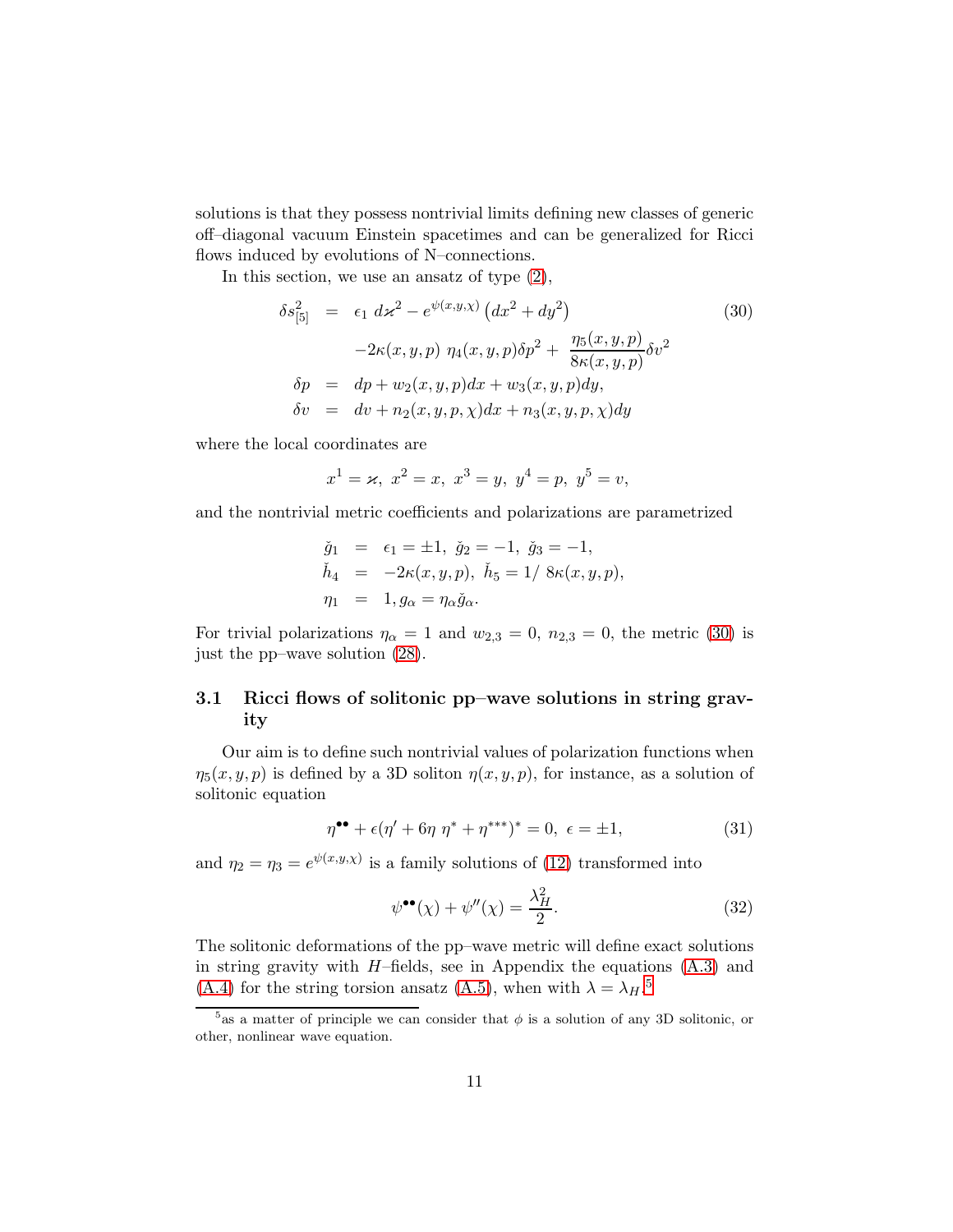Introducing the above stated data for the ansatz [\(30\)](#page-10-0) into the equation  $(13)$ <sup>[6](#page-11-0)</sup>, we get two equations relating  $h_4 = \eta_4 \dot{h}_4$  and  $h_5 = \eta_5 \dot{h}_5$ ,

<span id="page-11-2"></span>
$$
\eta_5 = 8 \kappa(x, y, p) \left[ h_{5[0]}(x, y) + \frac{1}{2\lambda_H^2} e^{2\eta(x, y, p)} \right]
$$
(33)

and

<span id="page-11-1"></span>
$$
|\eta_4| = \frac{e^{-2\phi(x,y,p)}}{2\kappa^2(x,y,p)} \left[ \left( \sqrt{|\eta_5|} \right)^* \right]^2, \tag{34}
$$

where  $h_{5[0]}(x, y)$  is an integration function. Having defined the coefficients  $h_a$ , we can solve the equations [\(14\)](#page-6-0) and [\(15\)](#page-6-0) expressing the coefficients [\(16\)](#page-6-1) and [\(17\)](#page-6-1) through  $\eta_4$  and  $\eta_5$  defined by pp– and solitonic waves as in [\(34\)](#page-11-1) and [\(33\)](#page-11-2). The corresponding solutions are

<span id="page-11-3"></span>
$$
w_1 = 0, w_2 = (\phi^*)^{-1} \partial_x \phi, w_3 = (\phi^*)^{-1} \partial_x \phi,
$$
 (35)

for  $\phi^* = \partial \phi / \partial p$ , see formulas [\(19\)](#page-6-2) and

<span id="page-11-4"></span>
$$
n_1 = 0, n_{2,3} = n_{2,3}^{[0]}(x, y, \chi) + n_{2,3}^{[1]}(x, y, \chi) \int \left| \eta_4 \eta_5^{-3/2} \right| dp, \tag{36}
$$

where  $n_2^{[0]}$  $_{2,3}^{[0]}(x,y,\chi)$  and  $n_{2,3}^{[1]}$  $2,3(x, y, \chi)$  are integration functions, restricted to satisfy the conditions [\(11\)](#page-5-3),

<span id="page-11-5"></span>
$$
\frac{\partial}{\partial \chi} \left[ -e^{\psi(x,y,\chi)} + \eta_5(x,y,p) \right] \tilde{h}_5(x,y,p) \left( n_{2,3}^{[0]}(x,y,\chi) \right] \tag{37}
$$
\n
$$
+ n_{2,3}^{[1]}(x,y,\chi) \int \left| \eta_4(x,y,p) \eta_5^{-3/2}(x,y,p) \right| dp)^2 \right] = 0.
$$

We note that the ansatz [\(30\)](#page-10-0), without dependence on  $\chi$  and with the coefficients computed following the equations and formulas [\(32\)](#page-10-2), [\(34\)](#page-11-1), [\(33\)](#page-11-2), [\(35\)](#page-11-3) and [\(36\)](#page-11-4), defines a class of exact solutions (depending on integration functions) of gravitational field equations in string gravity with  $H$ –field. For corresponding families of coefficients evolving on  $\chi$  and constrained to satisfy the conditions [\(37\)](#page-11-5) we get solutions of nonholonomic Ricci flow equations  $(7)-(9)$  $(7)-(9)$  $(7)-(9)$  normalized by the effective constant  $\lambda_H$  induced from string gravity.

Putting the above stated functions  $\psi, k, \phi$  and  $\eta_5$  and respective integration functions into the corresponding ansatz, we define a class of evolution

<span id="page-11-0"></span> $^6$ such solutions can be constructed in general form (see, in details, the formulas  $(26)$ -(28) in Ref. [\[4\]](#page-34-3), for corresponding reparametrizations)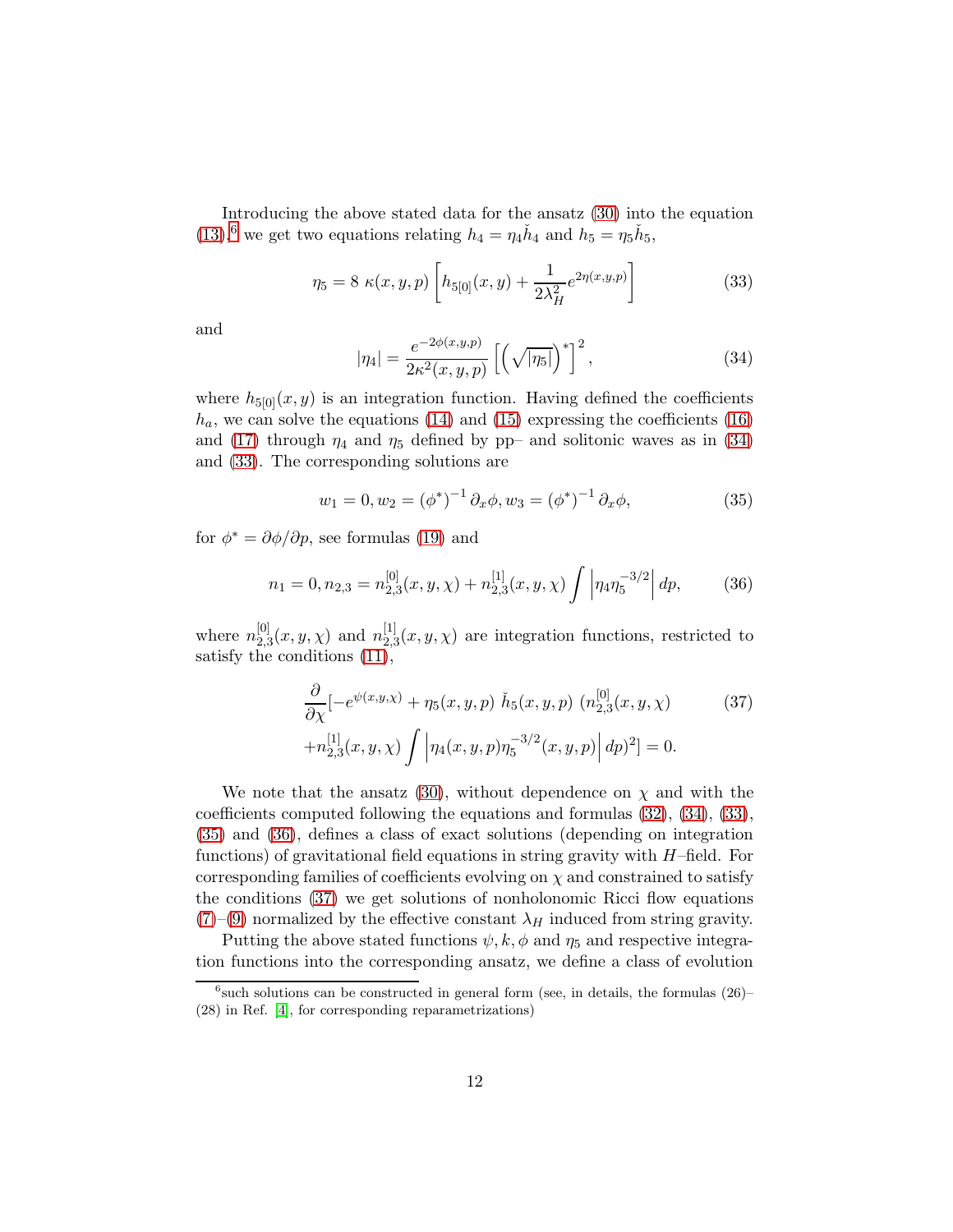and/or gravity field solutions,

$$
\delta s_{[sol2]}^2 = \epsilon_1 \, d\varkappa^2 - e^{\psi(\chi)} \left( dx^2 + dy^2 \right) \n+ \frac{\eta_5}{8\kappa} \delta p^2 - \kappa^{-1} \, e^{-2\phi} \left[ \left( \sqrt{|\eta_5|} \right)^* \right]^2 \delta \nu^2(\chi), \n\delta p = dp + (\phi^*)^{-1} \partial_x \phi \, dx + (\phi^*)^{-1} \partial_y \phi \, dy, \qquad (38) \n\delta v(\chi) = dv + \left\{ n_2^{[0]}(\chi) + \hat{n}_2^{[1]}(\chi) \int k^{-1} e^{2\phi} \left[ \left( |\eta_5|^{-1/4} \right)^* \right]^2 dp \right\} dx \n+ \left\{ n_3^{[0]}(\chi) + \hat{n}_3^{[1]}(\chi) \int k^{-1} e^{2\phi} \left[ \left( |\eta_5|^{-1/4} \right)^* \right]^2 dp \right\} dy,
$$
\n(39)

where some constants and multiples depending on  $x$  and  $y$  are included into  $\widehat{n}_{2,3}^{[1]}$  $2,3(x, y, \chi)$  and we emphasize the dependence of coefficients on Ricci flow parameter  $\chi$ . Such families of generic off-diagonal metrics posses induced both nonholonomically and from string gravity torsion coefficients for the canonical d–connection (we omit explicit formulas for the nontrivial components which can be computed by introducing the coefficients of our ansatz into [\(A.2\)](#page-33-3)). This class of solutions describes nonlinear interactions of pp– waves and 3D solutions in string gravity in Ricci flow theory.

The term  $\epsilon_1$   $d\mathbf{x}^2$  can be eliminated in order to describe only 4D configurations. Nevertheless, in this case, there is not a smooth limit of such 4D solutions for  $\lambda_H^2 \to 0$  to those in general relativity, see the second singular term in [\(33\)](#page-11-2), proportional to  $1/\lambda_H^2$ .

Finally, note that explicit values for the integration functions and constants can be defined (for a fixed system of reference and coordinates) from certain initial value and boundary conditions. In this work, we shall analyze the properties of the derived classes of solutions and their multi–parametric transforms and geometric flows working with general forms of generation and integration functions.

#### 3.2 Solitonic pp–waves in vacuum Einstein gravity and Ricci flows

In this section, we show how the anholonomic frame method can be used for constructing 4D metrics induced by nonlinear pp–waves and solitonic interactions for vanishing sources and the Levi Civita connection. For an ansatz of type [\(30\)](#page-10-0), we write

$$
\eta_5 = 5\kappa b^2
$$
 and  $\eta_4 = h_0^2 (b^*)^2 / 2\kappa$ .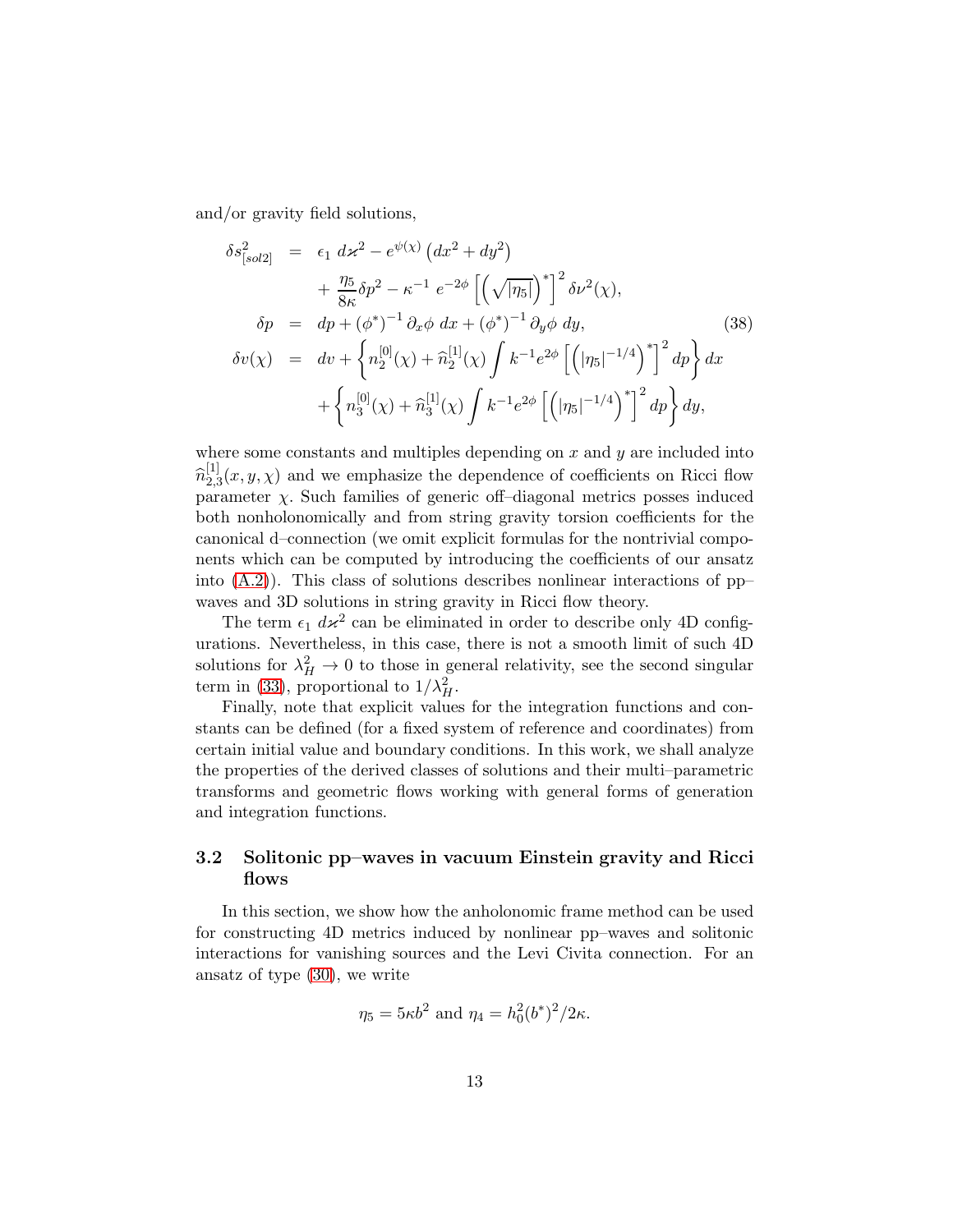A 3D solitonic solution can be generated if  $b$  is subjected to the condition to solve a solitonic equation, for instance, of type [\(31\)](#page-10-3), or other nonlinear wave configuration. We chose a parametrization when

$$
b(x, y, p) = \breve{b}(x, y)q(p)k(p),
$$

for any  $\check{b}(x, y)$  and any pp–wave  $\kappa(x, y, p) = \check{\kappa}(x, y)k(p)$  (we can take  $\check{b} = \check{\kappa}$ ), where  $q(p) = 4 \tan^{-1}(e^{\pm p})$  is the solution of "one dimensional" solitonic equation

<span id="page-13-3"></span>
$$
q^{**} = \sin q. \tag{39}
$$

In this case,

<span id="page-13-1"></span>
$$
w_2 = [(\ln |qk|)^*]^{-1} \partial_x \ln |\breve{b}| \text{ and } w_3 = [(\ln |qk|)^*]^{-1} \partial_y \ln |\breve{b}|. \tag{40}
$$

The final step in constructing such vacuum Einstein solutions is to chose any two functions  $n_{2,3}(x, y)$  satisfying the conditions  $n_2^* = n_3^* = 0$  and  $n'_2 - n_3^{\bullet} = 0$  which are necessary for Riemann foliated structures with the Levi Civita connection, see discussion of formulas (42) and (43) in Ref. [\[4\]](#page-34-3) and conditions [\(18\)](#page-6-3). This mean that in the integrals of type [\(36\)](#page-11-4) we shall fix the integration functions  $n_{2,3}^{[1]} = 0$  but take such  $n_{2,3}^{[0]}$  $_{2,3}^{\left[0\right]}(x,y)$  satisfying  $(n_2^{[0]}$  $\binom{[0]}{2}$ ' —  $(n_3^{[0]}$  $\binom{[0]}{3}$ <sup> $\bullet$ </sup> = 0.

We can consider a trivial solution of [\(12\)](#page-6-0), i.e. of [\(32\)](#page-10-2) with  $\lambda = \lambda_H = 0$ . Summarizing the results, we obtain the 4D vacuum metric

<span id="page-13-0"></span>
$$
\delta s_{[sol2a]}^2 = -(dx^2 + dy^2) - h_0^2 \breve{b}^2 [(qk)^*]^2 \delta p^2 + \breve{b}^2 (qk)^2 \delta v^2,
$$
  
\n
$$
\delta p = dp + [(\ln |qk|)^*]^{-1} \partial_x \ln |\breve{b}| dx + [(\ln |qk|)^*]^{-1} \partial_y \ln |\breve{b}| dy,
$$
  
\n
$$
\delta v = dv + n_2^{[0]} dx + n_3^{[0]} dy,
$$
\n(41)

defining nonlinear gravitational interactions of a pp-wave  $\kappa = \breve{\kappa}k$  and a soliton  $q$ , depending on certain type of integration functions and constants stated above. Such vacuum Einstein metrics can be generated in a similar form for 3D or 2D solitons but the constructions will be more cumbersome and for non–explicit functions, see a number of similar solutions in Refs. [\[12,](#page-35-3) [8\]](#page-34-7).

Now, we generalize the ansatz [\(41\)](#page-13-0) in a form describing normalized Ricci flows of the mentioned type vacuum solutions extended for a prescribed constant  $\lambda$  necessary for normalization. We chose

<span id="page-13-2"></span>
$$
\delta s_{[sol2a]}^2 = -(dx^2 + dy^2) - h_0^2 \breve{b}^2(\chi) [(qk)^*]^2 \delta p^2 + \breve{b}^2(\chi) (qk)^2 \delta v^2,
$$
  
\n
$$
\delta p = dp + [( \ln |qk|)^* ]^{-1} \partial_x \ln |\breve{b}| dx + [( \ln |qk|)^* ]^{-1} \partial_y \ln |\breve{b}| dy,
$$
  
\n
$$
\delta v = dv + n_2^{[0]}(\chi) dx + n_3^{[0]}(\chi) dy,
$$
\n(42)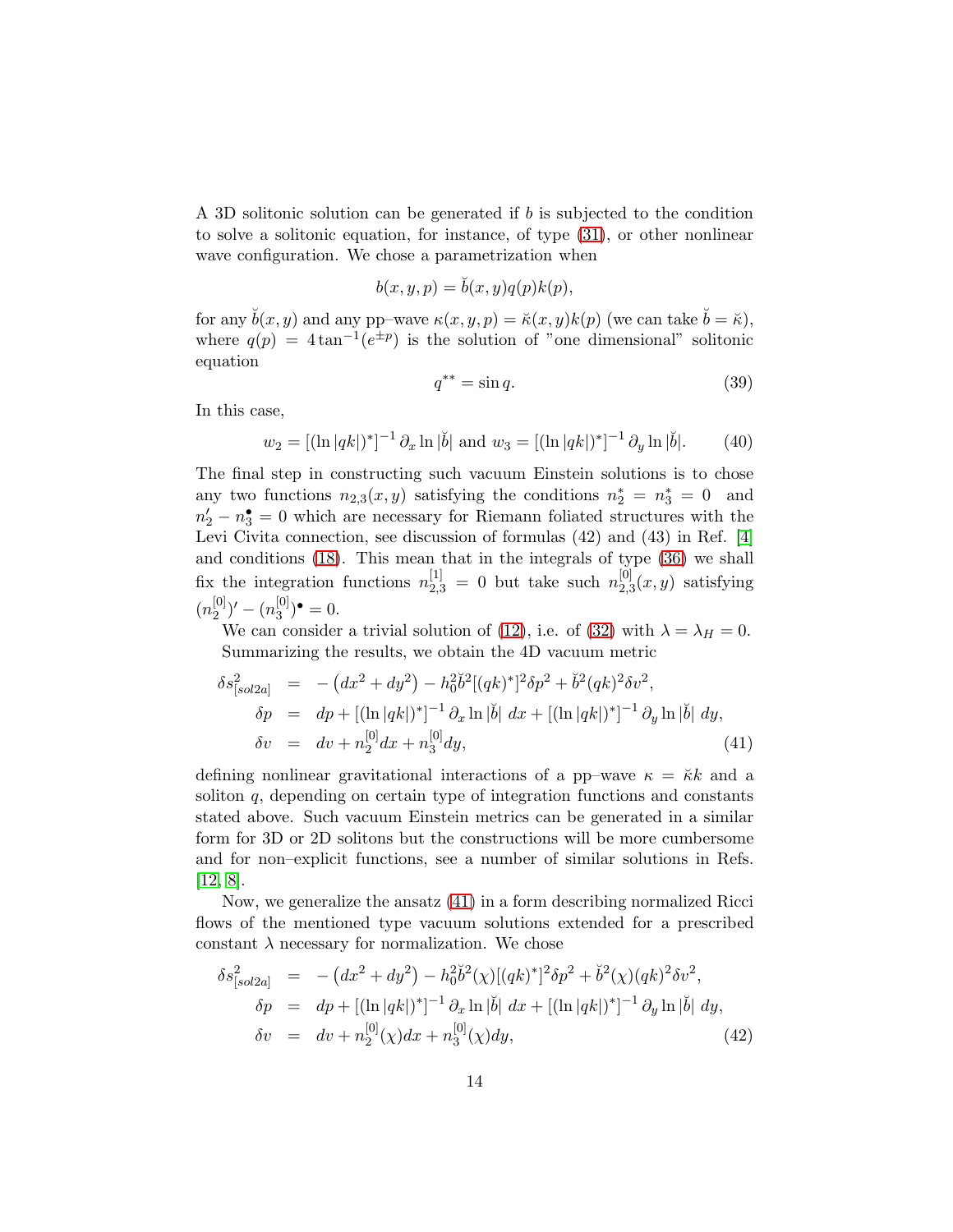where we introduced the parametric dependence on  $\chi$ ,

$$
b(x, y, p, \chi) = \breve{b}(x, y, \chi)q(p)k(p)
$$

which allows us to use the same formulas [\(40\)](#page-13-1) for  $w_{3,4}$  not depending on  $\chi$ . The values  $\check{b}^2(\chi)$  and  $n_2^{[0]}$  $2^{[0]}(\chi)$  are constrained to be solutions of

<span id="page-14-0"></span>
$$
\frac{\partial}{\partial \chi} \left[ \breve{b}^2 (n_{2,3}^{[0]})^2 \right] = -2\lambda \text{ and } \frac{\partial}{\partial \chi} \breve{b}^2 = 2\lambda \breve{b}^2 \tag{43}
$$

in order to solve, respectively, the equations [\(7\)](#page-5-1) and [\(8\)](#page-5-1). As a matter of principle, we can consider a flow dependence as a factor  $\psi(\lambda)$  before  $(dx^2 + dy^2)$ , i.e. flows of the h–components of metrics which will generalize the ansatz [\(42\)](#page-13-2) and constraints [\(43\)](#page-14-0). For simplicity, we have chosen a minimal extension of vacuum Einstein solutions in order to describe nonholonomic flows of the v–components of metrics adapted to the flows of N–connection coefficients  $n_{2}^{[0]}$  $2,3(\chi)$ . Such nonholonomic constraints on metric coefficients define Ricci flows of families of vacuum Einstein solutions defined by nonlinear interactions of a 3D soliton and a pp–wave.

## 4 Parametric Transforms and Flows and Solitonic pp–Wave Solutions

There are different possibilities to apply parametric and frame transforms and define Ricci flows and nonholonomic deformations of geometric objects. The first one is to perform a parametric transform of a vacuum solution and then to deform it nonholonomically in order to generate pp– wave solitonic interactions. In the second case, we can subject an already nonholonomically generated solution of type [\(41\)](#page-13-0) to a one parameter transforms. Finally, in the third case, we can derive two parameter families of nonholonomic soliton pp–wave interactions. For simplicity, Ricci flows will be considered after certain classes of exact solutions of field equations will have been constructed.

## 4.1 Flows of solitonic pp–waves generated by parametric transforms

Let us consider the metric

<span id="page-14-1"></span>
$$
\delta s_{[5a]}^2 = -dx^2 - dy^2 - 2\kappa(x, y) dp^2 + dv^2/8\kappa(x, y)
$$
 (44)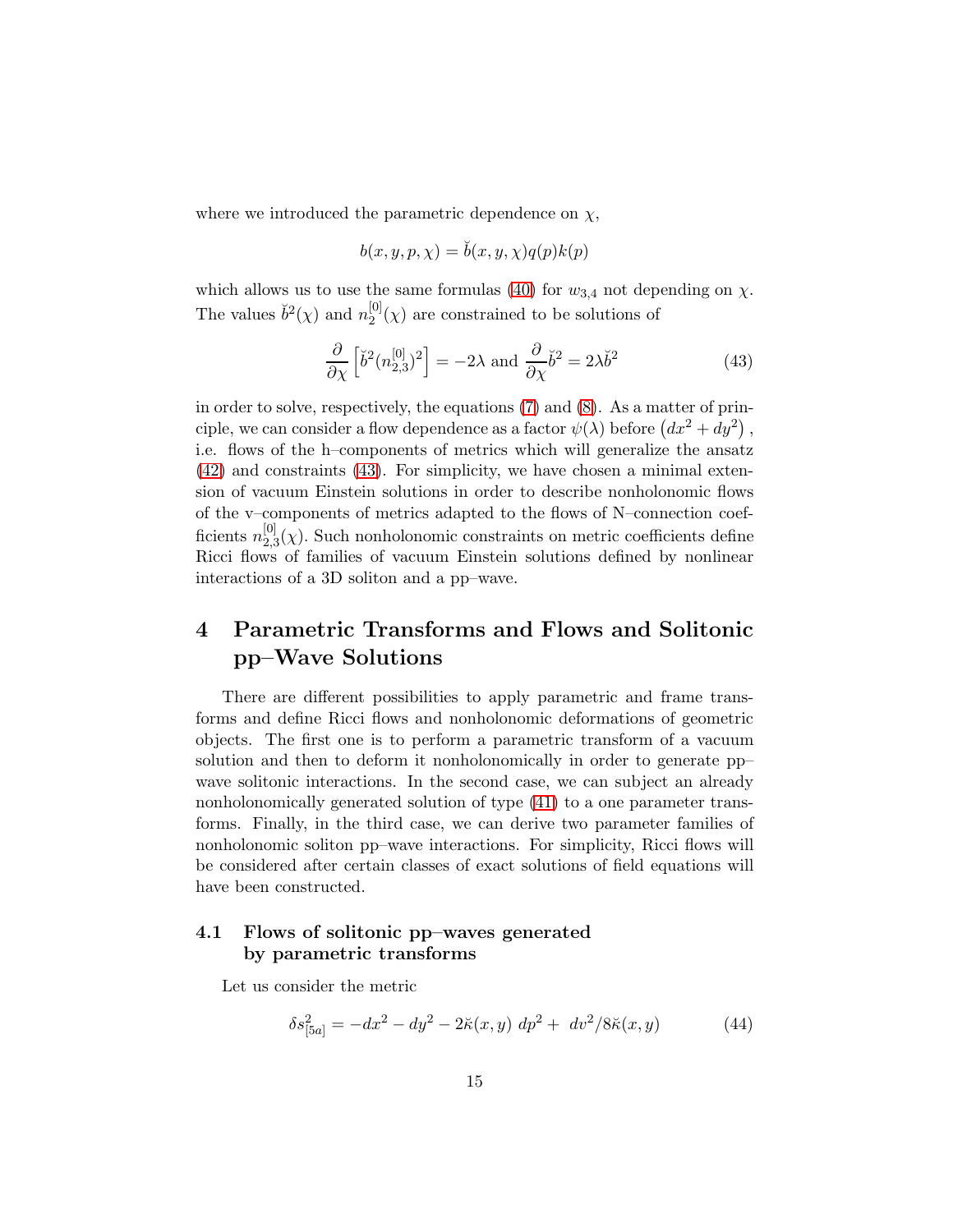which is a particular 4D case of [\(28\)](#page-9-0) when  $\kappa(x, y, p) \to \breve{\kappa}(x, y)$ . It is easy to show that the nontrivial Ricci components  $R_{\alpha\beta}$  for the Levi Civita connection are proportional to  $\ddot{\kappa}^{\bullet\bullet} + \ddot{\kappa}''$  and the non-vanishing components of the curvature tensor  $R_{\alpha\beta\gamma\delta}$  are of type  $R_{a1b1} \simeq R_{a2b2} \simeq \sqrt{(\breve{\kappa}^{\bullet})^2 + (\breve{\kappa}^{\bullet})^2}$ . So, any function  $\breve{\kappa}$  solving the equation  $\breve{\kappa}^{\bullet\bullet} + \breve{\kappa}^{\prime\prime} = 0$  but with  $(\breve{\kappa}^{\bullet\bullet})^2 + (\breve{\kappa}^{\bullet\prime})^2 \neq 0$ defines a vacuum solution of the Einstein equations. In the simplest case, we can take  $\breve{\kappa} = x^2 - y^2$  or  $\breve{\kappa} = xy/\sqrt{x^2 + y^2}$  like it was suggested in the original work [\[38\]](#page-37-0), but for the metric [\(44\)](#page-14-1) we do not consider any multiple  $q(p)$  depending on p.

Subjecting the metric [\(44\)](#page-14-1) to a parametric transform, we get an off– diagonal metric of type

<span id="page-15-0"></span>
$$
\delta s_{[2p]}^2 = -\eta_2(x, y, \theta) dx^2 + \eta_3(x, y, \theta) dy^2
$$
\n
$$
-2\breve{\kappa}(x, y) \eta_4(x, y, \theta, \chi) \delta p^2 + \frac{\eta_5(x, y, \theta, \chi)}{8\breve{\kappa}(x, y)} \delta v^2,
$$
\n
$$
\delta p = dp + w_2(x, y, \theta) dx + w_3(x, y, \theta) dy,
$$
\n
$$
\delta v = dv + n_2(x, y, \theta, \chi) dx + n_3(x, y, \theta, \chi) dy
$$
\n(45)

which may define Ricci flows, or vacuum solutions of the Einstein equations, if the coefficients are restricted to satisfy the necessary conditions. Such parametric transforms consist a particular case of frame transforms when the coefficients  $g_{\alpha\beta}$  are defined by the coefficients of [\(44\)](#page-14-1) and  $\tilde{g}_{\alpha\beta}$  are given by the coefficients [\(45\)](#page-15-0). The polarizations  $\eta_{\hat{\alpha}}(x, y, \theta, \chi)$  and N–connection coefficients  $w_{\hat{i}}(x, y, \theta)$  and  $n_{\hat{i}}(x, y, \theta, \chi)$  determine the coefficients of the matrix of parametric, or Geroch, transforms (for details on nonholonomic generalizations and Geroch equations, see section 4.2 and Appendix B in Ref. [\[4\]](#page-34-3) and sections 2.2 and 3 in Ref. [\[7\]](#page-34-6); we note that in this work we have an additional to  $\theta$  Ricci flow parameter  $\chi$ ).

Considering that  $\eta_2 \neq 0,^7$  $\eta_2 \neq 0,^7$  we multiply [\(45\)](#page-15-0) on conformal factor  $(\eta_2)^{-1}$ and redefining the coefficients as  $\tilde{\eta}_3 = \eta_3/\eta_2$ ,  $\tilde{\eta}_a = \eta_a/\eta_2$ ,  $\tilde{w}_a = w_a$  and  $\breve{n}_a = n_a$ , for  $\hat{i} = 2, 3$  and  $a = 4, 5$ , we obtain

<span id="page-15-2"></span>
$$
\delta s_{[2a]}^2 = -dx^2 + \breve{\eta}_3(x, y, \theta) dy^2
$$
\n
$$
-2\breve{\kappa}(x, y) \; \breve{\eta}_4(x, y, \theta, \chi) \delta p^2 + \frac{\breve{\eta}_5(x, y, \theta, \chi)}{8\breve{\kappa}(x, y)} \delta v^2
$$
\n
$$
\delta p = dp + \breve{w}_2(x, y, \theta) dx + \breve{w}_3(x, y, \theta) dy,
$$
\n
$$
\delta v = dv + \breve{\eta}_2(x, y, \theta, \chi) dx + \breve{\eta}_3(x, y, \theta, \chi) dy
$$
\n(46)

<span id="page-15-1"></span> ${}^{7}\eta_2 \rightarrow 1$  and  $\eta_3 \rightarrow 1$  for infinitesimal parametric transforms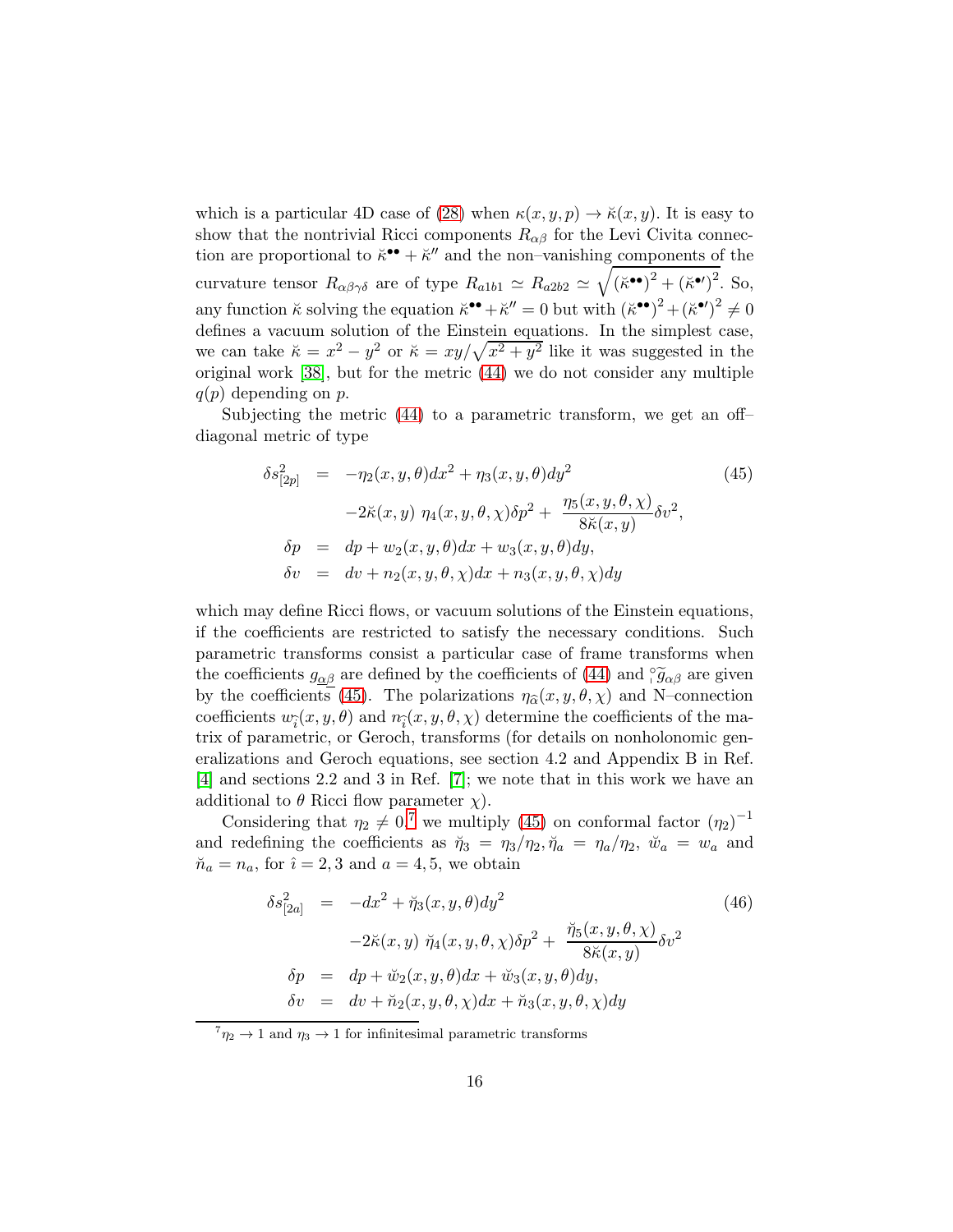which is not an exact solution but can be nonholonomically deformed into exact vacuum solutions by multiplying on additional polarization parameters. Firstly, we first introduce the polarization  $\eta_2 = \exp \psi(x, y, \theta, \chi)$ when  $\eta_3 = \check{\eta}_3 = -\exp \psi(x, y, \theta, \chi)$  are defined as families of solutions of  $\psi^{\bullet\bullet}(\chi) + \psi''(\chi) = \lambda$ . Then, secondly, we redefine  $\breve{\eta}_a \to \eta_a(x, y, p, \chi)$  (for instance, multiplying on additional multiples) by introducing additional dependencies on "anisotropic" coordinate  $p$  such a way when the ansatz  $(46)$ transform into

<span id="page-16-3"></span>
$$
\delta s_{[2a]}^2 = -e^{\psi(x,y,\theta,\chi)} (dx^2 + dy^2)
$$
\n
$$
-2\kappa(x,y)k(p) \eta_4(x,y,p,\theta)\delta p^2 + \frac{\eta_5(x,y,p,\theta)}{8\kappa(x,y)k(p)} \delta v^2
$$
\n
$$
\delta p = dp + w_2(x,y,p,\theta)dx + w_3(x,y,p,\theta)dy,
$$
\n
$$
\delta v = dv + n_2(x,y,\theta,\chi)dx + n_3(x,y,\theta,\chi)dy.
$$
\n(47)

The "simplest" Ricci flow solutions induced by flows of the h–metric and N–connection coefficients are

<span id="page-16-0"></span>
$$
w_1 = 0, w_2(\theta) = (\phi^*)^{-1} \partial_x \phi, w_3(\theta) = (\phi^*)^{-1} \partial_x \phi,
$$
 (48)

for  $\phi^* = \partial \phi / \partial p$ , see formulas [\(19\)](#page-6-2), and

<span id="page-16-1"></span>
$$
n_{2,3} = n_{2,3}^{[0]}(x, y, \theta, \chi) + n_{2,3}^{[1]}(x, y, \theta, \chi) \int \left| \eta_4(\theta) \eta_5^{-3/2}(\theta) \right| dp, \qquad (49)
$$

where  $n_{2,j}^{[0]}$  $_{2,3}^{[0]}(x, y, ,\theta, \chi)$  and  $n_{2,3}^{[1]}$  $2,3^{[1]}_{2,3}(x,y,\theta,\chi)$  are constrained as [\(11\)](#page-5-3),

<span id="page-16-2"></span>
$$
\frac{\partial}{\partial \chi} \left[ -e^{\psi(x,y,\theta,\chi)} + \eta_5(x,y,p,\theta) \right] \tilde{h}_5(x,y,p) \left( n_{2,3}^{[0]}(x,y,\theta,\chi) - n_{2,3}^{[1]}(x,y,\theta,\chi) \right) \left[ \eta_4(x,y,p,\theta) \eta_5^{-3/2}(x,y,p,\theta) \right] dp)^2 \right] = 0.
$$
\n(50)

The difference of formulas [\(48\)](#page-16-0), [\(49\)](#page-16-1) and [\(50\)](#page-16-2) and respective formulas [\(35\)](#page-11-3), [\(36\)](#page-11-4) and [\(37\)](#page-11-5) is that the set of coefficients defining the nonhlonomic Ricci flow of metrics [\(47\)](#page-16-3) depend on a free parameter  $\theta$  associated to some 'primary' Killing symmetries like it was considered by Geroch [\[28\]](#page-36-6). The analogy with Geroch's (parametric) transforms is more complete if we do not consider dependencies on  $\chi$  and take the limit  $\lambda \to 0$  which generates families, on  $\theta$ , of vacuum Einstein solutions, see formula (105) in Ref. [\[7\]](#page-34-6).

In order to define Ricci flows for the Levi Civita connection, with  $g_4 =$  $-2\kappa k\eta_4$  and  $g_5 = \eta_5/8\kappa k$  from [\(47\)](#page-16-3), the coefficients of this metric must solve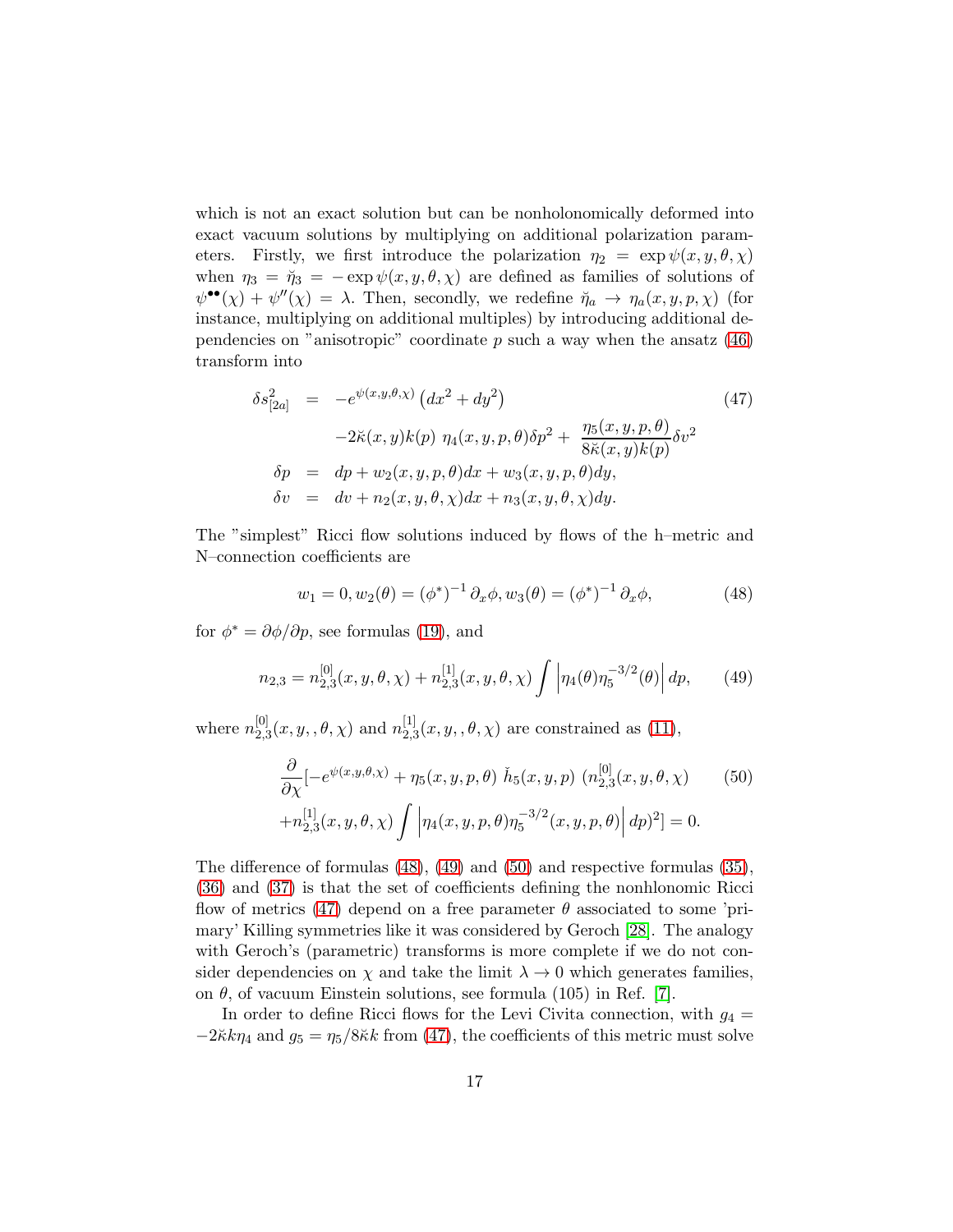the conditions [\(18\)](#page-6-3), when the coordinates are parametrized  $x^2 = x, x^3 =$  $y, y^4 = p$  and  $y^5 = v$ . This describes both parametric nonholonomic transform and Ricci flows of a metric [\(44\)](#page-14-1) to a family of evolution/ field exact solutions depending on parameter  $\theta$  and defining nonlinear superpositions of pp–waves  $\kappa = \breve{\kappa}(x, y)k(p)$ .

It is possible to introduce solitonic waves into the metric [\(47\)](#page-16-3). For instance, we can take  $\eta_5(x, y, p, \theta) \sim q(p)$ , where  $q(p)$  is a solution of solitonic equation [\(39\)](#page-13-3). We obtain nonholonomic Ricci flows of a family of Einstein metrics labelled by parameter  $\theta$  and defining nonlinear interactions of pp– waves and one–dimensional solitons. Such solutions with prescribed  $\psi = 0$ can be parametrized in a form very similar to the ansatz [\(41\)](#page-13-0).

### 4.2 Parametrized transforms and flows of nonholonomic solitonic pp–waves

We begin with the ansatz [\(41\)](#page-13-0) defining a vacuum of f-diagonal solution. That metric does not depend on variable v and possess a Killing vector  $\partial/\partial v$ . It is possible to apply the parametric transform writing the new family of metrics in terms of polarization functions,

<span id="page-17-0"></span>
$$
\delta s_{[sol2\theta']}^{2} = -\eta_{2}(\theta') dx^{2} + \eta_{3}(\theta') dy^{2} - \eta_{4}(\theta') h_{0}^{2} \check{b}^{2} [(qk)^{*}]^{2} \delta p^{2} \n+ \eta_{5}(\theta') \check{b}^{2} (qk)^{2} \delta v^{2}, \n\delta p = dp + \eta_{2}^{4}(\theta') [(\ln |qk|)^{*}]^{-1} \partial_{x} \ln |\check{b}| dx \n+ \eta_{3}^{4}(\theta') [(\ln |qk|)^{*}]^{-1} \partial_{y} \ln |\check{b}| dy, \n\delta v = dv + \eta_{2}^{5}(\theta') n_{2}^{[0]} dx + \eta_{3}^{5}(\theta') n_{3}^{[0]} dy,
$$
\n(51)

where all polarization functions  $\eta_{\widehat{\alpha}}(x, y, p, \theta')$  and  $\eta_{\widehat{i}}^a(x, y, p, \theta')$  depend on anisotropic coordinate p, labelled by a parameter  $\theta'$ . The new class of solutions contains the multiples  $q(p)$  and  $k(p)$  defined respectively by solitonic and pp–waves and depends on certain integration functions like  $n_{\hat{i}}^{[0]}(x,y)$ and integration constant  $h_0^2$ . Such values can defined exactly by stating an explicit coordinate system and for certain boundary and initial conditions.

It should be noted that the metric [\(51\)](#page-17-0) can not be represented in a form typical for nonholonomic frame vacuum ansatz for the Levi Civita connection (i.e. it can not be represented, for instance, in the form (78) with the coefficients satisfying the conditions (79) in Ref. [\[7\]](#page-34-6)). This is obvious because in our case  $\eta_2$  and  $\eta_3$  may depend on ansiotropic coordinates p, i.e. our ansatz is not similar to  $(2)$ , which is necessary for the anholonomic frame method. Nevertheless, such classes of metrics define exact vacuum solutions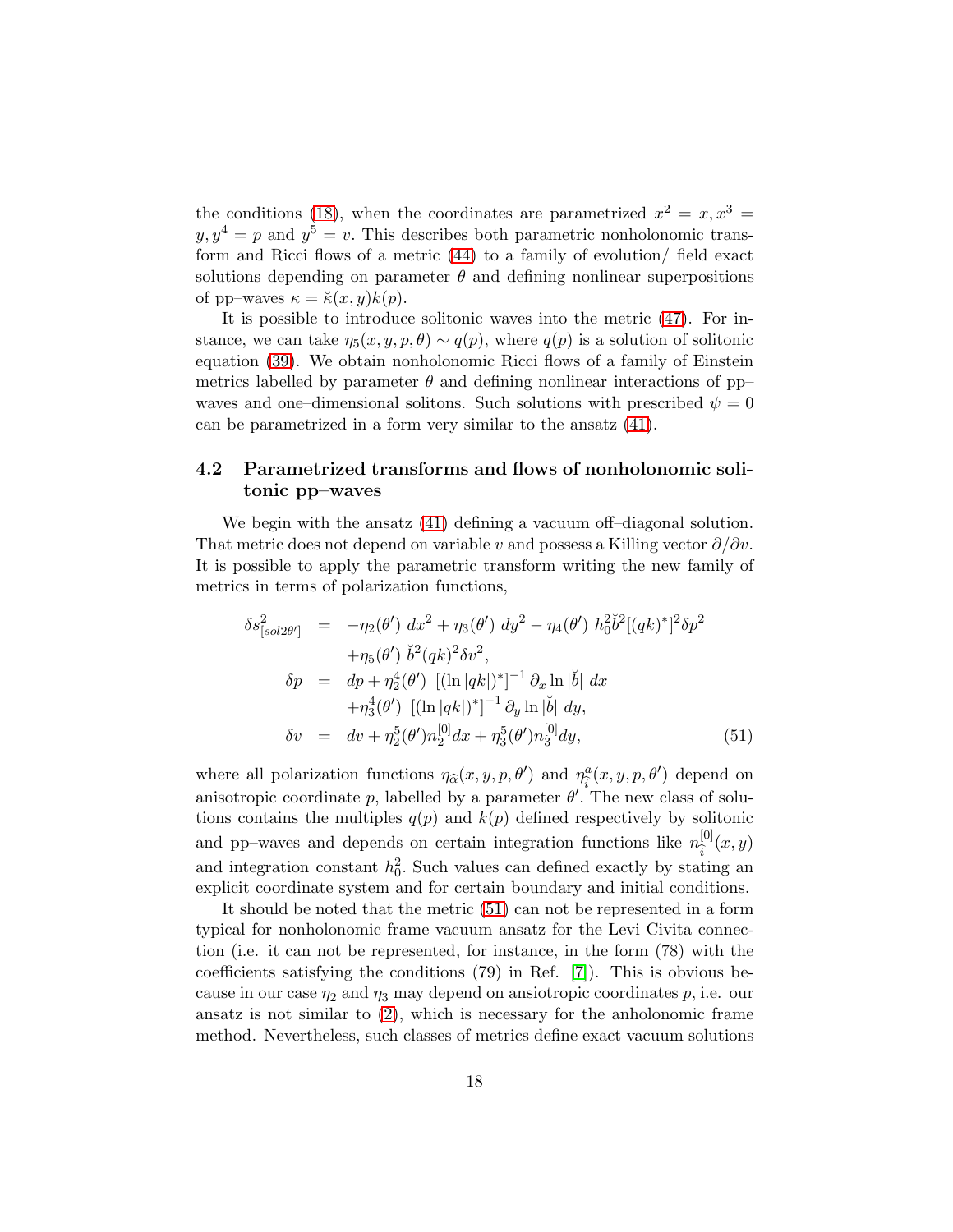as a consequence of the Geroch method (for nonholonomic manifolds, we call it also the method of parametric transforms). This is the priority to consider together both methods: we can parametrize different type of transforms by polarization functions in a unified form and in different cases such polarizations will be subjected to corresponding type of constraints, generating anholonomic deformations or parametric transforms.

Nevertheless, we can generate nonholonomic Ricci flows solutions from the very beginning, considering such flows, at the first step of transforms, for the metric [\(41\)](#page-13-0), prescribing a constant  $\lambda$  necessary for normalization, which result in [\(42\)](#page-13-2) and at the second step to apply the parametric transforms. After first step, we get an ansatz

<span id="page-18-0"></span>
$$
\delta s_{[sol2a,\chi]}^2 = -[\eta_2(\chi)dx^2 + \eta_3(\chi)dy^2] \n- h_0^2\delta^2(\chi)[(qk)^*]^2\delta p^2 + \delta^2(\chi)(qk)^2\delta v^2, \n\delta p = dp + [(\ln|qk|)^*]^{-1}\partial_x \ln|\breve{b}(\chi)| dx \n+ [(\ln|qk|)^*]^{-1}\partial_y \ln|\breve{b}(\chi)| dy, \n\delta v = dv + n_2^{[0]}(\chi)dx + n_3^{[0]}(\chi)dy,
$$
\n(52)

where we introduced the parametric dependence on  $\chi$ ,

$$
b(x, y, p, \chi) = \breve{b}(x, y, \chi)q(p)k(p)
$$

which allows us to use the same formulas [\(40\)](#page-13-1) for  $w_{3,4}$  not depending on  $\chi$ . The values  $\check{b}^2(\chi)$  and  $n_2^{[0]}$  $2^{[0]}(\chi)$  are constrained to be solutions of

$$
\frac{\partial}{\partial \chi} \left[ -\eta_{2,3}(x,y,\chi) + \breve{b}^2(x,y,\chi)(q(p)k(p))^2 \left( n_{2,3}^{[0]}(x,y,\chi) \right)^2 \right] = 0,
$$

obtained by introducing [\(52](#page-18-0) into [\(7\)](#page-5-1). The second step is to introduce polarizations functions  $\eta_{\widehat{\alpha}}(x, y, p, \theta')$  and  $\eta_{\widehat{i}}^a(x, y, p, \theta')$  for a parametric transform, which is possible because we have a Killing symmetry on  $\partial/\partial v$  and [\(52\)](#page-18-0) is an Einstein metric (we have to suppose that such parametric transforms can be defined as solutions of the Geroch equations [\[7,](#page-34-6) [28\]](#page-36-6) for the Einstein spaces, not only for vacuum metrics, at least for small prescribed cosmological constants). Finally, we get a two parameter metric, on  $\theta'$  and  $\chi$ ,

$$
\delta s_{[sol2a,\chi]}^2 = -\left[\eta_2(\theta')dx^2 + \eta_3(\theta')dy^2\right] - \eta_4(\theta')h_0^2\breve{b}^2(\chi)[(qk)^*]^2\delta p^2 (53) \n+ \eta_5(\theta')\breve{b}^2(\chi)(qk)^2\delta v^2, \n\delta p = dp + \eta_2^4(\theta')\left[ (\ln|qk|)^* \right]^{-1}\partial_x \ln|\breve{b}| \, dx \n+ \eta_3^4(\theta')\left[ (\ln|qk|)^* \right]^{-1}\partial_y \ln|\breve{b}| \, dy, \n\delta v = dv + \eta_2^5(\theta')n_2^{[0]}(\chi)dx + \eta_3^5(\theta')n_3^{[0]}(\chi)dy,
$$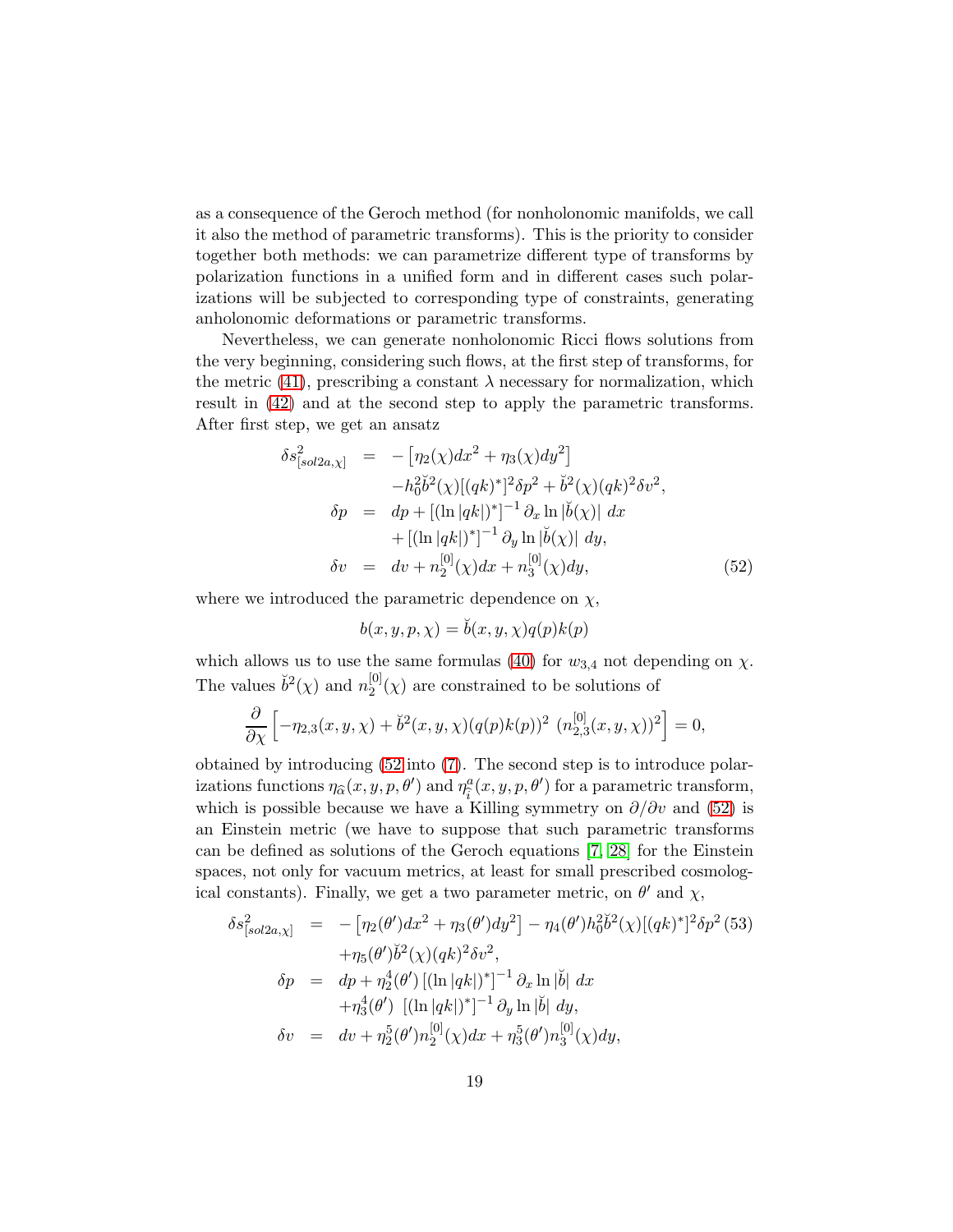with the nonholonomic Ricci flow evolution equations

$$
\frac{\partial}{\partial \chi} \{-\eta_{2,3}(x, y, p, \chi, \theta') + \eta_5(x, y, p, \theta')\check{b}^2(x, y, \chi)(q(p)k(p))^2 \left[\eta_3^5(x, y, p, \theta')n_{2,3}^{[0]}(x, y, \chi)\right]^2\} = 0,
$$

to which one reduces the equation [\(7\)](#page-5-1) by introducing [\(52\)](#page-18-0). Such parametric nonholonomic Ricci flows can be constrained for the Levi Civita connection if we consider coefficients satisfying certain conditions equivalent to [\(18\)](#page-6-3) and [\(19\)](#page-6-2), imposed for the coefficients of auxiliary metric [\(52\)](#page-18-0), when

$$
\eta_2(x, y, \chi) = g_3(x, y, \chi) = -e^{\psi(x, y, \chi)},
$$
  
\n
$$
h_4 = -h_0^2 \check{b}^2(\chi) [(qk)^*]^2, h_5 = \check{b}^2(\chi) (qk)^2,
$$
  
\n
$$
w_{\hat{i}} = \partial_{\hat{i}} \phi / \phi^*, \text{ where } \varphi = -\ln \left| \sqrt{|h_4 h_5|} / |h_5^*| \right|,
$$
  
\n
$$
n_{2,3}(\chi) = n_{2,3}^{[0]}(x, y, \chi)
$$

are constrained to

$$
\psi^{\bullet \bullet}(\chi) + \psi''(\chi) = -\lambda \nh_5^* \phi/h_4 h_5 = \lambda, \nw_2' - w_3^{\bullet} + w_3 w_2^* - w_2 w_3^* = 0, \nn_2'(\chi) - n_3^{\bullet}(\chi) = 0.
$$

In a more general case, we can model Killing—Ricci flows for the canonical d–connections.

#### 4.3 Two parameter nonholonomic solitonic pp–waves and flows

Finally, we give an explicit example of solutions with two parameter  $(\theta', \theta)$ -metrics (see definition of such frame transform by formulas (81) in Ref. [\[7\]](#page-34-6) and (69) in Ref. [\[4\]](#page-34-3)). We begin with the ansatz metric  $\frac{\circ}{\sqrt{5}}$  (2a]( $\theta$ ) [\(47\)](#page-16-3) with the coefficients subjected to constraints [\(18\)](#page-6-3) for  $\lambda \to 0$  and coordinates parametrized  $x^2 = x, x^3 = y, y^4 = p$  and  $y^5 = v$ . We consider that the solitonic wave  $\phi$  is included as a multiple in  $\eta_5$  and that  $\kappa = \breve{\kappa}(x, y)k(p)$  is a pp–wave. This family of vacuum metrics  $\frac{\partial}{\partial} \tilde{\mathbf{g}}_{[2a]}(\theta)$  does not depend on variable v, i.e. it possess a Killing vector  $\partial/\partial v$ , which allows us to apply a parametric transform as we described in the previous example. The resulting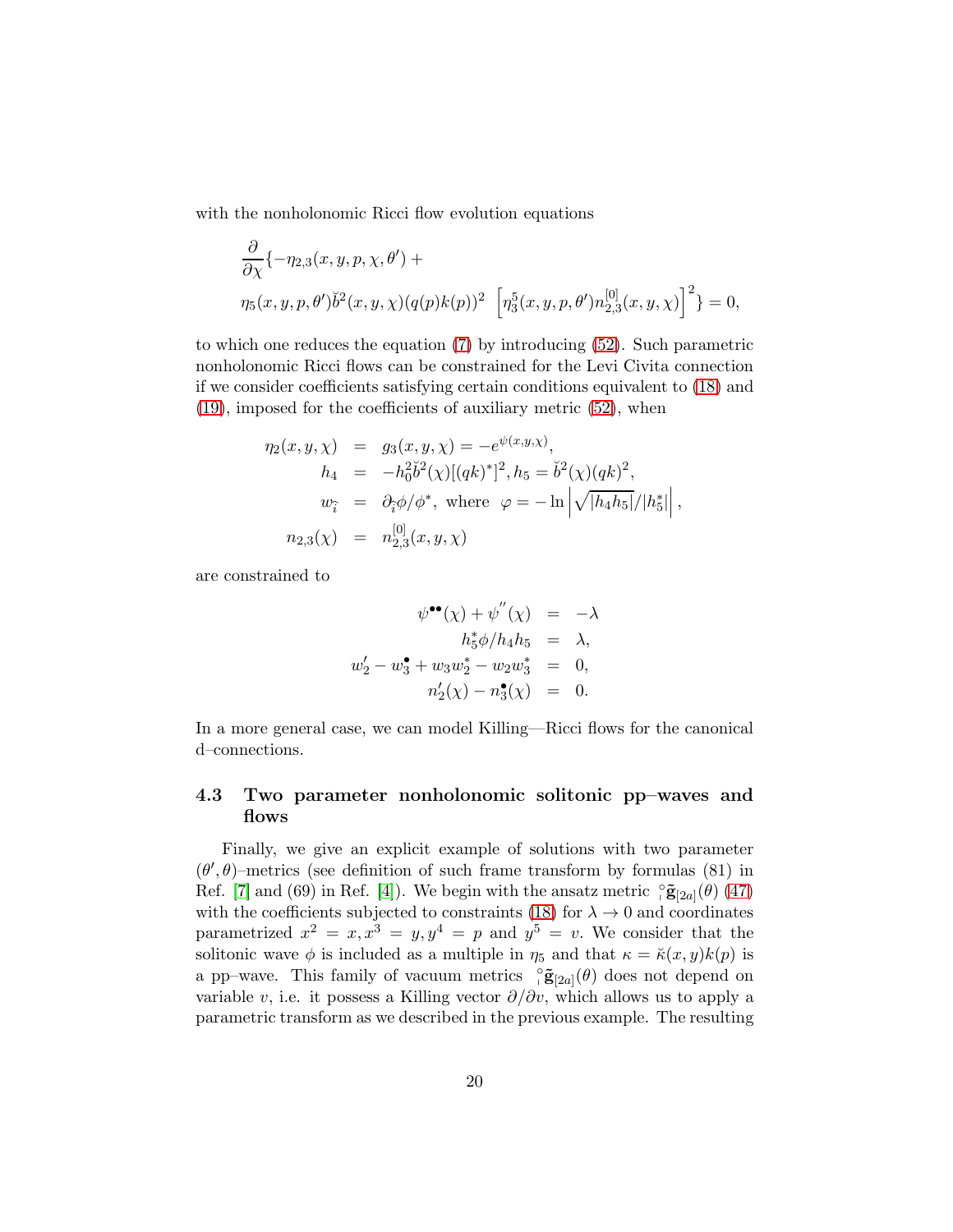two parameter family of solutions, with redefined polarization functions, is given by the ansatz

<span id="page-20-1"></span>
$$
\delta s_{[2a]}^2 = -e^{\psi(x,y,\theta)} \left( \overline{\eta}_2(x,y,p,\theta') dx^2 + \overline{\eta}_3(x,y,p,\theta') dy^2 \right)
$$
(54)  
\n
$$
-2\breve{\kappa}(x,y)k(p) \eta_4(x,y,p,\theta) \overline{\eta}_4(x,y,p,\theta') \delta p^2
$$
\n
$$
+ \frac{\eta_5(x,y,p,\theta) \overline{\eta}_5(x,y,p,\theta')}{8\breve{\kappa}(x,y)k(p)} \delta v^2
$$
\n
$$
\delta p = dp + w_2(x,y,p,\theta) \overline{\eta}_2^4(x,y,p,\theta') dx + w_3(x,y,p,\theta) \overline{\eta}_3^4(x,y,p,\theta') dy,
$$
\n
$$
\delta v = dv + n_2(x,y,\theta) \overline{\eta}_2^5(x,y,p,\theta') dx + n_3(x,y,\theta) \overline{\eta}_3^5(x,y,p,\theta') dy.
$$

The set of multiples in the coefficients are parametrized following the conditions: The value  $\breve{\kappa}(x, y)$  is just that defining an exact vacuum solution for the primary metric [\(44\)](#page-14-1) stating the first type of parametric transforms. Then we consider the pp–wave component  $k(p)$  and the solitonic wave included in  $\eta_5(x, y, p, \theta)$  such way that the functions  $\psi, \eta_{4,6}, w_{2,3}$  and  $n_{2,3}$  are subjected to the condition to define the class of metrics [\(47\)](#page-16-3). The metrics are parametrized both by  $\theta$ , following solutions of the Geroch equations (see, for instance, the Killing (8) and (9) in Ref. [\[4\]](#page-34-3)), and by a N–connection splitting with  $w_{2,3}$  and  $n_{2,3}$ , all adapted to the corresponding nonholonomic deformation derived for  $g_2(\theta) = g_3(\theta) = e^{\psi(\theta)}$  and  $g_4 = 2\kappa k \eta_4$  and  $g_5 = \eta_5/8\kappa k$ subjected to the conditions [\(18\)](#page-6-3)). This set of functions also defines a new set of Killing equations, for any metric [\(47\)](#page-16-3) allowing to find the "overlined" polarizations  $\overline{\eta}_{\widehat{i}}(\theta')$  and  $\overline{\eta}_{\widehat{i}}^a(\theta').$ 

For compatible nonholonomic Ricci flows of the h–metric and N–connection coefficients, the class of two parametric vacuum solutions can be extended for a prescribed value  $\lambda$  and new parameter  $\chi$ ,

<span id="page-20-0"></span>
$$
\delta s_{[2a,\chi]}^{2} = -e^{\psi(x,y,\theta,\chi)} (\overline{\eta}_{2}(x,y,p,\theta',\chi)dx^{2} + \overline{\eta}_{3}(x,y,p,\theta',\chi)dy^{2})
$$
  
\n
$$
-2\breve{\kappa}(x,y)k(p)\eta_{4}(x,y,p,\theta)\overline{\eta}_{4}(x,y,p,\theta')\delta p^{2}
$$
  
\n
$$
+ \frac{\eta_{5}(x,y,p,\theta)\overline{\eta}_{5}(x,y,p,\theta')}{8\breve{\kappa}(x,y)k(p)}\delta v^{2}
$$
  
\n
$$
\delta p = dp + w_{2}(x,y,p,\theta)\overline{\eta}_{2}^{4}(x,y,p,\theta')dx
$$
  
\n
$$
+w_{3}(x,y,p,\theta)\overline{\eta}_{3}^{4}(x,y,p,\theta')dy,
$$
  
\n
$$
\delta v = dv + n_{2}(x,y,\theta,\chi)\overline{\eta}_{2}^{5}(x,y,p,\theta',\chi)dx
$$
  
\n
$$
+ n_{3}(x,y,\theta,\chi)\overline{\eta}_{3}^{5}(x,y,p,\theta',\chi)dy,
$$
  
\n(55)

where, for simplicity, we redefine the coefficients in the form

$$
\widetilde{\eta}_2(x, y, p, \theta', \theta, \chi) = e^{\psi(x, y, \theta, \chi)} \overline{\eta}_2(x, y, p, \theta', \chi) = \n\widetilde{\eta}_3(x, y, p, \theta', \theta, \chi) = e^{\psi(x, y, \theta, \chi)} \overline{\eta}_3(x, y, p, \theta', \chi),
$$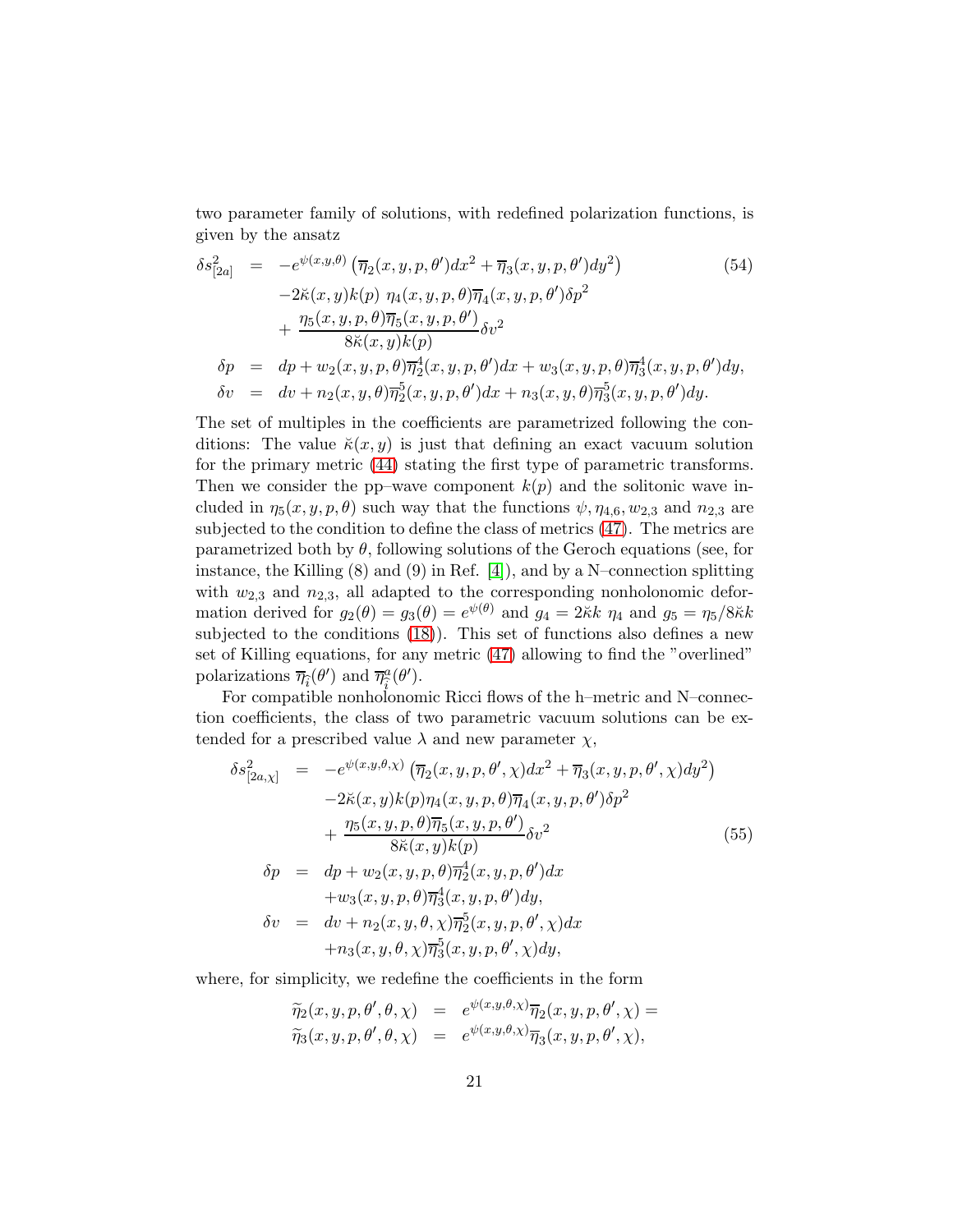$$
\widetilde{\eta}_4(x, y, p, \theta', \theta) = \eta_4(x, y, p, \theta) \overline{\eta}_4(x, y, p, \theta'),\n\widetilde{\eta}_5(x, y, p, \theta', \theta) = \eta_5(x, y, p, \theta) \overline{\eta}_5(x, y, p, \theta'),\n\widetilde{\omega}_{2,3}(x, y, p, \theta', \theta) = w_{2,3}(x, y, p, \theta) \overline{\eta}_{2,3}^4(x, y, p, \theta'),\n\widetilde{n}_{2,3}(x, y, p, \theta', \theta, \chi) = n_{2,3}(x, y, \theta, \chi) \overline{\eta}_{2,3}^5(x, y, p, \theta', \chi).
$$

Such polarization functions, in general, parametrized by  $(\theta', \theta, \chi)$ , allow us to write the conditions [\(7\)](#page-5-1) for the classes of metrics [\(55\)](#page-20-0) in a compact form,

$$
\frac{\partial}{\partial \chi} \{-\widetilde{\eta}_{2,3}(\theta',\theta,\chi)+\frac{\widetilde{\eta}_{5}(\theta',\theta)}{8\ddot{\kappa}k}\left[\widetilde{n}_{2,3}(\theta',\theta,\chi)\right]^{2}\}=0,
$$

where, for simplicity, we emphasized only the parametric dependencies.

For the configurations with Levi Civita connections, we have to consider additional constraints of type [\(18\)](#page-6-3),

$$
\widetilde{\eta}_2^{\bullet\bullet}(\chi) + \widetilde{\eta}_2''(\chi) = -\lambda
$$
  
\n
$$
h_5^* \phi / h_4 h_5 = \lambda,
$$
  
\n
$$
\widetilde{w}_2' - \widetilde{w}_3^{\bullet} + \widetilde{w}_3 \widetilde{w}_2^{\ast} - \widetilde{w}_2 \widetilde{w}_3^{\ast} = 0,
$$
  
\n
$$
n_2'(x, y, \theta', \theta, \chi) - n_3^{\bullet}(x, y, \theta', \theta, \chi) = 0
$$

for

$$
\widetilde{h}_4 = -2\breve{\kappa}(x, y)k(p)\widetilde{\eta}_4(x, y, p, \theta', \theta), \widetilde{h}_5 = \widetilde{\eta}_5(x, y, p, \theta', \theta)/8\breve{\kappa}(x, y)k(p), \n\widetilde{w}_{\widehat{i}} = \partial_{\widehat{i}}\widetilde{\varphi}/\widetilde{\varphi}^*, \text{ where } \widetilde{\varphi} = -\ln\left|\sqrt{|h_4h_5|}/|h_5^*|\right|.
$$

The classes of vacuum Einstein metrics [\(54\)](#page-20-1) and their, normalized by a prescribed  $\lambda$ , nonholonomic Ricci flows [\(55\)](#page-20-0), depend on certain classes of general functions (nonholonomic and parametric transform polarizations and integration functions). It is obvious that they define two parameter  $(\theta', \theta)$  nonlinear superpositions of solitonic waves and pp–waves evolving on parameter  $\chi$ . From formal point of view, the procedure can be iterated for any finite or infinite number of  $\theta$ -parameters not depending on coordinates (in principle, such parameters can depend on flow parameter, but we omit such constructions in this work). We can construct an infinite number of nonholonomic vacuum states in gravity, and their possible Ricci flows, constructed from off–diagonal superpositions of nonlinear waves. Such two transforms do not commute and depend on order of successive applications.

The nonholonomic deformations not only mix and relate nonlinearly two different "Killing" classes of solutions but introduce into the formalism the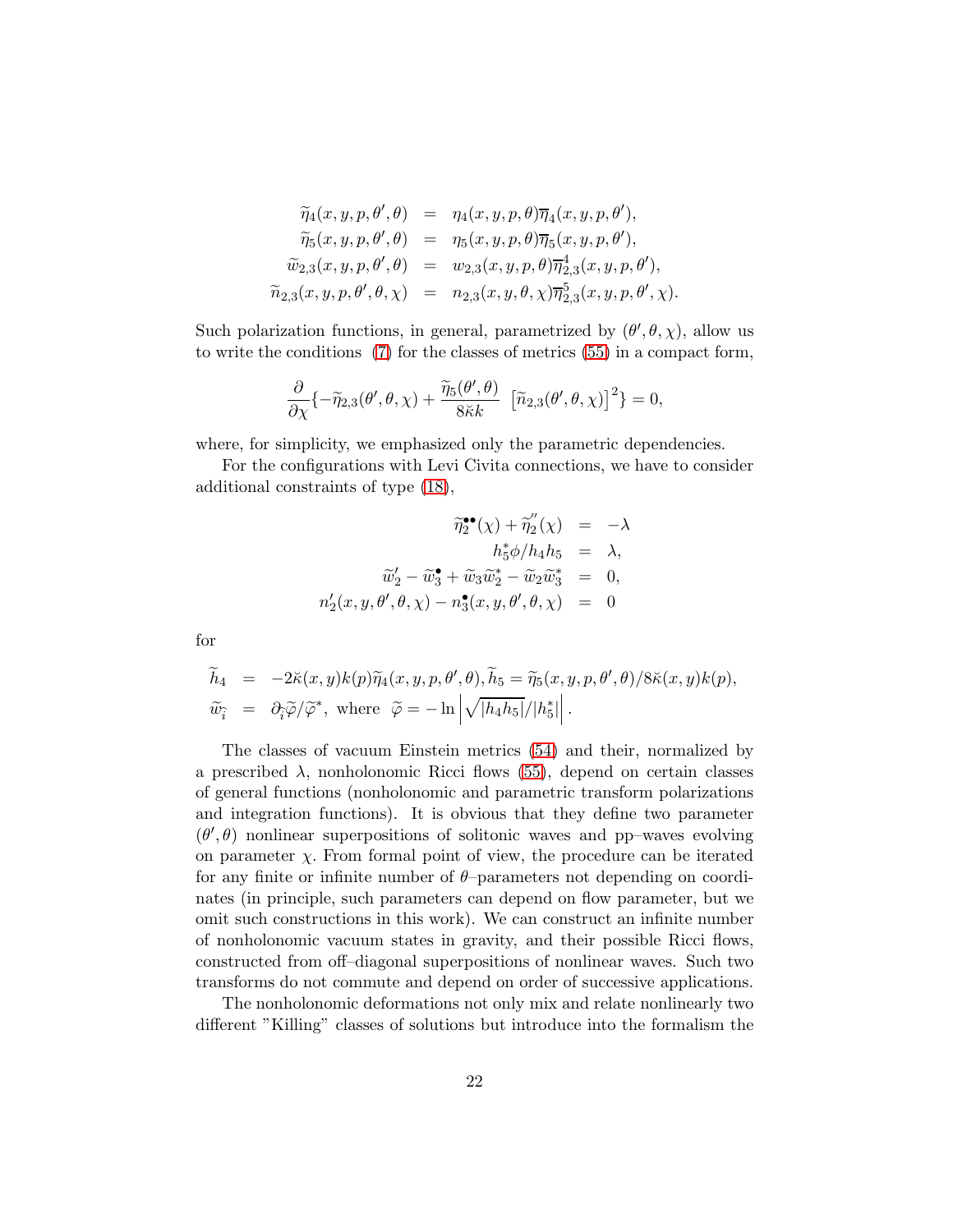possibility to consider flow evolution configurations and other new very important and crucial properties. For instance, the polarization functions can be chosen such ways that the vacuum solutions will posses noncommutative and/algebroid symmetries even at classical level, or generalized configurations in order to contain contributions of torsion, nonmetricity and/or string fields in various generalized models of Lagrange–Hamilton algebroids, string, brane, gauge, metric–affine and Finsler–Lagrange gravity, see Refs. [\[10,](#page-35-1) [9,](#page-35-0) [8,](#page-34-7) [39\]](#page-37-4).

## 5 Ricci Flows and Parametric Nonholonomic Deformations of the Schwarzschild Metric

We construct new classes of exact solutions for Ricci flows and nonholonomic deformations of the Schwarzschild metric. There are analyzed physical effects of parametrized families of generic off–diagonal flows and interactions with solitonic pp–waves.

#### 5.1 Deformations and flows of stationary backgrounds

Following the methods outlined Refs. [\[4,](#page-34-3) [7\]](#page-34-6), we nonholonomically deform on angular variable  $\varphi$  the Schwarzschild type solution [\(20\)](#page-7-0) into a generic off– diagonal stationary metric. For nonholonomic Einstein spaces, we shall use an ansatz of type

<span id="page-22-0"></span>
$$
\delta s_{[1]}^2 = \epsilon_1 d\kappa^2 - \eta_2(\xi) d\xi^2 - \eta_3(\xi) r^2(\xi) d\vartheta^2
$$
\n
$$
-\eta_4(\xi, \vartheta, \varphi) r^2(\xi) \sin^2 \vartheta \delta \varphi^2 + \eta_5(\xi, \vartheta, \varphi) \varpi^2(\xi) \delta t^2,
$$
\n
$$
\delta \varphi = d\varphi + w_2(\xi, \vartheta, \varphi) d\xi + w_3(\xi, \vartheta, \varphi) d\vartheta,
$$
\n
$$
\delta t = dt + n_2(\xi, \vartheta) d\xi + n_3(\xi, \vartheta) d\vartheta,
$$
\n(56)

where we shall use 3D spacial spherical coordinates,  $(\xi(r), \vartheta, \varphi)$  or  $(r, \vartheta, \varphi)$ . The nonholonomic transform generating this off–diagonal metric are defined by  $g_i = \eta_i \check{g}_i$  and  $h_a = \eta_a \check{h}_a$  where  $(\check{g}_i, \check{h}_a)$  are given by data [\(21\)](#page-7-3).

#### 5.1.1 General nonholonomic polarizations

We can construct a class of metrics of type [\(2\)](#page-3-1) with the coefficients subjected to the conditions [\(18\)](#page-6-3) (in this case, for the ansatz [\(56\)](#page-22-0) with coordinates  $x^2 = \xi, x^3 = \vartheta, y^4 = \varphi, y^5 = t$ . The solution of [\(13\)](#page-6-0), for  $\lambda = 0$ , in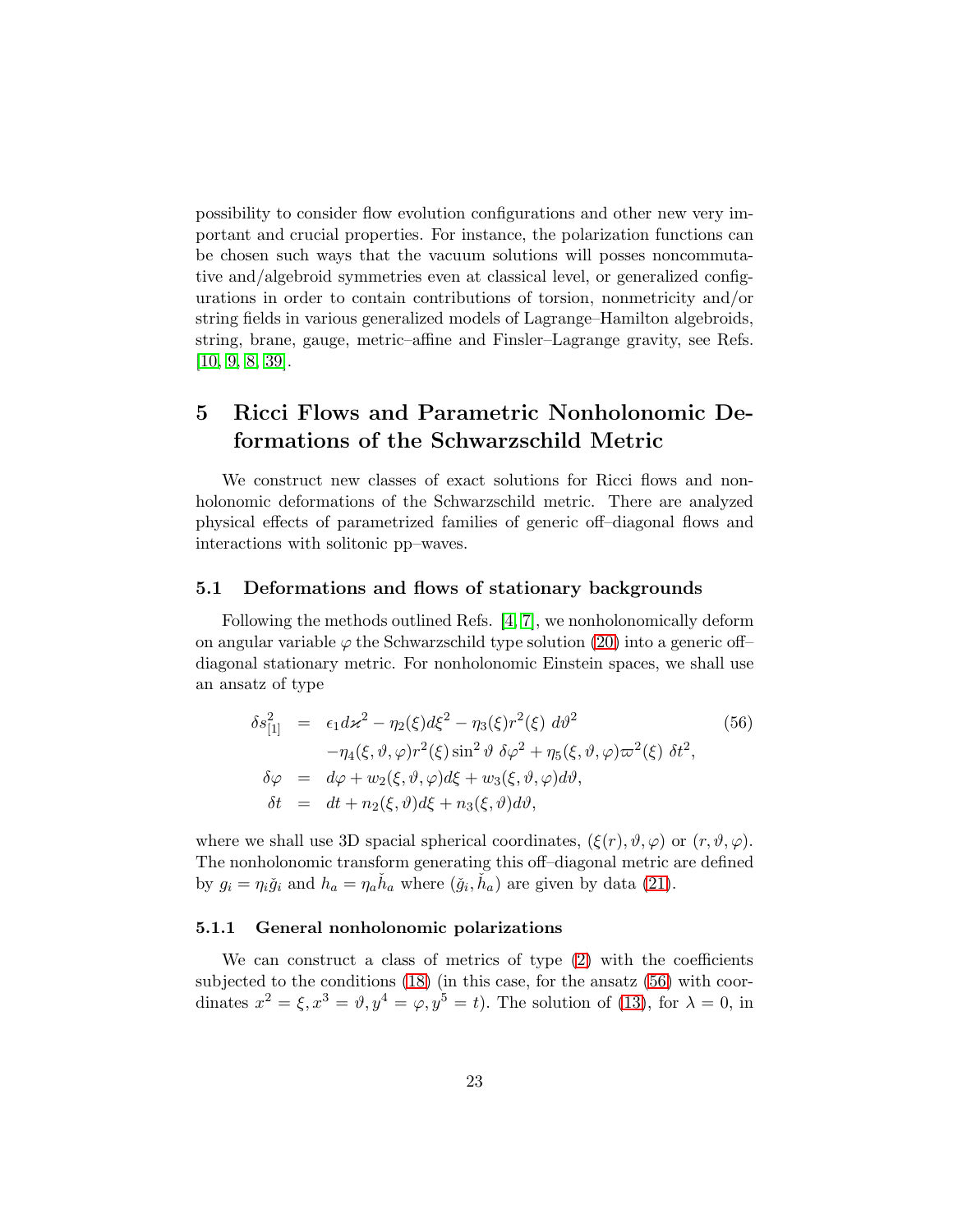terms of polarization functions, can be written

<span id="page-23-1"></span>
$$
\sqrt{|\eta_4|} = h_0 \sqrt{\left|\frac{\check{h}_5}{\check{h}_4}\right|} \left(\sqrt{|\eta_5|}\right)^*,\tag{57}
$$

where  $\check{h}_a$  are coefficients stated by the Schwarzschild solution for the chosen system of coordinates but  $\eta_5$  can be any function satisfying the condition  $\eta_5^* \neq 0$ . We shall use certain parametrizations of solutions when

$$
-h_0^2(b^*)^2 = \eta_4(\xi, \vartheta, \varphi) r^2(\xi) \sin^2 \vartheta
$$
  

$$
b^2 = \eta_5(\xi, \vartheta, \varphi) \varpi^2(\xi)
$$

The polarizations  $\eta_2$  and  $\eta_3$  can be taken in a form that  $\eta_2 = \eta_3 r^2 =$  $e^{\psi(\xi,\vartheta,\chi)},$ 

$$
\psi^{\bullet \bullet} + \psi'' = 0,
$$

defining solutions of [\(12\)](#page-6-0) for  $\lambda = 0$ . The solutions of [\(14\)](#page-6-0) and [\(15\)](#page-6-0) for vacuum configurations of the Levi Civita connection are constructed

$$
w_2 = \partial_{\xi}(\sqrt{|\eta_5|}\varpi)/(\sqrt{|\eta_5|})^* \varpi, w_3 = \partial_{\vartheta}(\sqrt{|\eta_5|})/(\sqrt{|\eta_5|})^*
$$

and any  $n_{2,3}(\xi,\vartheta)$  for which  $n'_2(\chi) - n_3^{\bullet}(\chi) = 0$ . For any function  $\eta_5 \sim$  $a_1(\xi, \vartheta) a_2(\varphi)$ , the integrability conditions [\(18\)](#page-6-3) and [\(19\)](#page-6-2).

We conclude that the stationary nonholonomic deformations of the Schwarzschild metric are defined by the off–diagonal ansatz

<span id="page-23-0"></span>
$$
\delta s_{[1]}^2 = \epsilon_1 d\chi^2 - e^{\psi} (d\xi^2 + d\vartheta^2)
$$
\n
$$
-h_0^2 \varpi^2 \left[ \left( \sqrt{|\eta_5|} \right)^* \right]^2 \delta \varphi^2 + \eta_5 \varpi^2 \delta t^2,
$$
\n
$$
\delta \varphi = d\varphi + \frac{\partial_{\xi} (\sqrt{|\eta_5|} \varpi)}{\left( \sqrt{|\eta_5|} \right)^* \varpi} d\xi + \frac{\partial_{\vartheta} (\sqrt{|\eta_5|})}{\left( \sqrt{|\eta_5|} \right)^*} d\vartheta,
$$
\n
$$
\delta t = dt + n_2 d\xi + n_3 d\vartheta,
$$
\n(58)

where the coefficients do not depend on Ricci flow parameter  $\lambda$ . Such vacuum solutions were constructed mapping a static black hole solution into Einstein spaces with locally anistoropic backgrounds (on coordinate  $\varphi$ ) defined by an arbitrary function  $\eta_5(\xi, \vartheta, \varphi)$  with  $\partial_{\varphi} \eta_5 \neq 0$ , an arbitrary  $\psi(\xi, \vartheta)$ solving the 2D Laplace equation and certain integration functions  $n_{2,3}(\xi, \vartheta)$ and integration constant  $h_0^2$ . In general, the solutions from the target set of metrics do not define black holes and do not describe obvious physical situations. Nevertheless, they preserve the singular character of the coefficient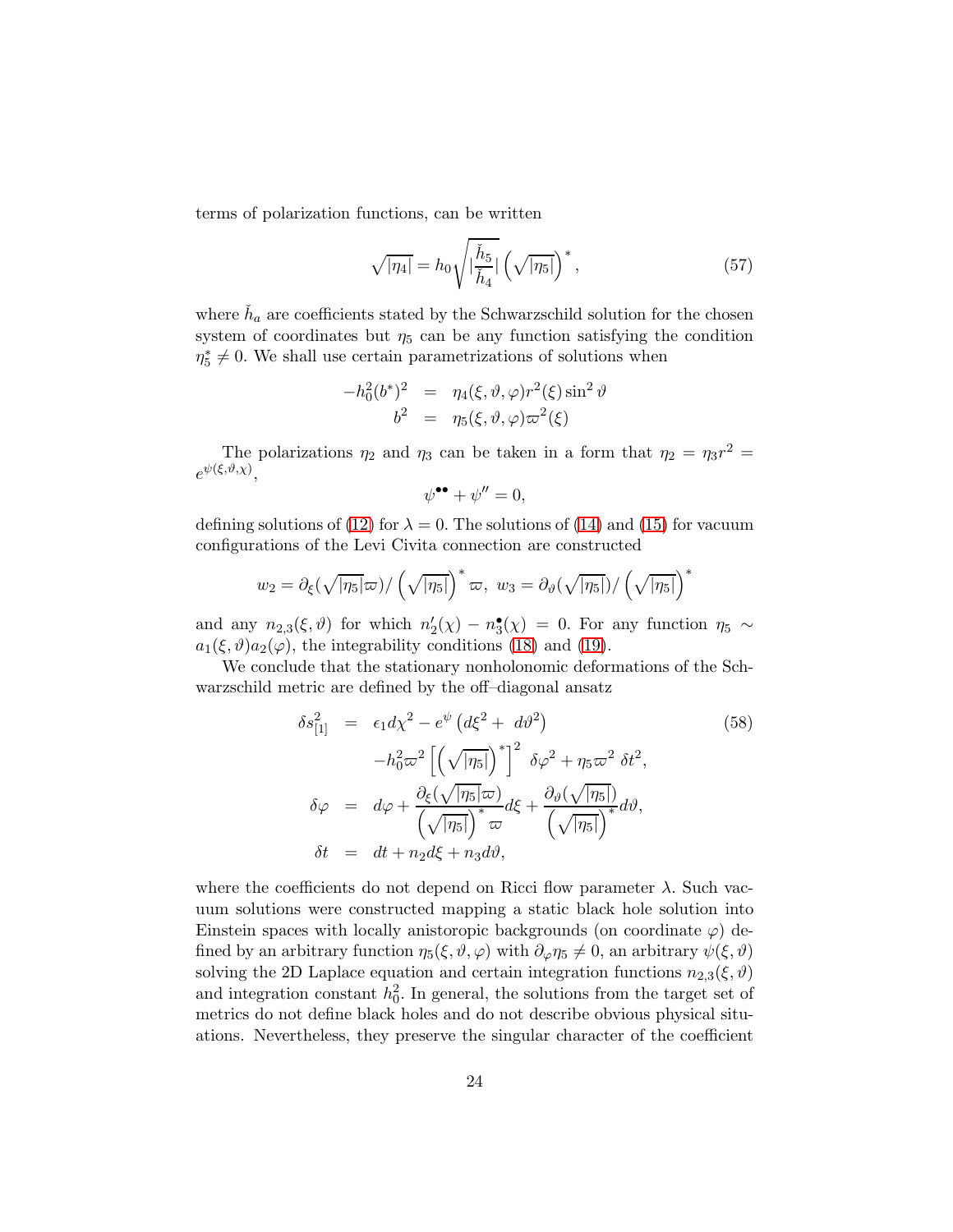$\varpi^2$  vanishing on the horizon of a Schwarzschild black hole. We can also consider a prescribed physical situation when, for instance,  $\eta_5$  mimics 3D, or 2D, solitonic polarizations on coordinates  $\xi, \vartheta, \varphi$ , or on  $\xi, \varphi$ .

For a family of metrics [\(58\)](#page-23-0), we can consider the "nearest" extension to flows of N–connection coefficients  $w_{2,3} \to w_{2,3}(\chi)$  and  $n_{2,3} \to n_{2,3}(\chi)$ , when for  $\lambda = 0$ , and  $R_{\alpha\beta} = 0$ , the equation [\(7\)](#page-5-1) is satisfied if

<span id="page-24-0"></span>
$$
h_0^2 \left[ \left( \sqrt{|\eta_5|} \right)^* \right]^2 \frac{\partial \left( w_{2,3} \right)^2}{\partial \chi} = \eta_5 \frac{\partial \left( n_{2,3} \right)^2}{\partial \chi}.
$$
 (59)

The metric coefficients for such Ricci flows are the same as for the exact vacuum nonholonomic deformation but with respect to evolving N–adapted dual basis

<span id="page-24-2"></span>
$$
\delta\varphi(\chi) = d\varphi + w_2(\xi, \vartheta, \varphi, \chi)d\xi + w_3(\xi, \vartheta, \varphi, \chi)d\vartheta,
$$
  
\n
$$
\delta t = dt + n_2(\xi, \varphi, \chi)d\xi + n_3(\xi, \vartheta, \chi)d\vartheta,
$$
\n(60)

with the coefficients being defined by any solution of [\(59\)](#page-24-0) and [\(18\)](#page-6-3) and [\(19\)](#page-6-2) for  $\lambda = 0$ .

#### <span id="page-24-3"></span>5.1.2 Solutions with small nonholonomic polarizations

In a more special case, in order to select physically valuable configurations, it is better to consider decompositions on a small parameter  $0 < \varepsilon < 1$ in [\(58\)](#page-23-0), when

$$
\begin{array}{rcl}\n\sqrt{|\eta_4|} &=& q_4^{\hat{0}}(\xi,\varphi,\vartheta)+\varepsilon q_4^{\hat{1}}(\xi,\varphi,\vartheta)+\varepsilon^2 q_4^{\hat{2}}(\xi,\varphi,\vartheta)..., \\
\sqrt{|\eta_5|} &=& 1+\varepsilon q_5^{\hat{1}}(\xi,\varphi,\vartheta)+\varepsilon^2 q_5^{\hat{2}}(\xi,\varphi,\vartheta)...,\n\end{array}
$$

where the "hat" indices label the coefficients multiplied to  $\varepsilon, \varepsilon^2, ...^8$  $\varepsilon, \varepsilon^2, ...^8$  The conditions [\(57\)](#page-23-1) are expressed in the form

$$
\varepsilon h_0 \sqrt{\vert \frac{\check{h}_5}{\check{h}_4} \vert} \ \left( q_5^\hat{1} \right)^* = q_4^\hat{0}, \ \varepsilon^2 h_0 \sqrt{\vert \frac{\check{h}_5}{\check{h}_4} \vert} \ \left( q_5^\hat{2} \right)^* = \varepsilon q_4^\hat{1}, \ldots
$$

This system can be solved in a form compatible with small decompositions if we take the integration constant, for instance, to satisfy the condition  $\varepsilon h_0 = 1$  (choosing a corresponding system of coordinates). For this class of

<span id="page-24-1"></span><sup>8</sup>Of course, this way we construct not an exact solution, but extract from a class of exact ones (with less clear physical meaning) certain subclasses of solutions decomposed (deformed) on a small parameter being related to the Schwarzschild metric.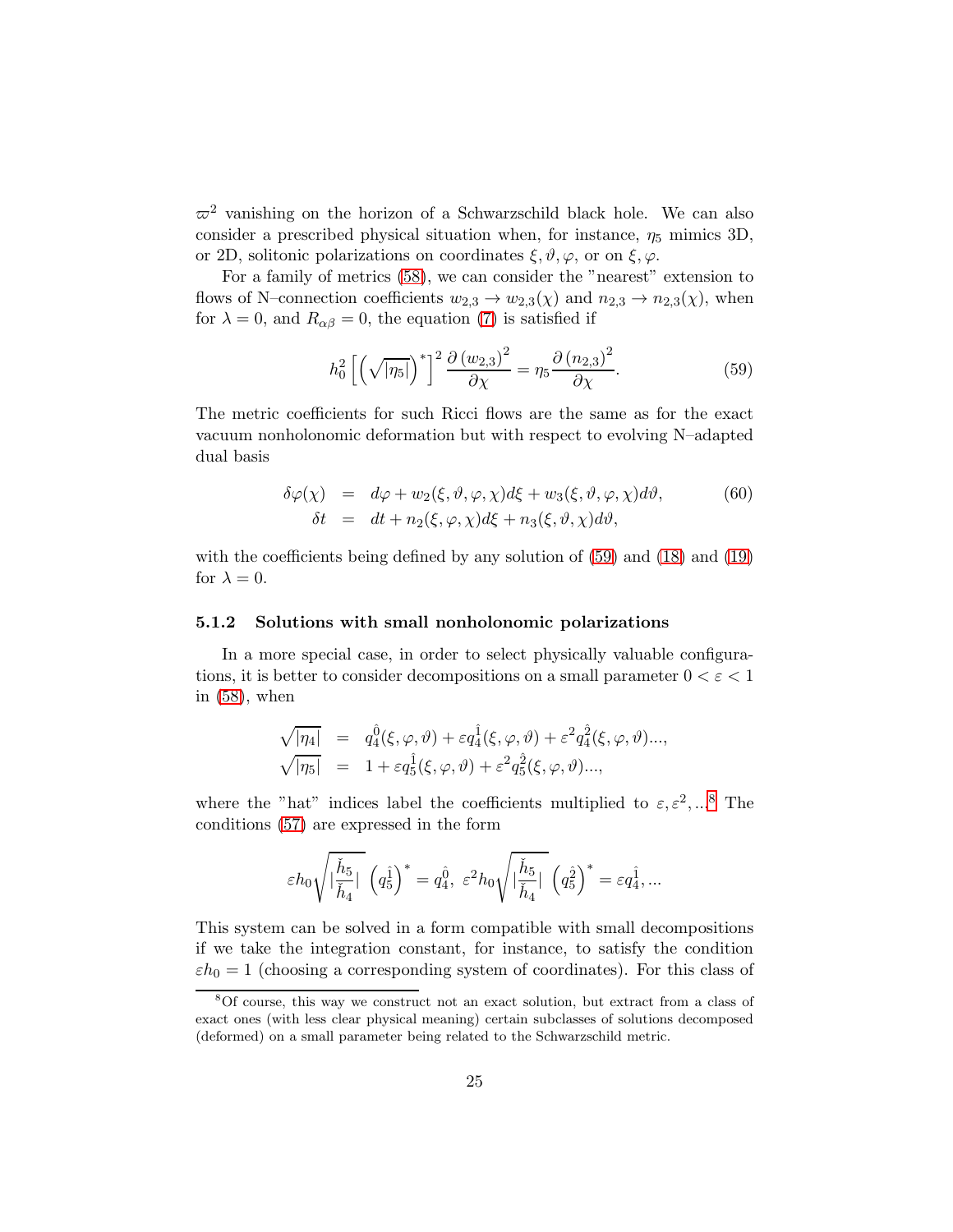small deformations, we can prescribe a function  $q_4^{\hat{0}}$  and define  $q_5^{\hat{1}}$ , integrating on  $\varphi$  (or inversely, prescribing  $q_5^{\hat{1}}$ , then taking the partial derivative  $\partial_{\varphi}$ , to compute  $q_4^{\hat{0}}$ ). In a similar form, there are related the coefficients  $q_4^{\hat{1}}$  and  $q_5^{\hat{2}}$ . A very important physical situation is to select the conditions when such small nonholonomic deformations define rotoid configurations. This is possible, for instance, if

<span id="page-25-0"></span>
$$
2q_5^{\hat{1}} = \frac{q_0(r)}{4\mu^2} \sin(\omega_0 \varphi + \varphi_0) - \frac{1}{r^2},\tag{61}
$$

where  $\omega_0$  and  $\varphi_0$  are constants and the function  $q_0(r)$  has to be defined by fixing certain boundary conditions for polarizations. In this case, the coefficient before  $\delta t^2$  is approximated in the form

$$
\eta_5 \varpi^2 = 1 - \frac{2\mu}{r} + \varepsilon \left(\frac{1}{r^2} + 2q_5^{\hat{1}}\right).
$$

This coefficient vanishes and defines a small deformation of the Schwarzschild spherical horizon into a an ellipsoidal one (rotoid configuration) given by

$$
r_{+} \simeq \frac{2\mu}{1 + \varepsilon \frac{q_0(r)}{4\mu^2} \sin(\omega_0 \varphi + \varphi_0)}.
$$

Such solutions with ellipsoid symmetry seem to define static black ellipsoids (they were investigated in details in Refs. [\[40,](#page-37-5) [41\]](#page-37-6)). The ellipsoid configurations were proven to be stable under perturbations and transform into the Schwarzschild solution far away from the ellipsoidal horizon. This class of vacuum metrics violates the conditions of black hole uniqueness theorems [\[30\]](#page-36-8) because the "surface" gravity is not constant for stationary black ellipsoid deformations. So, we can construct an infinite number of ellipsoidal locally anisotropic black hole deformations. Nevertheless, they present physical interest because they preserve the spherical topology, have the Minkowski asymptotic and the deformations can be associated to certain classes of geometric spacetime distorsions related to generic off–diagonal metric terms. Putting  $\varphi_0 = 0$ , in the limit  $\omega_0 \to 0$ , we get  $q_5^{\hat{1}} \to 0$  in [\(61\)](#page-25-0). This allows to state the limits  $q_4^{\hat{0}} \to 1$  for  $\varepsilon \to 0$  in order to have a smooth limit to the Schwarzschild solution for  $\varepsilon \to 0$ . Here, one must be emphasized that to extract the spherical static black hole solution is possible if we parametrize, for instance,

$$
\delta\varphi = d\varphi + \varepsilon \frac{\partial_{\xi}(\sqrt{|\eta_5|}\varpi)}{\left(\sqrt{|\eta_5|}\right)^{*}\varpi}d\xi + \varepsilon \frac{\partial_{\vartheta}(\sqrt{|\eta_5|})}{\left(\sqrt{|\eta_5|}\right)^{*}}d\vartheta
$$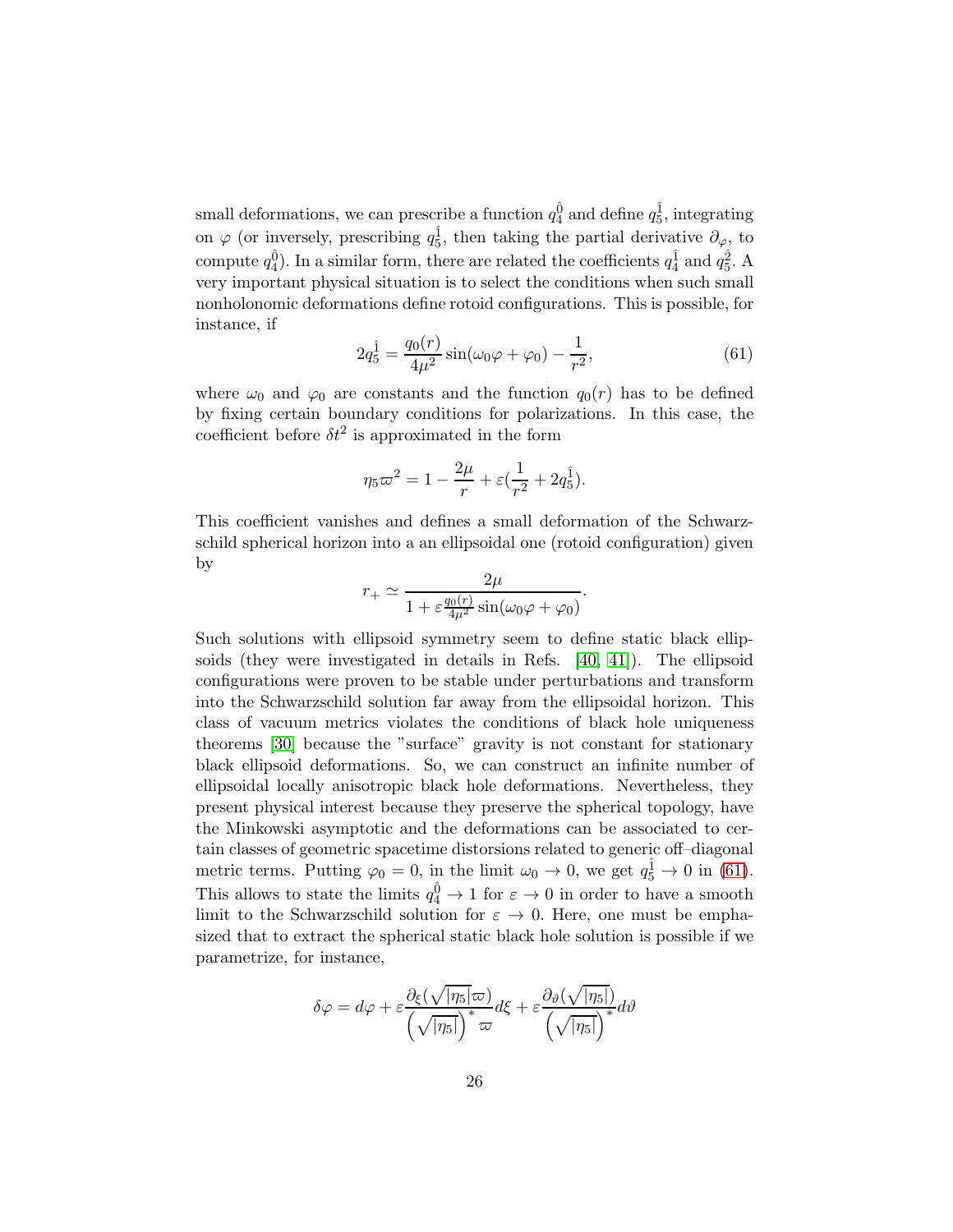and

$$
\delta t = dt + \varepsilon n_2(\xi, \vartheta) d\xi + \varepsilon n_3(\xi, \vartheta) d\vartheta.
$$

One can be defined certain more special cases when  $q_5^{\hat{2}}$  and  $q_4^{\hat{1}}$  (as a consequence) are of solitonic locally anisotropic nature. In result, such solutions will define small stationary deformations of the Schwarzschild solution embedded into a background polarized by anisotropic solitonic waves.

For Ricci flows on N–connection coefficients, such stationary rotoid configurations evolve with respect to small deformations of co–frames [\(60\)](#page-24-2),  $\delta\varphi(\chi)$  and  $\delta t(\chi)$ , with the coefficients proportional to  $\varepsilon$ .

#### 5.1.3 Parametric nonholonomic transforms of the Schwarzschild solution and their flows

The ansatz [\(58\)](#page-23-0) does not depend on time variable and posses a Killing vector  $\partial/\partial t$ . We can apply parametric transforms and generate families of new solutions depending on a parameter  $\theta$ . Following the same steps as for generating [\(51\)](#page-17-0), we construct

<span id="page-26-0"></span>
$$
\delta s_{[1]}^2 = -e^{\psi} (\tilde{\eta}_2(\theta)d\xi^2 + \tilde{\eta}_3(\theta)d\vartheta^2)
$$
\n
$$
-h_0^2 \varpi^2 \left[ \left( \sqrt{|\eta_5|} \right)^* \right]^2 \tilde{\eta}_4(\theta)\delta\varphi^2 + \eta_5 \varpi^2 \tilde{\eta}_5(\theta)\delta t^2,
$$
\n
$$
\delta \varphi = d\varphi + \tilde{\eta}_2^4(\theta) \frac{\partial_{\xi}(\sqrt{|\eta_5|}\varpi)}{\left(\sqrt{|\eta_5|} \right)^* \varpi} d\xi + \tilde{\eta}_3^4(\theta) \frac{\partial_{\vartheta}(\sqrt{|\eta_5|})}{\left(\sqrt{|\eta_5|} \right)^*} d\vartheta,
$$
\n
$$
\delta t = dt + \tilde{\eta}_2^5(\theta)n_2(\xi, \vartheta)d\xi + \tilde{\eta}_3^5(\theta)n_3(\xi, \vartheta)d\vartheta,
$$
\n(62)

where polarizations  $\tilde{\eta}_{\hat{\alpha}}(\xi, \vartheta, \varphi, \theta)$  and  $\tilde{\eta}_{\hat{i}}^{\alpha}(\xi, \vartheta, \varphi, \theta)$  are defined by solutions of the Geroch equations for Killing symmetries of the vacuum metric [\(58\)](#page-23-0). Even this class of metrics does not satisfy the vacuum equations for a typical anholonomic ansatz, they define vacuum exact solutions and we can apply the formalism on decomposition on a small parameter  $\varepsilon$  like we described in previous section [5.1.2](#page-24-3) (one generates not exact solutions, but like in quantum field theory it can be more easy to formulate a physical interpretation). For instance, we consider a vacuum background consisting from solitonic wave polarizations, with components mixed by the parametric transform, and then to compute nonholonomic deformations of a Schwarzschild black hole self–consistently imbedded in a such nonperturbative background.

Nonholonomic Ricci flows induced by the N–connection coefficients are given by flow equations of type [\(60\)](#page-24-2),  $\delta\varphi(\chi)$  and  $\delta t(\chi)$ , with the coefficients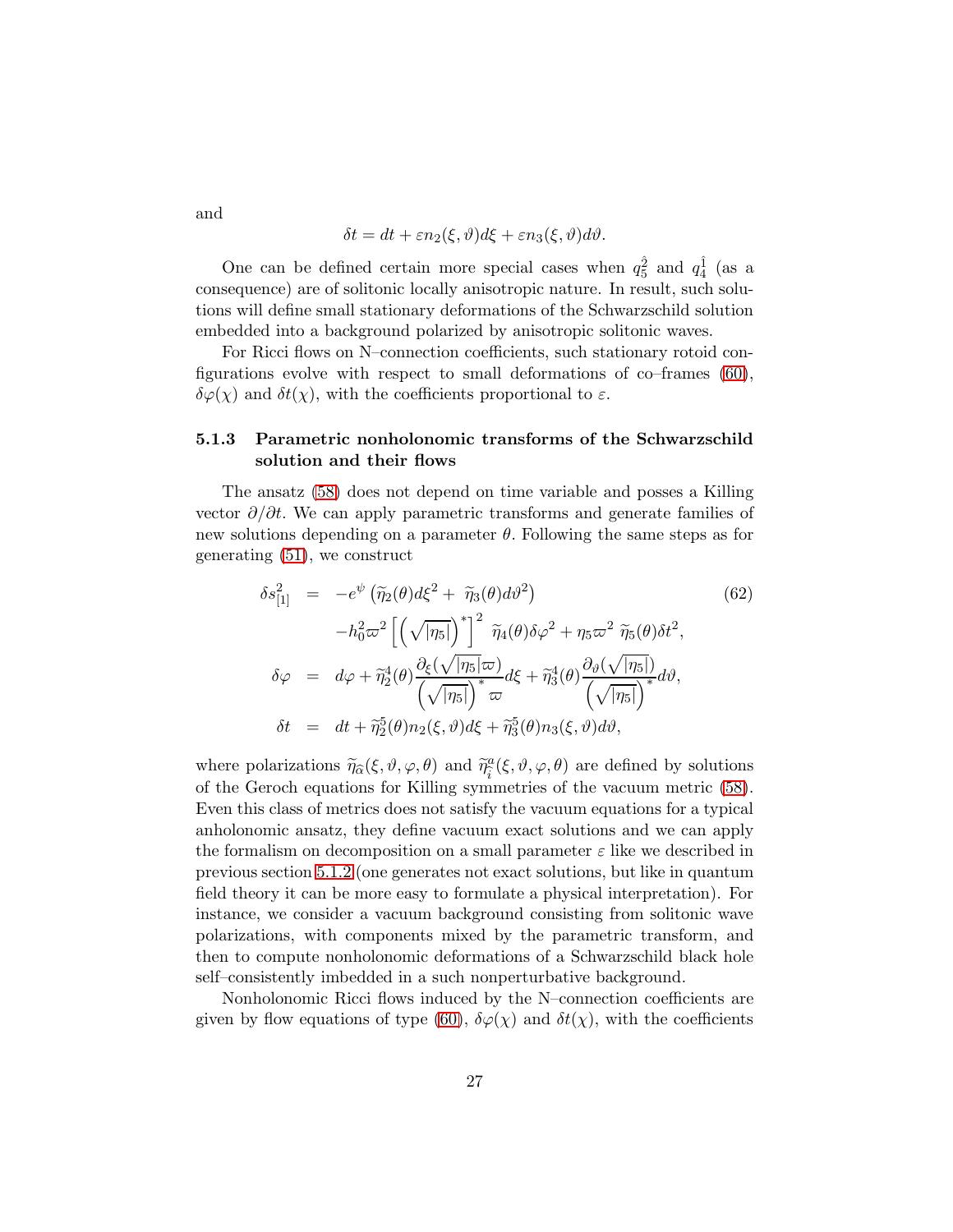depending additionally on  $\chi$ , for instance,

<span id="page-27-0"></span>
$$
w_{2,3}(\xi, \vartheta, \varphi, \theta, \chi) = \widetilde{\eta}_{2,3}^4(\xi, \vartheta, \varphi, \theta, \chi) \frac{\partial_{\xi}(\sqrt{|\eta_5|}\varpi)}{(\sqrt{|\eta_5|})^* \varpi},
$$
(63)  

$$
n_{2,3}(\xi, \vartheta, \theta, \chi) = \widetilde{\eta}_2^5(\xi, \vartheta, \theta, \chi) n_2(\xi, \vartheta).
$$

Of course, in order to get Ricci flows with the Levi Civita connection, the coefficients of [\(62\)](#page-26-0) and evolving N–connection coefficients [\(63\)](#page-27-0) have to be additionally constrained by conditions of type [\(18\)](#page-6-3) and [\(19\)](#page-6-2) for  $\lambda = 0$ .

#### 5.2 Anisotropic polarizations on extra dimension coordinate

On can be constructed certain classes of exact off–diagonal solutions when the extra dimension effectively polarizes the metric coefficients and interaction constants. We take as a primary metric the ansatz [\(22\)](#page-7-2) (see the parametrization for coordinates for that quadratic element, with  $x^1 = \varphi$ ,  $x^2 = \check{\vartheta}, x^3 = \check{\xi}, y^4 = \varkappa, y^5 = t$  and consider the off-diagonal target metric

<span id="page-27-1"></span>
$$
\delta s_{[5\varkappa]}^2 = -r_g^2 d\varphi^2 - r_g^2 \eta_2(\xi, \check{\vartheta}) d\check{\vartheta}^2 + \eta_3(\xi, \check{\vartheta}) \check{g}_3(\check{\vartheta}) d\check{\xi}^2 \n+ \epsilon_4 \eta_4(\xi, \check{\vartheta}, \varkappa) \delta \varkappa^2 + \eta_5(\xi, \check{\vartheta}, \varkappa) \check{h}_5 (\xi, \check{\vartheta}) \delta t^2 \n\delta \varkappa = d\varkappa + w_2(\xi, \check{\vartheta}, \varkappa) d\xi + w_3(\xi, \check{\vartheta}, \varkappa) d\check{\vartheta}, \n\delta t = dt + n_2(\xi, \check{\vartheta}, \varkappa) d\xi + n_3(\xi, \check{\vartheta}, \varkappa) d\check{\vartheta}.
$$
\n(64)

The coefficients of this ansatz,

$$
g_1 = -r_g^2, g_2 = -r_g^2, \eta_2(\xi, \check{\vartheta}), g_3 = \eta_3(\xi, \check{\vartheta})\check{g}_3(\check{\vartheta}), h_4 = \epsilon_1, \eta_4(\xi, \check{\vartheta}, \varkappa), h_5 = \eta_5(\xi, \check{\vartheta}, \varkappa), \check{h}_5(\xi, \check{\vartheta})
$$

are subjected to the condition to solve the system of equations  $(12)$ – $(15)$ with a nontrivial cosmological constant defined, for instance, from string gravity by a corresponding ansatz for H–fields with  $\lambda = -\lambda_H^2/2$ , or other type cosmological constants, see details on such nonholonomic configurations in Refs. [\[4,](#page-34-3) [7\]](#page-34-6).

The general solution is given by the data

<span id="page-27-2"></span>
$$
-r_g^2 \eta_2 = \eta_3 \check{g}_3 = \exp 2\psi(\xi, \check{\vartheta}), \tag{65}
$$

where  $\psi$  is the solution of

 $\psi^{\bullet\bullet}+\psi''=\lambda,$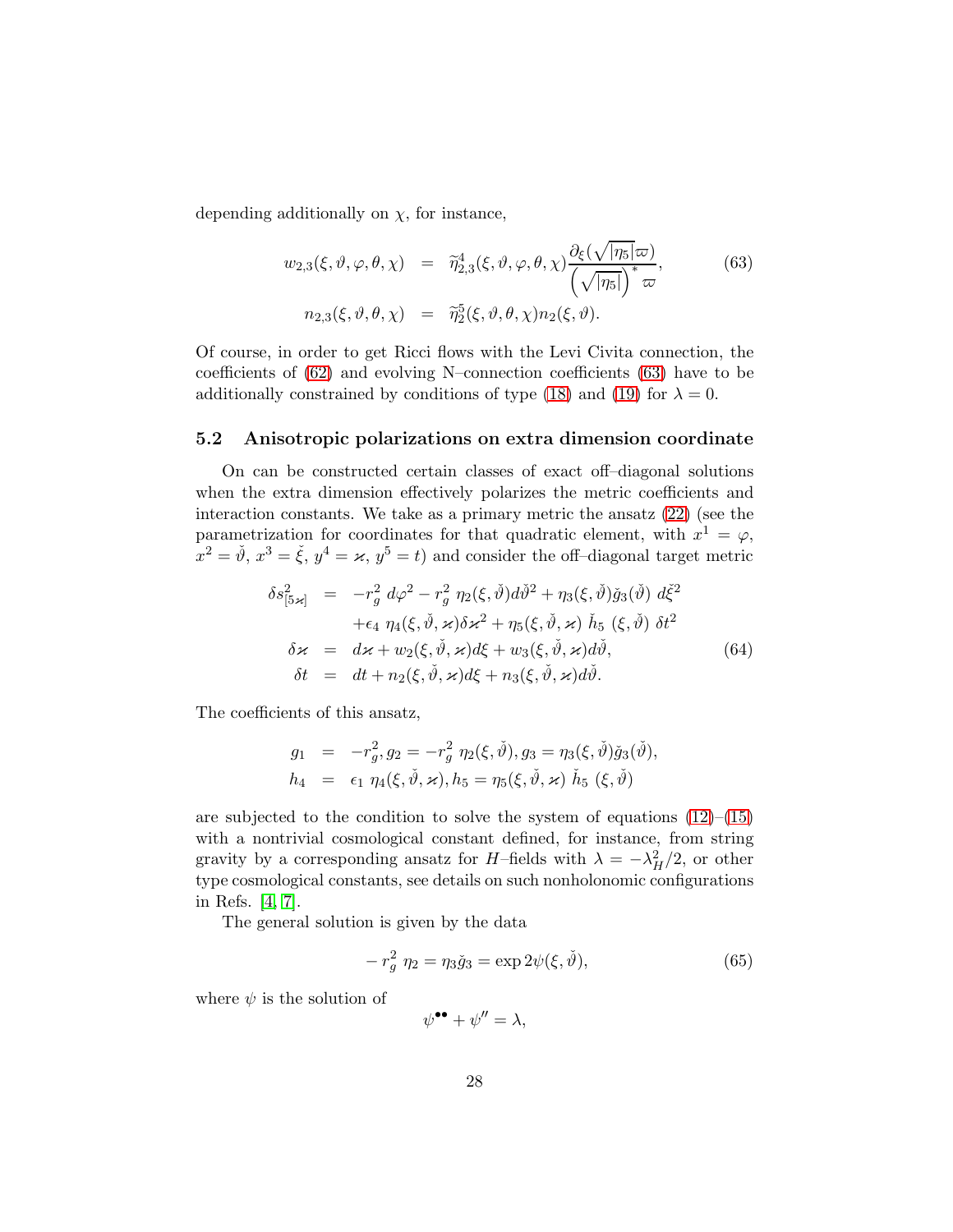<span id="page-28-0"></span>
$$
\eta_4 = h_0^2(\xi, \check{\vartheta}) \left[ f^*(\xi, \check{\vartheta}, \chi) \right]^2 |\varsigma(\xi, \check{\vartheta}, \star)| \n\eta_5 \check{h}_5 = \left[ f(\xi, \check{\vartheta}, \star) - f_0(\xi, \check{\vartheta}) \right]^2,
$$
\n(66)

where

$$
\begin{array}{rcl}\n\varsigma(\xi,\check{\vartheta},\chi) & = & \varsigma_{[0]}(\xi,\check{\vartheta}) \\
& & + \frac{\epsilon_4}{16}h_0^2(\xi,\check{\vartheta})\lambda_H^2 \int f^*(\xi,\check{\vartheta},\chi) \left[ f(\xi,\check{\vartheta},\chi) - f_0(\xi,\check{\vartheta}) \right] d\chi.\n\end{array}
$$

The N–connection coefficients  $N_i^4 = w_i(\xi, \check{\theta}, \varkappa), N_i^5 = n_i(\xi, \check{\theta}, \varkappa)$  are computed following the formulas

$$
w_{\hat{i}} = -\frac{\partial_{\hat{i}}\varsigma(\xi, \check{\vartheta}, \varkappa)}{\varsigma^*(\xi, \check{\vartheta}, \varkappa)}
$$
(67)

$$
n_{\widehat{k}} = n_{\widehat{k}[1]}(\xi, \check{\vartheta}) + n_{\widehat{k}[2]}(\xi, \check{\vartheta}) \int \frac{\left[f^*(\xi, \check{\vartheta}, \varkappa)\right]^2}{\left[f(\xi, \check{\vartheta}, \varkappa) - f_0(\xi, \check{\vartheta})\right]^3} \varsigma(\xi, \check{\vartheta}, \varkappa) d\varkappa(68)
$$

The solutions depend on arbitrary nontrivial functions  $f(\xi, \dot{\theta}, \varkappa)$  (with  $f^* \neq 0$ ,  $f_0(\xi, \check{\vartheta})$ ,  $h_0^2(\xi, \check{\vartheta})$ ,  $\varsigma_{[0]}(\xi, \check{\vartheta})$ ,  $n_{k[1]}(\xi, \check{\vartheta})$  and  $n_{k[2]}(\xi, \check{\vartheta})$ , and value of cosmological constant  $\lambda$ . These values have to be defined by certain boundary conditions and physical considerations. In the sourceless case,  $\varsigma_{[0]} \to 1$ . For the Levi Civita connection, we have to consider  $h_0^2(\xi, \check{\theta}) \to const$  and have to prescribe the integration functions of type  $n_{\hat{k}[2]} = 0$  and  $n_{\hat{k}[1]}$  solving the equation  $\partial_{\check{\theta}} n_{2[1]} = \partial_{\xi} n_{3[1]}$ , in order to satisfy some conditions of type [\(18\)](#page-6-3) and [\(19\)](#page-6-2).

The class of solutions [\(64\)](#page-27-1) define self–consistent nonholonomic maps of the Schwarzschild solution into a 5D backgrounds with nontrivial sources, depending on a general function  $f(\xi, \dot{\theta}, \varkappa)$  and mentioned integration functions and constants. Fixing  $f(\xi, \dot{\theta}, \varkappa)$  to be a 3D soliton (we can consider also solitonic pp–waves as in previous sections) running on extra dimension  $\varkappa$ , we describe self-consisted embedding of the Schwarzschild solutions into nonlinear wave 5D curved spaces. In general, it is not clear if any target solutions preserve the black hole character of primary solution. It is necessary a very rigorous analysis of geodesic configurations on such spacetimes, definition of horizons, singularities and so on. Nevertheless, for small nonholonomic deformations (by introducing a small parameter  $\varepsilon$ , like in the section [5.1.2\)](#page-24-3), we can select classes of "slightly" deformed solutions preserving the primary black hole character. In 5D, such solutions are not subjected to the conditions of black hole uniqueness theorems, see [\[30\]](#page-36-8) and references therein.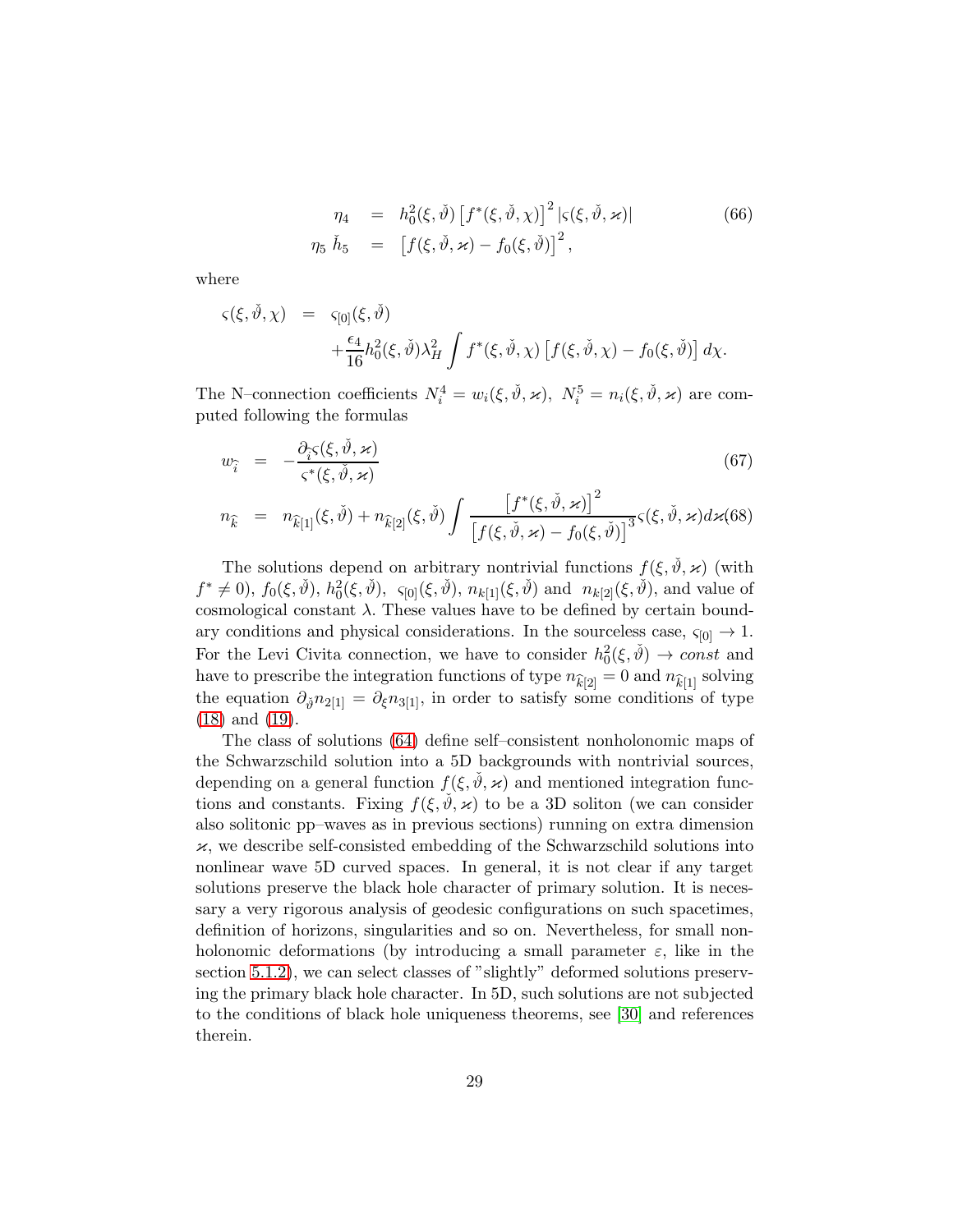The ansatz [\(64\)](#page-27-1) posses two Killing vector symmetries, on  $\partial/\partial t$  and  $\partial/\partial \varphi$ . In the sourceless case, we can apply a parametric transform and generate new families depending on a parameter  $\theta'$ . The constructions are similar to those generating [\(62\)](#page-26-0) (we omit here such details). Here we emphasize that we can not apply a parametric transform to the primary metric [\(22\)](#page-7-2) (it is not a vacuum solution) in order to generate families of parametric solutions with the aim to subject them to further anholonomic transforms.

For nontrivial cosmological constant (normalization), the metric [\(64\)](#page-27-1) can be generalized for nonholonomic Ricci flows of type

<span id="page-29-0"></span>
$$
\delta s^2_{[5 \times \chi]} = -r_g^2 d\varphi^2 - r_g^2 \eta_2(\xi, \check{\vartheta}, \chi) d\check{\vartheta}^2 + \eta_3(\xi, \check{\vartheta}, \chi) \check{g}_3(\check{\vartheta}) d\check{\xi}^2 \n+ \epsilon_4 \eta_4(\xi, \check{\vartheta}, \varkappa) \delta \varkappa^2 + \eta_5(\xi, \check{\vartheta}, \varkappa) \check{h}_5 (\xi, \check{\vartheta}) \delta t^2 \n\delta \varkappa = d\varkappa + w_2(\xi, \check{\vartheta}, \varkappa) d\xi + w_3(\xi, \check{\vartheta}, \varkappa) d\check{\vartheta}, \n\delta t(\chi) = dt + n_2(\xi, \check{\vartheta}, \chi) d\xi + n_3(\xi, \check{\vartheta}, \varkappa, \chi) d\check{\vartheta}.
$$
\n(69)

where the equation  $(7)$  imposes constraints of type  $(11)$ 

$$
\frac{\partial}{\partial \chi} \left[ g_{2,3}(\xi, \check{\vartheta}, \chi) + h_5(\xi, \check{\vartheta}, \varkappa) \left( n_{2,3}(\xi, \check{\vartheta}, \varkappa, \chi) \right)^2 \right] = 0,
$$

with is very different from constraints of type [\(59\)](#page-24-0), for

$$
g_2 = -r_g^2 \eta_2(\xi, \check{\vartheta}, \chi), g_3 = \eta_3(\xi, \check{\vartheta}, \chi) \check{g}_3(\check{\vartheta}), \quad h_5 = \eta_5(\xi, \check{\vartheta}, \varkappa) \; \check{h}_5 \; (\xi, \check{\vartheta}),
$$

$$
n_{\hat{k}}(\chi) = n_{\hat{k}}^{[1]}(\xi, \check{\vartheta}, \chi) + n_{\hat{k}}^{[2]}(\xi, \check{\vartheta}, \chi) \int \frac{\left[f^*(\xi, \check{\vartheta}, \varkappa)\right]^2}{\left[f(\xi, \check{\vartheta}, \varkappa) - f_0(\xi, \check{\vartheta})\right]^3} \varsigma(\xi, \check{\vartheta}, \varkappa) d\varkappa.
$$

For holonomic Ricci flows with the Levi Civita connection, we have to consider additional constraints

<span id="page-29-1"></span>
$$
\psi^{\bullet \bullet}(\chi) + \psi''(\chi) = \lambda \tag{70}
$$

$$
h_5^* \phi / h_4 h_5 = \lambda,
$$

$$
w_2' - w_3^{\bullet} + w_3 w_2^{\ast} - w_2 w_3^{\ast} = 0,
$$

$$
n_2'(\chi) - n_3^{\bullet}(\chi) = 0.
$$

for

$$
g_2(\xi, \check{\vartheta}, \chi) = g_3(\xi, \check{\vartheta}, \chi) = e^{2\psi(\xi, \check{\vartheta}, \chi)}, h_4 = \epsilon_4 \eta_4(\xi, \check{\vartheta}, \varkappa),
$$
  
\n
$$
w_{\hat{i}} = \partial_{\hat{i}} \phi / \phi^*, \text{ where } \varphi = -\ln \left| \sqrt{|h_4 h_5|} / |h_5^*| \right|,
$$
  
\n
$$
n_{2,3}(\chi) = n_{2,3}^{[1]}(\xi, \check{\vartheta}, \chi).
$$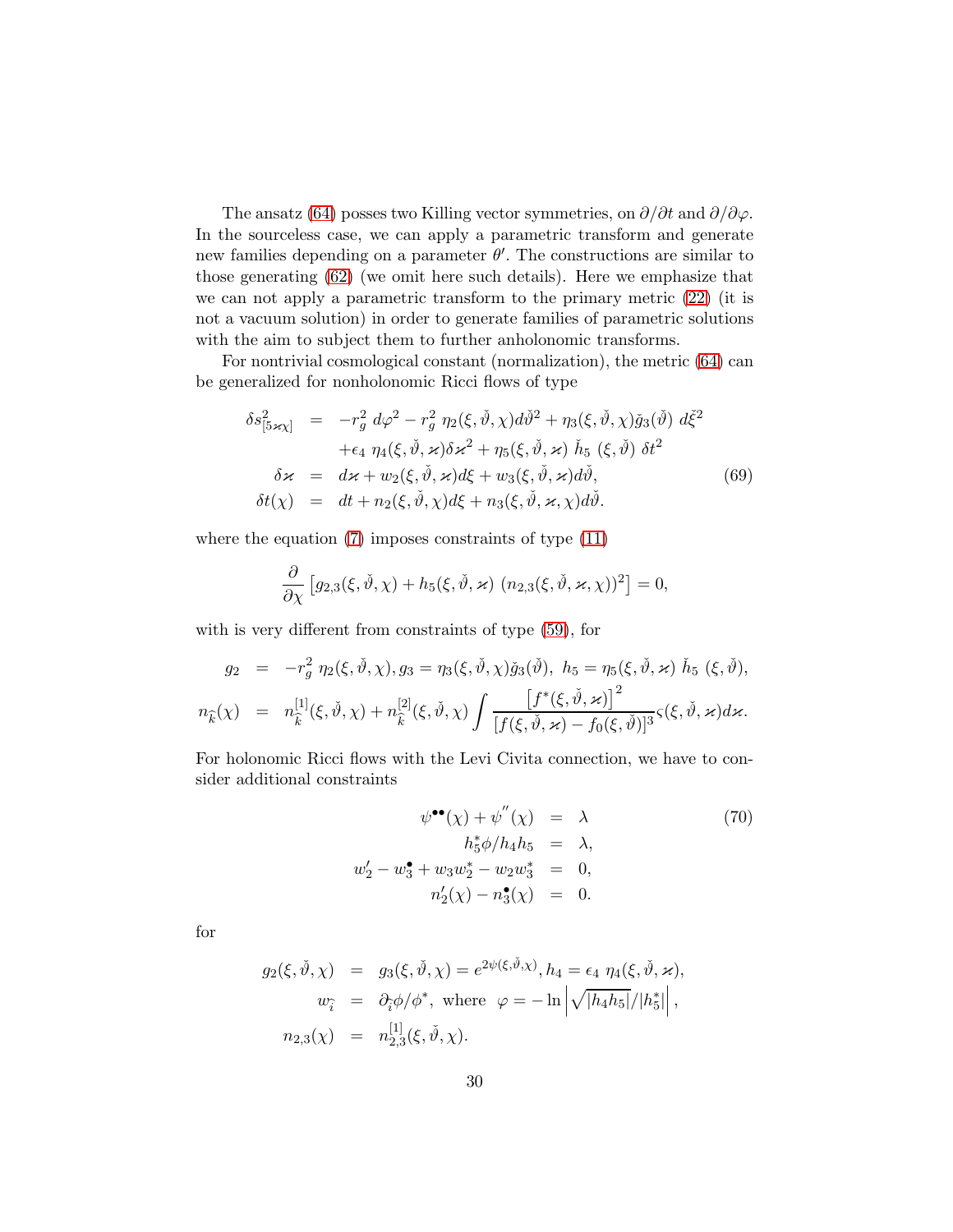This class of Ricci flows, defined by the family of solutions [\(69\)](#page-29-0) describes deformed Schwarzschild metrics, running on extra dimension coordinate  $\varkappa$ with mutually compatible evolution of the h–component of metric and the n–coefficients of the N–connection.

#### 5.3 5D solutions with nonholonomic time like coordinate

We use the primary metric [\(24\)](#page-8-1) (which is not a vacuum solution and does not admit parametric transforms but can be nonholonomically deformed) resulting in a target off–diagonal ansatz,

<span id="page-30-0"></span>
$$
\delta s_{[3t]}^2 = -r_g^2 d\varphi^2 - r_g^2 \eta_2(\xi, \check{\vartheta}) d\check{\vartheta}^2 + \eta_3(\xi, \check{\vartheta}) \check{g}_3(\check{\vartheta}) d\check{\xi}^2 \n+ \eta_4(\xi, \check{\vartheta}, t) \check{h}_4(\xi, \check{\vartheta}) \delta t^2 + \epsilon_5 \eta_5(\xi, \check{\vartheta}, t) \delta \varkappa^2, \n\delta t = dt + w_2(\xi, \check{\vartheta}, t) d\xi + w_3(\xi, \check{\vartheta}, t) d\check{\vartheta}, \n\delta \varkappa = d\varkappa + n_2(\xi, \check{\vartheta}, t) d\xi + n_3(\xi, \check{\vartheta}, t) d\check{\vartheta},
$$
\n(71)

where the local coordinates are established  $x^1 = \varphi$ ,  $x^2 = \check{\vartheta}$ ,  $x^3 = \check{\xi}$ ,  $y^4 =$ t,  $y^5 = \varkappa$  and the polarization functions and coefficients of the N–connection are chosen to solve the system of equations  $(12)$ – $(15)$ . Such solutions are generic 5D and emphasize the anisotropic dependence on time like coordinate t. The coefficients can be computed by the same formulas  $(65)$  and  $(66)$ as in the previous section, for the ansatz [\(64\)](#page-27-1), by changing the coordinate t into  $\varkappa$  and, inversely,  $\varkappa$  into t. This class of solutions depends on a function  $f(\xi, \check{\vartheta}, t)$ , with  $\partial_t f \neq 0$ , and on integration functions (depending on  $\xi$ and  $\hat{\theta}$  and constants. We can consider more particular physical situations when  $f(\xi, \vartheta, t)$  defines a 3D solitonic wave, or a pp–wave, or their superpositions, and analyze configurations when a Schwarzschild black hole is self–consistently embedded into a dynamical 5D background. We analyzed certain similar physical situations in Ref. [\[12\]](#page-35-3) when an extra dimension soliton "running" away a 4D black hole.

The set of 5D solutions [\(71\)](#page-30-0) posses two Killing vector symmetry,  $\partial/\partial t$ and  $\partial/\partial \varkappa$ , like in the previous section, but with another types of vectors. For the vacuum configurations, it is possible to perform a parametric transform and generate parametric (on  $\theta'$ ) 5D solutions (labelling, for instance, packages of nonlinear waves).

For nontrivial cosmological constant (normalization), the metric [\(71\)](#page-30-0)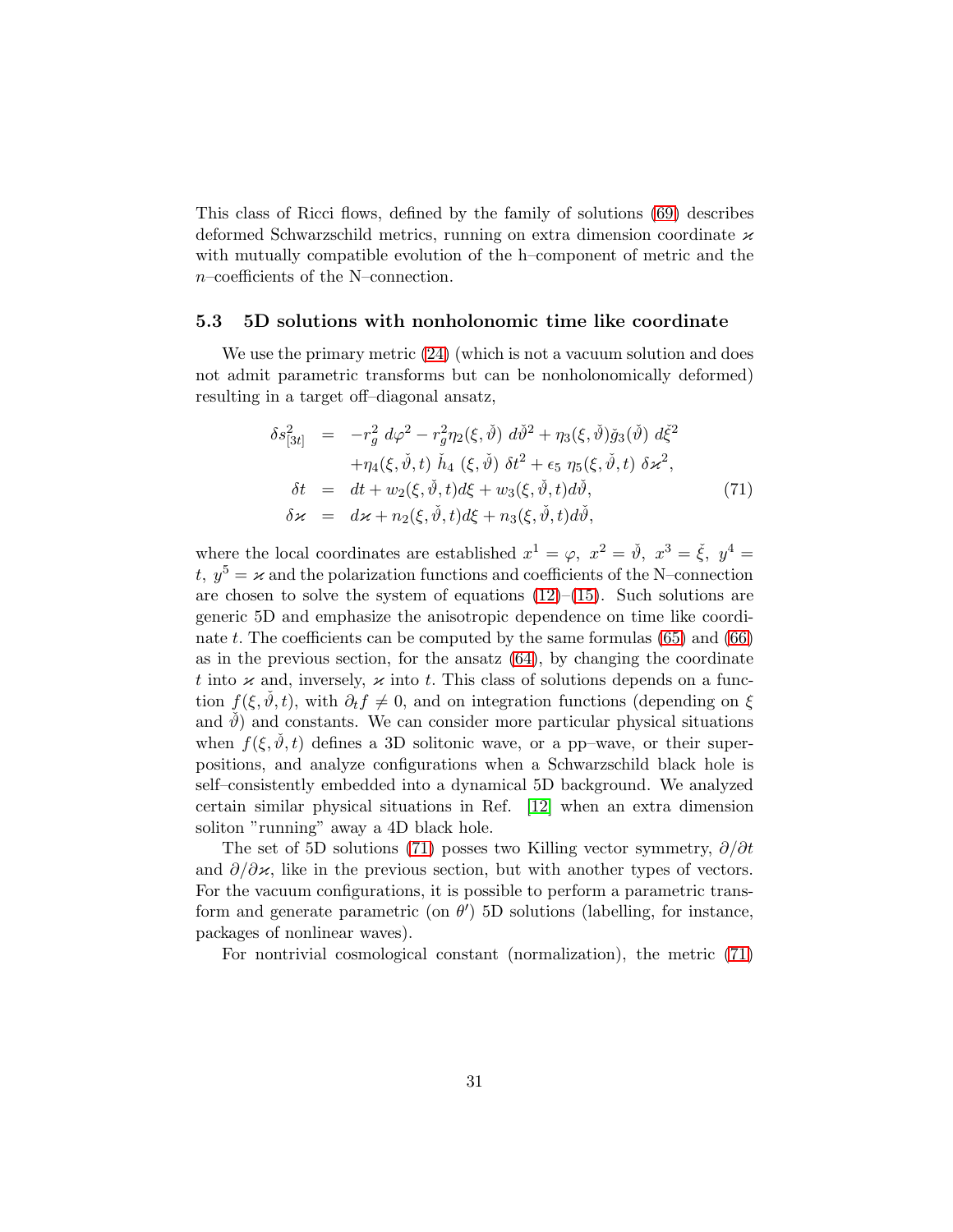also can be generalized to describe nonholonomic Ricci flows

<span id="page-31-0"></span>
$$
\delta s_{[3t,\chi]}^2 = -r_g^2 d\varphi^2 - r_g^2 \eta_2(\xi, \check{\vartheta}, \chi) d\check{\vartheta}^2 + \eta_3(\xi, \check{\vartheta}, \chi) \check{g}_3(\check{\vartheta}) d\check{\xi}^2 \n+ \eta_4(\xi, \check{\vartheta}, t) \check{h}_4(\xi, \check{\vartheta}) \delta t^2 + \epsilon_5 \eta_5(\xi, \check{\vartheta}, t) \delta \varkappa^2, \n\delta t = dt + w_2(\xi, \check{\vartheta}, t) d\xi + w_3(\xi, \check{\vartheta}, t) d\check{\vartheta}, \n\delta \varkappa(\chi) = d\varkappa + n_2(\xi, \check{\vartheta}, t, \chi) d\xi + n_3(\xi, \check{\vartheta}, t, \chi) d\check{\vartheta},
$$
\n(72)

where the equation [\(7\)](#page-5-1) imposes constraints of type  $(11)$ 

$$
\frac{\partial}{\partial \chi} \left[ g_{2,3}(\xi, \check{\vartheta}, \chi) + h_5(\xi, \check{\vartheta}, \varkappa) \left( n_{2,3}(\xi, \check{\vartheta}, \varkappa, \chi) \right)^2 \right] = 0,
$$

for

$$
g_2 = -r_g^2 \eta_2(\xi, \check{\vartheta}, \chi), g_3 = \eta_3(\xi, \check{\vartheta}, \chi) \check{g}_3(\check{\vartheta}), \quad h_5 = \epsilon_5 \eta_5(\xi, \check{\vartheta}, t) ,
$$
  

$$
n_{\hat{k}}(\chi) = n_{\hat{k}}^{[1]}(\xi, \check{\vartheta}, \chi) + n_{\hat{k}}^{[2]}(\xi, \check{\vartheta}, \chi) \int \frac{\left[f^*(\xi, \check{\vartheta}, t)\right]^2}{\left[f(\xi, \check{\vartheta}, t) - f_0(\xi, \check{\vartheta})\right]^3} \varsigma(\xi, \check{\vartheta}, t) dt.
$$

For holonomic Ricci flows with the Levi Civita connection, we have to consider additional constraints of type [\(70\)](#page-29-1) with re–defined coefficients and coordinates, when

$$
g_2(\xi, \check{\vartheta}, \chi) = g_3(\xi, \check{\vartheta}, \chi) = e^{2\psi(\xi, \check{\vartheta}, \chi)}, h_4 = \eta_4(\xi, \check{\vartheta}, t) \check{h}_4 (\xi, \check{\vartheta}),
$$
  
\n
$$
w_{\hat{i}} = \partial_{\hat{i}} \phi / \phi^*, \text{ where } \varphi = -\ln \left| \sqrt{|h_4 h_5|} / |h_5^*| \right|,
$$
  
\n
$$
n_{2,3}(\chi) = n_{2,3}^{[1]}(\xi, \check{\vartheta}, \chi).
$$

This class of Ricci flows, defined by the family of solutions [\(72\)](#page-31-0) describes deformed Schwarzschild metrics, running on time like coordinate t with mutually compatible evolution of the h–component of metric and the  $n$ coefficients of the N–connection.

## 6 Discussion

We constructed exact solutions in gravity and Ricci flow theory following superpositions of the parametric and anholonomic frame transforms. A geometric method previously elaborated in our partner works [\[4,](#page-34-3) [7\]](#page-34-6) was applied to generalizations of valuable physical solutions (like solitonic waves, pp–waves and Schwarzschild metrics) in vacuum gravity. In this work, our investigations were restricted to nonholonomic Ricci flows of the mentioned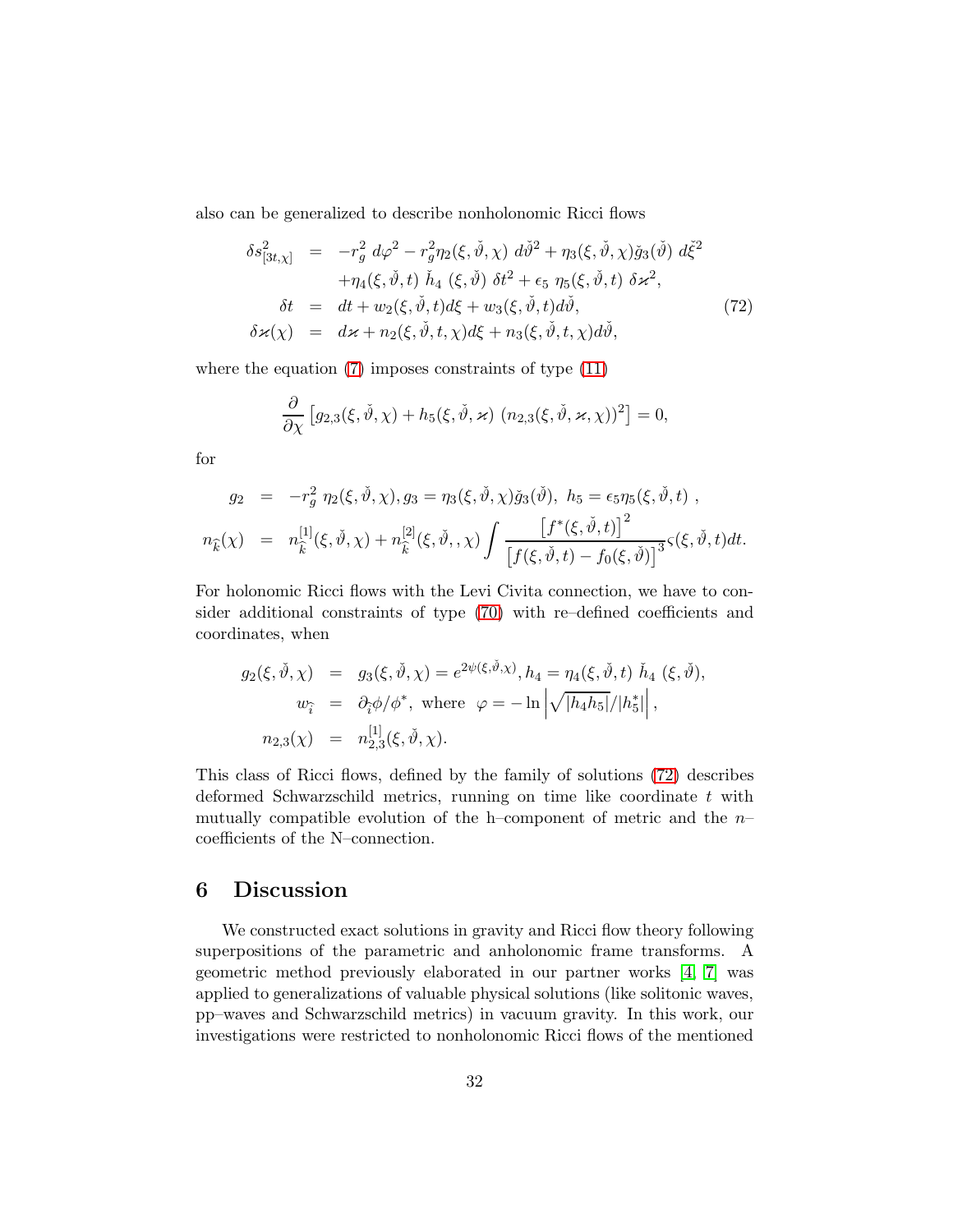type solutions modelled with respect certain classes of compatible metric and associated nonlinear connection (N–connection) coefficients when the solutions of evolution/ field equations can be obtained in general form.

The first advance is the possibility to generalize vacuum metrics by allowing realistic string gravity or matter field sources which can be encoded as an effective (in general, nonhomogeneous) cosmological constant on nonholonomic (pseudo) Riemannian spaces of dimensions four and five (4D and 5D) and deriving nonlinear solitonic and pp–wave interactions and their Ricci flows.

The second kind of progress is the proof of existence of multi–parametric transforms, associated to certain Killing symmetries, like the Geroch equations [\[28,](#page-36-6) [29\]](#page-36-7), mapping certain target metrics (in our case of physical importance) into different classes of generic off–diagonal exact solutions admitting different scenarios of Ricci flows depending on the type of nonholonomic frame constraints.

The outcome of the first advance is rather satisfactory: we can in a similar way consider parametric deformations of metrics and flows of geometric and physical objects by obtaining, for instance, static rotoid configurations, solitonic and pp–wave propagation of black holes on time like and extra dimension coordinates.

However, the outcome of the second kind of progress raises as many problems as it solves: we should provide a physical motivation for the multi– parameter dependence and 'hidden' Killing symmetry under nonholonomic deformations. If one of the parameters is identified with the Ricci flow parameter, it may be considered to describe a corresponding evolution. In general, this may be associated to chains of Ricci multi–flows but not obligatory. We have to speculate additionally on physical meaning of such parametric solutions both for vacuum gravitational and Einstein spaces and in Ricci flow theory when metrics and connections are subjected to nonholonomic constraints on coefficients and associated frames.

Whereas most previous work on Ricci flow theory and applications has concentrated on some approximate methods and simplest classes of solutions, the present paper aims to elaboration of general geometric methods of constructing solutions and deriving their physically important symmetries. There were stated exact principles how the physically important solutions in gravity theories can be deformed in multi–parametric ways to describe off–diagonal nonlinear gravitational and matter field interactions and the evolution of physical and geometric objects. The first step was to derive exact solutions in the most possible general form preserving dependence not only on transform and flow parameters but on classes of generating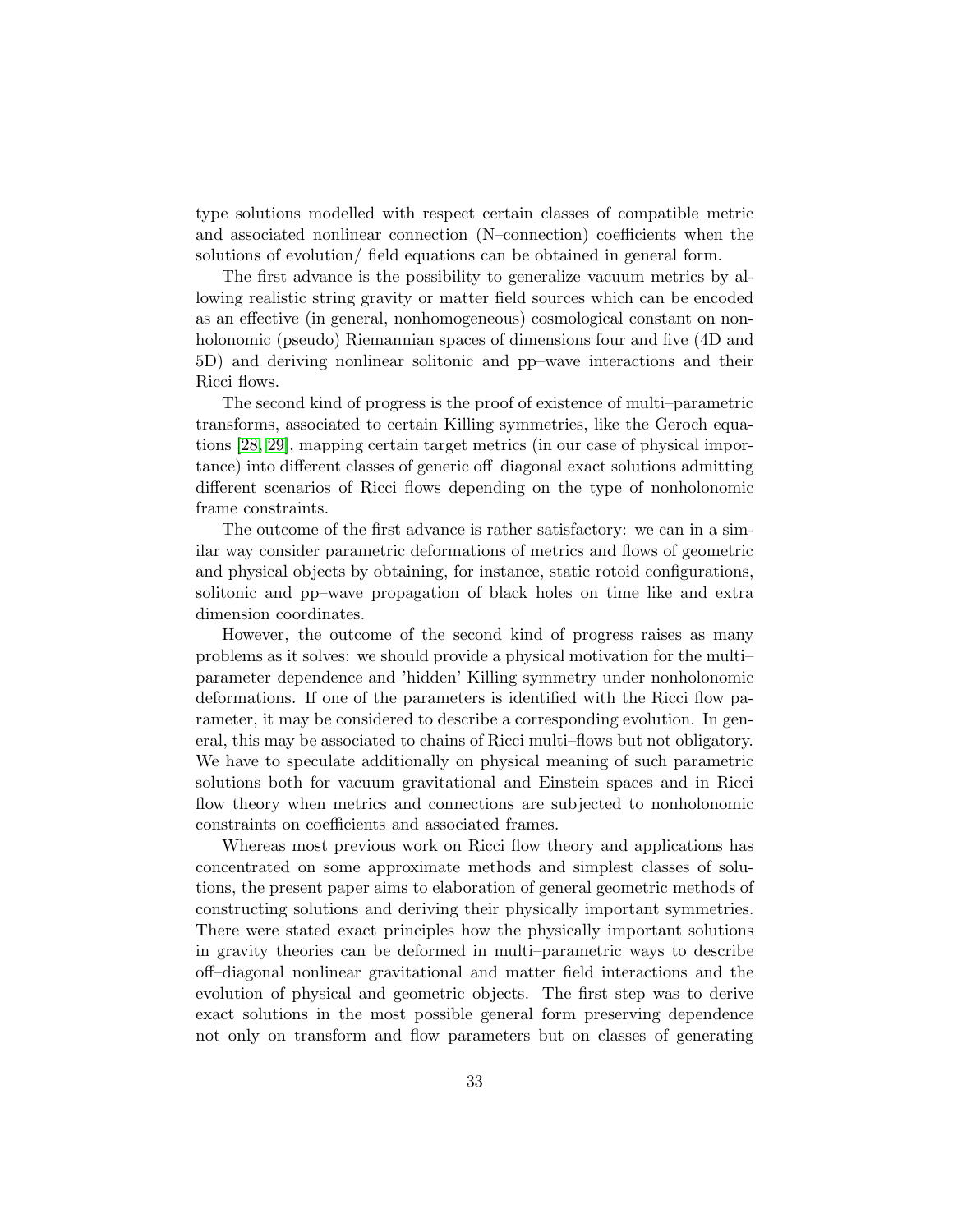and integration functions and constants. Further work would be needed to analyze more rigorously certain important physical effects with exactly defined boundary and initial conditions when the integration functions and constants are defined in explicit form.

Acknowledgement: The work is performed during a visit at Fields Institute.

## A Cosmological Constants and Strings

The simplest way to perform a local covariant calculus by applying d– connections is to use N–adapted differential forms and to introduce the d– connection 1–form  $\Gamma^{\alpha}_{\ \beta} = \Gamma^{\alpha}_{\ \beta\gamma} e^{\gamma}$ , when the N–adapted components of dconnection  $\mathbf{D}_{\alpha} = (\mathbf{e}_{\alpha} | \mathbf{D})$  are computed following formulas

$$
\Gamma^{\gamma}_{\alpha\beta}(u) = (\mathbf{D}_{\alpha}\mathbf{e}_{\beta})\rfloor \mathbf{e}^{\gamma}, \tag{A.1}
$$

where " $\vert$ " denotes the interior product. This allows us to define in N– adapted torsion  $\mathbf{T} = \{ \mathcal{T}^{\alpha} \},\$ 

<span id="page-33-3"></span>
$$
\mathcal{T}^{\alpha} \doteqdot \mathbf{D} \mathbf{e}^{\alpha} = d\mathbf{e}^{\alpha} + \mathbf{\Gamma}^{\alpha}_{\ \beta} \wedge \mathbf{e}_{\alpha}, \tag{A.2}
$$

and curvature  $\mathbf{R} = {\mathcal{R}}^{\alpha}_{\beta},$ 

$$
\mathcal{R}^{\alpha}_{\ \beta}\doteqdot {\mathbf{D}}{\mathbf{\Gamma}}^{\alpha}_{\beta}=d{\mathbf{\Gamma}}^{\alpha}_{\beta}-{\mathbf{\Gamma}}^{\gamma}_{\ \beta}\wedge{\mathbf{\Gamma}}^{\alpha}_{\ \gamma}.
$$

In string gravity, the nontrivial torsion components and string corrections to matter sources in the Einstein equations can be related to certain effective interactions with the strength (torsion)

$$
H_{\mu\nu\rho} = \mathbf{e}_{\mu}B_{\nu\rho} + \mathbf{e}_{\rho}B_{\mu\nu} + \mathbf{e}_{\nu}B_{\rho\mu}
$$

of an antisymmetric field  $B_{\nu\rho}$ , when

<span id="page-33-0"></span>
$$
R_{\mu\nu} = -\frac{1}{4} H_{\mu}^{\ \nu\rho} H_{\nu\lambda\rho} \tag{A.3}
$$

and

<span id="page-33-1"></span>
$$
D_{\lambda}H^{\lambda\mu\nu} = 0, \tag{A.4}
$$

see details on string gravity, for instance, in Refs. [\[5,](#page-34-4) [6\]](#page-34-5). The conditions [\(A.3\)](#page-33-0) and [\(A.4\)](#page-33-1) are satisfied by the ansatz

<span id="page-33-2"></span>
$$
H_{\mu\nu\rho} = \hat{Z}_{\mu\nu\rho} + \hat{H}_{\mu\nu\rho} = \lambda_{[H]}\sqrt{|g_{\alpha\beta}|}\varepsilon_{\nu\lambda\rho}
$$
(A.5)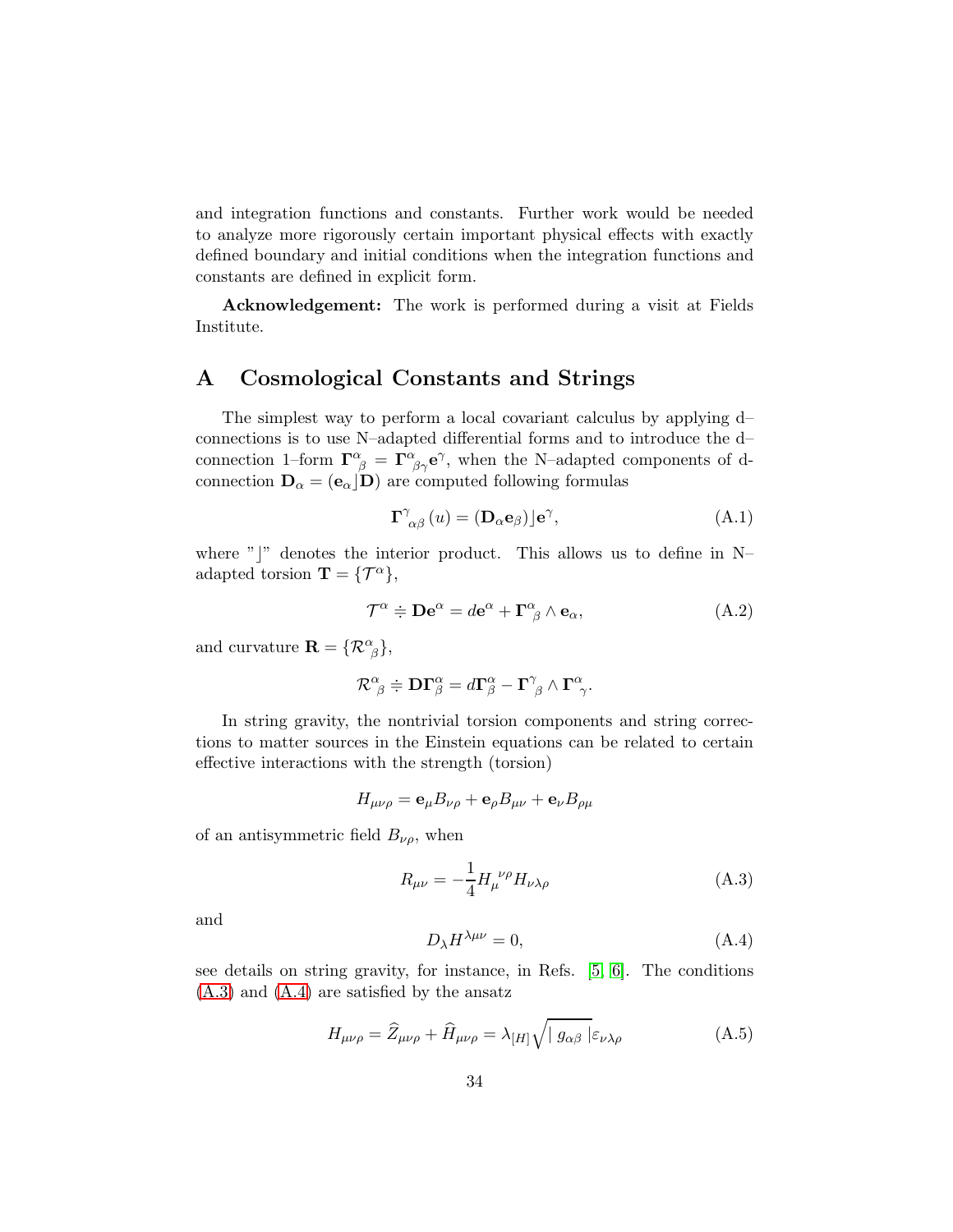where  $\varepsilon_{\nu\lambda\rho}$  is completely antisymmetric and the distorsion (from the Levi– Civita connection) and

$$
\widehat{Z}_{\mu\alpha\beta}\mathbf{c}^{\mu} = \mathbf{e}_{\beta} \rfloor \mathcal{T}_{\alpha} - \mathbf{e}_{\alpha} \rfloor \mathcal{T}_{\beta} + \frac{1}{2} \left( \mathbf{e}_{\alpha} \rfloor \mathbf{e}_{\beta} \rfloor \mathcal{T}_{\gamma} \right) \mathbf{c}^{\gamma}
$$

is defined by the torsion tensor  $(A.2)$ , which for the canonical d–connection is induced by the coefficients of N–connection, see details in [\[10,](#page-35-1) [8,](#page-34-7) [1,](#page-34-0) [2\]](#page-34-1). We emphasize that our  $H$ –field ansatz is different from those formally used in string gravity when  $\hat{H}_{\mu\nu\rho} = \lambda_{[H]}\sqrt{|g_{\alpha\beta}|}\varepsilon_{\nu\lambda\rho}$ . In our approach, we define  $H_{\mu\nu\rho}$  and  $Z_{\mu\nu\rho}$  from the respective ansatz for the H–field and nonholonomically deformed metric, compute the torsion tensor for the canonical distinguished connection and, finally, define the 'deformed' H–field as  $\widehat{H}_{\mu\nu\rho} = \lambda_{[H]}\sqrt{\mid g_{\alpha\beta}\mid} \varepsilon_{\nu\lambda\rho} - \widehat{Z}_{\mu\nu\rho}.$ 

## <span id="page-34-0"></span>References

- <span id="page-34-1"></span>[1] S. Vacaru, Nonholonomic Ricci Flows: I. Riemann Metrics and Lagrange–Finsler Geometry, [math.DG/ 0612162](http://arxiv.org/abs/math/0612162)
- [2] S. Vacaru, Nonholonomic Ricci Flows: II. Evolution Equations and Dynamics, J. Math. Phys. 49 (2008) 043504
- <span id="page-34-2"></span>[3] S. Vacaru, Nonholonomic Ricci Flows: III. Curve Flows and Solitonic Hierarchies, math.DG/ 0704.2062
- <span id="page-34-3"></span>[4] S. Vacaru, Nonholonomic Ricci Flows: IV. Geometric Methods, Exact Solutions and Gravity, math-ph/ 0705.0728
- <span id="page-34-4"></span>[5] P. Deligne, P. Etingof, D. S. Freed et all (eds.), Quanum Fields and Strings: A Course for Mathematicians, Vols 1 and 2, Institute for Adavanced Study (American Mathematical Society, 1994)
- <span id="page-34-5"></span>[6] J. Polchinski, String Theory, Vols 1 and 2 (Cambrdge University Press, 1998)
- <span id="page-34-6"></span>[7] S. Vacaru, Parametric Nonholonomic Frame Transforms and Exact Solutions in Gravity, Int. J. Geom. Methods. Mod. Phys. (IJGMMP) 4 (2007) 1285-1334; gr-qc/ 0704.3986
- <span id="page-34-7"></span>[8] Clifford and Riemann- Finsler Structures in Geometric Mechanics and Gravity, Selected Works, by S. Vacaru, P. Stavrinos, E. Gaburov and D. Gonța. Differential Geometry - Dinamical Systems, Monograph 7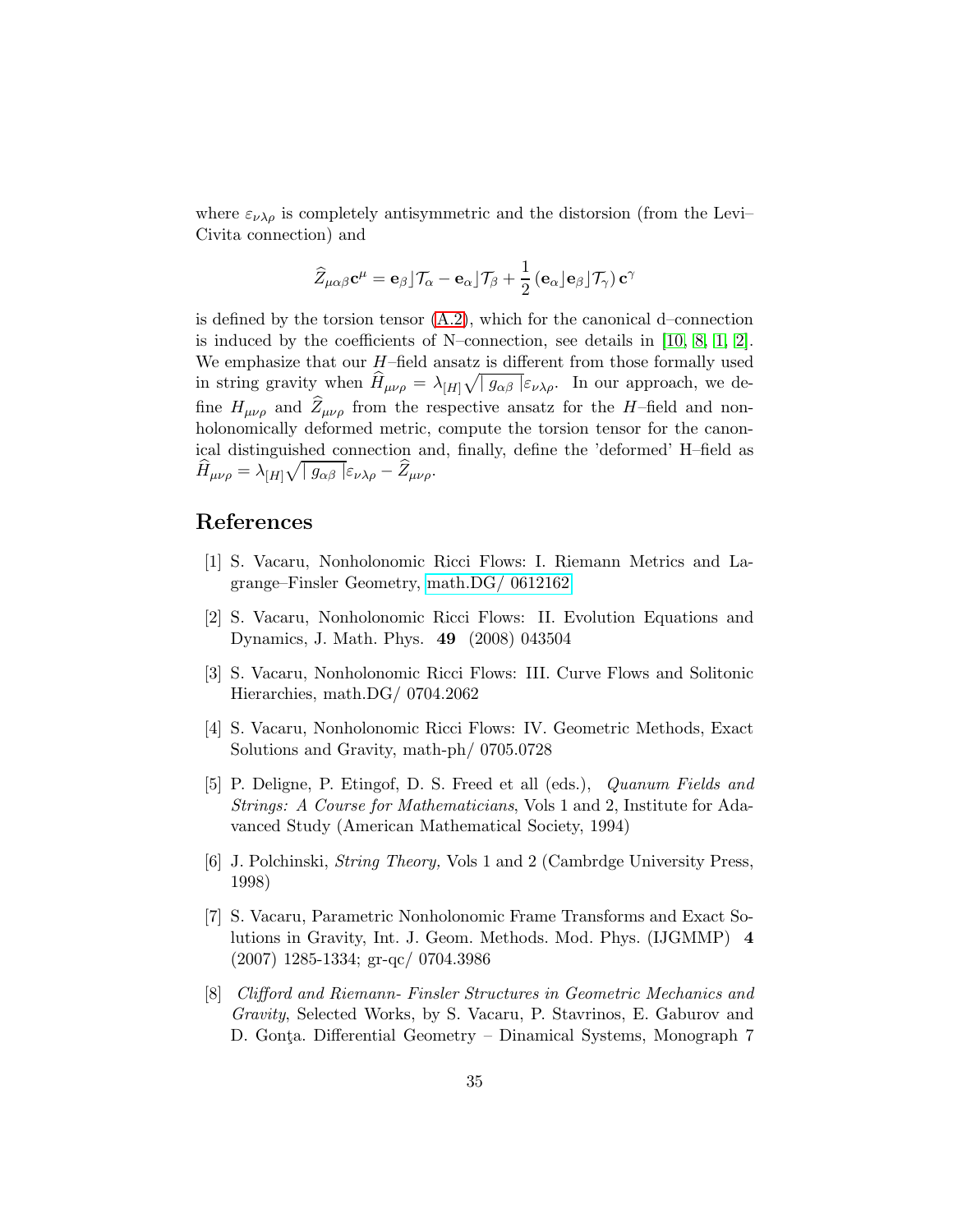(Geometry Balkan Press, 2006); www.mathem.pub.ro/dgds/mono/vat.pdf and [gr-qc/0508023](http://arxiv.org/abs/gr-qc/0508023)

- <span id="page-35-1"></span><span id="page-35-0"></span>[9] S. Vacaru, Nonholonomic Deformations of Disk Solutions and Algebroid Symmetries in Einstein and Extra Dimension Gravity, [gr-qc/0504095](http://arxiv.org/abs/gr-qc/0504095)
- <span id="page-35-2"></span>[10] S. Vacaru, Exact Solutions with Noncommutative Symmetries in Einstein and Gauge Gravity, J. Math. Phys. 46 (2005) 042503
- [11] S. Vacaru, Gauge and Einstein Gravity from Non-Abelian Gauge Models on Noncommutative Spaces, Phys. Lett. B 498 (2001) 74-82
- <span id="page-35-3"></span>[12] S. Vacaru and D. Singleton, Class. Quant. Gravity, Warped, Anisotropic Wormhole / Soliton Configurations in Vacuum 5D Gravity, 19 (2002) 2793–2811
- <span id="page-35-4"></span>[13] S. Vacaru and D. Singleton, Warped Solitonic Deformations and Propagation of Black Holes in 5D Vacuum Gravity, Class. Quant. Gravity, 19 (2002) 3583-3602
- <span id="page-35-5"></span>[14] R. S. Hamilton, The Formation of Singularities in the Ricci Flow, in: Surveys in Differential Geometry, Vol. 2 (International Press, 1995), pp. 7–136
- <span id="page-35-6"></span>[15] G. Perelman, The Entropy Formula for the Ricci Flow and its Geometric Applications, [math.DG/ 0211159](http://arxiv.org/abs/math/0211159)
- <span id="page-35-7"></span>[16] H. -D. Cao and X. -P. Zhu, Hamilton–Perelman's Proof of the Poincare Conjecutre and the Geometrization Conjecture, Asian J. Math., 10 (2006) 165–495, [math.DG/0612069](http://arxiv.org/abs/math/0612069)
- <span id="page-35-9"></span><span id="page-35-8"></span>[17] B. Kleiner and J. Lott, Notes on Perelman's Papers, [math.DG/0605667](http://arxiv.org/abs/math/0605667)
- [18] J. W. Morgan and G. Tian, Ricci Flow and the Poincare Conjecture, [math.DG/0607607](http://arxiv.org/abs/math/0607607)
- <span id="page-35-10"></span>[19] M. Nitta, Conformal Sigma Models with Anomalous Dimensions and Ricci Solitons, Mod. Phys. Lett. A 20 (2005) 577-584
- <span id="page-35-11"></span>[20] S. A. Carstea and M. Visinescu, Special Solutions for Ricci Flow Equation in 2D Using the Linearization Approach, Mod. Phys. Lett. A 20 (2005) 2993-3002
- <span id="page-35-12"></span>[21] J. Gegenberg and G. Kunstatter, Ricci Flow of 3-D Manifolds with One Killing Vector, J. Math. Phys. 47 (2006) 032304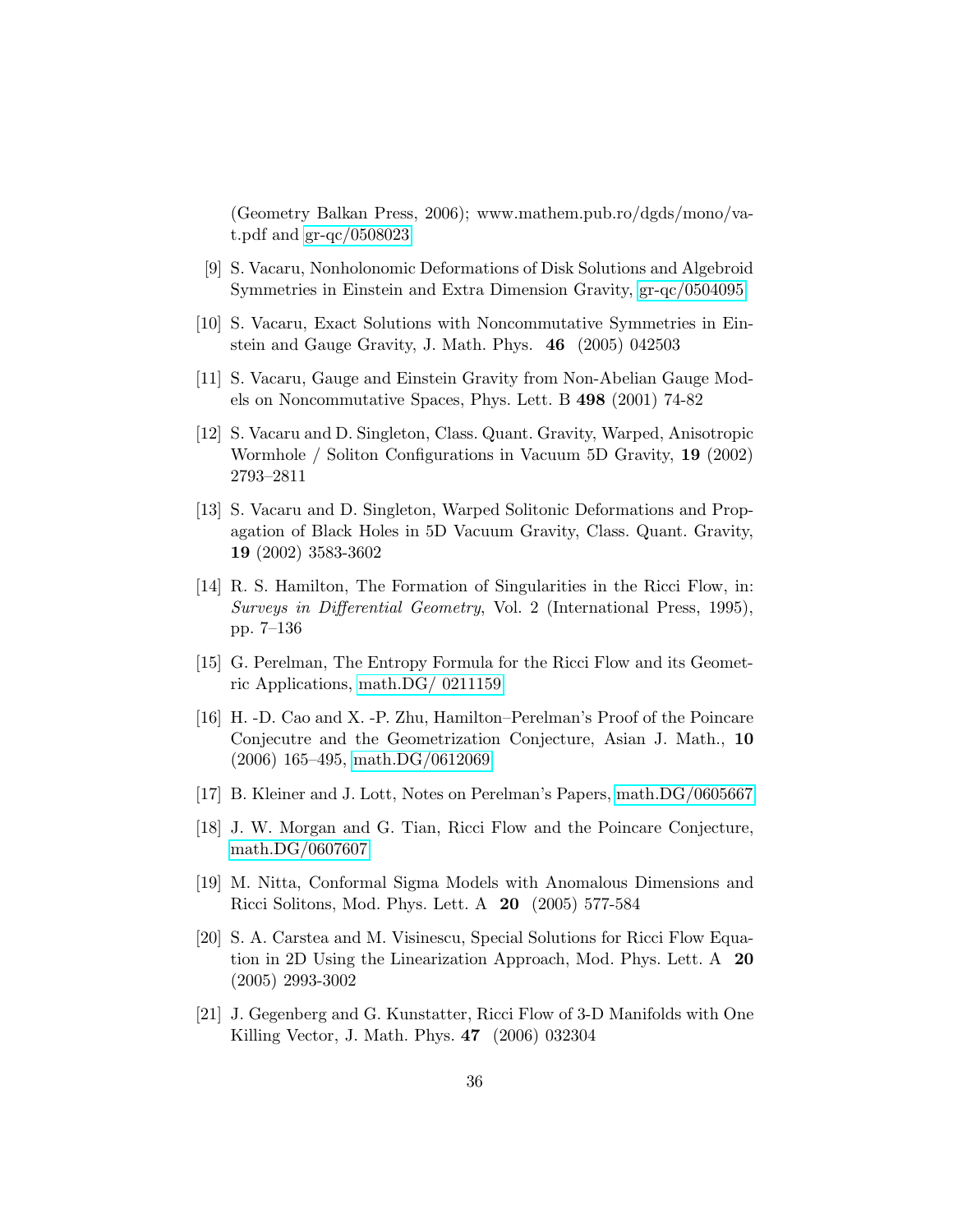- <span id="page-36-1"></span><span id="page-36-0"></span>[22] T. Oliynyk, V. Suneeta and E. Woolgar, A Gradient Flow for Worldsheet Nonlinear Sigma Models, Nucl. Phys. B 739 (2006) 441-458
- <span id="page-36-2"></span>[23] M. Headrick and T. Wiseman, Ricci Flow and Black Holes, Class. Quantum. Grav. 23 (2006) 6683-6707
- <span id="page-36-3"></span>[24] I. Bakas, D. Orlando and P. M. Petropoulos, Ricci Flows and Expansion in Axion–Dilaton Cosmology, J. High Energy Phys. 01 (2007) 040
- <span id="page-36-4"></span>[25] S. Vacaru, Ricci Flows and Solitonic pp–Waves, Int. J. Mod. Phys. A 21 (2006) 4899-4912
- [26] S. Vacaru and M. Visinescu, Nonholonomic Ricci Flows and Running Cosmological Constant: I. 4D Taub–NUT Metrics, Int. J. Mod. Phys. A 22 (2007) 1135–1159
- <span id="page-36-5"></span>[27] S. Vacaru and M. Visinescu, Nonholonomic Ricci Flows and Running Cosmological Constant: 3D Taub-NUT Metrics, Romanian Reports in Physics 60 (2008) 218-238; [gr-qc/0609086](http://arxiv.org/abs/gr-qc/0609086)
- <span id="page-36-6"></span>[28] R. Geroch, A Method for Generating Solutions of Einstein's Equation, J. Math. Phys. 12 (1971) 918–925
- <span id="page-36-7"></span>[29] R. Geroch, A Method for Generating New Solutions of Einstein's Equation. II, J. Math. Phys. 13 (1972) 394–404
- <span id="page-36-8"></span>[30] M. Heusler, Black Hole Uniqueness Theorems (Cambridge University Press, 1996)
- <span id="page-36-10"></span><span id="page-36-9"></span>[31] D. Bernstein, J. Maldacena and H. Nastase, Strings in Flat Space and pp–Waves From N=4 super Yang–Mills, JHEP 0204 (2002) 013
- [32] R. Metsaev and A. Tseytlin, Exactly Solvable Model of Superstring in Plane Wave Ramond–Ramond Background, Phys. Rev. D65 (2002) 126004
- <span id="page-36-11"></span>[33] M. Cvetic, H. Lu and C. Pope, M–theory, pp–Waves, Penrose Limits and Supernumerary Supersymmetries, Nucl. Phys. B 644 (2002) 65– 84
- <span id="page-36-12"></span>[34] V. A. Belinski and V. E. Zakharov, Integration of the Einstein Equations by Means of the Inverse Scattering Problem Technique and Construction of Exact Soliton Solutions, Sov. Phys. JETP, 48 (1978) 985– 994 [translated from: Zh. Exp. Teor. Fiz. 75 (1978) 1955–1971, in Russian]